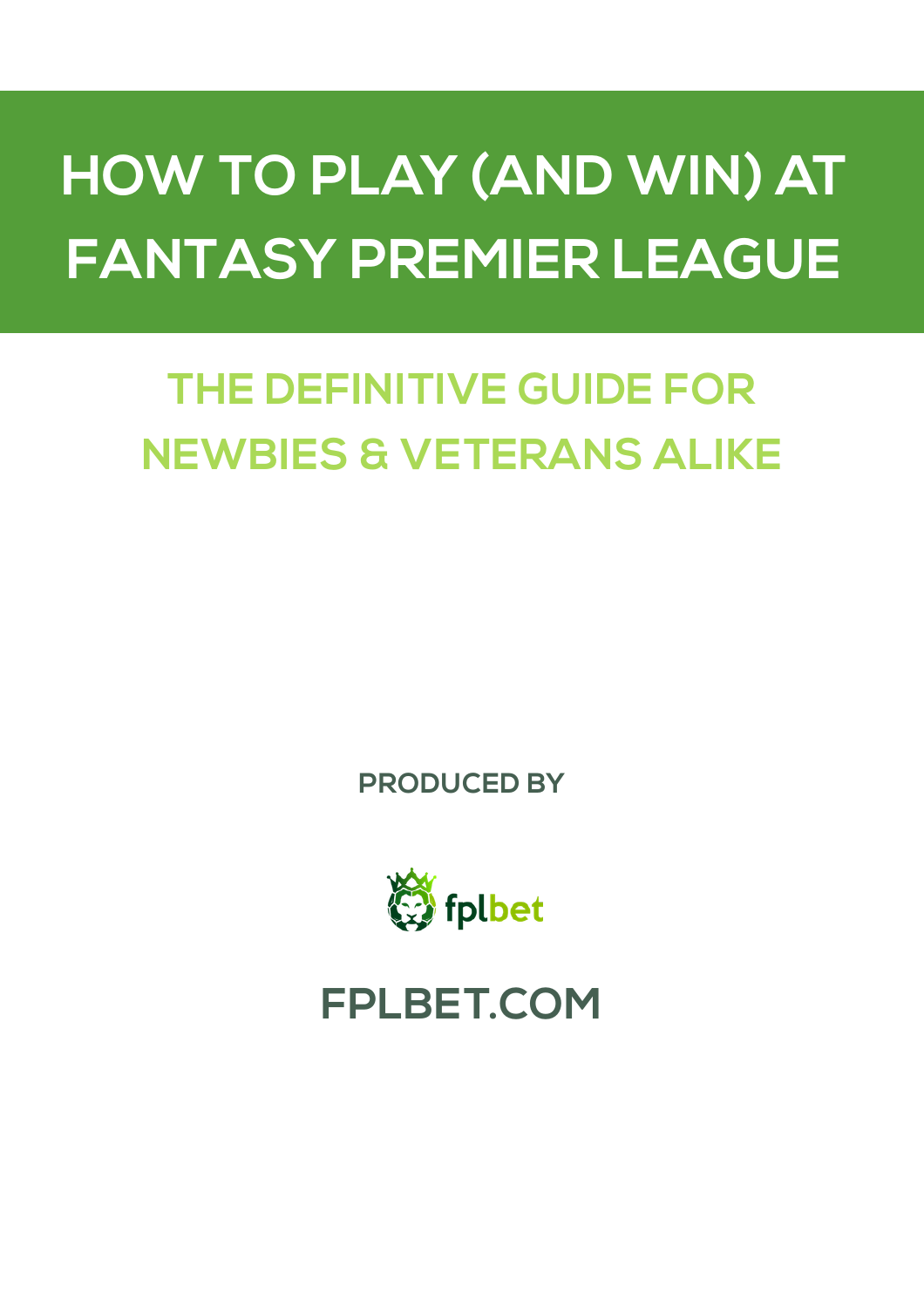

# TABLE OF CONTENTS

| MASTERING PLAYER PICKS: GOALKEEPER, DEFENCE, MIDFIELD AND ATTACK 19 |
|---------------------------------------------------------------------|
|                                                                     |
|                                                                     |
|                                                                     |
|                                                                     |
|                                                                     |
|                                                                     |
|                                                                     |
|                                                                     |
|                                                                     |
|                                                                     |
|                                                                     |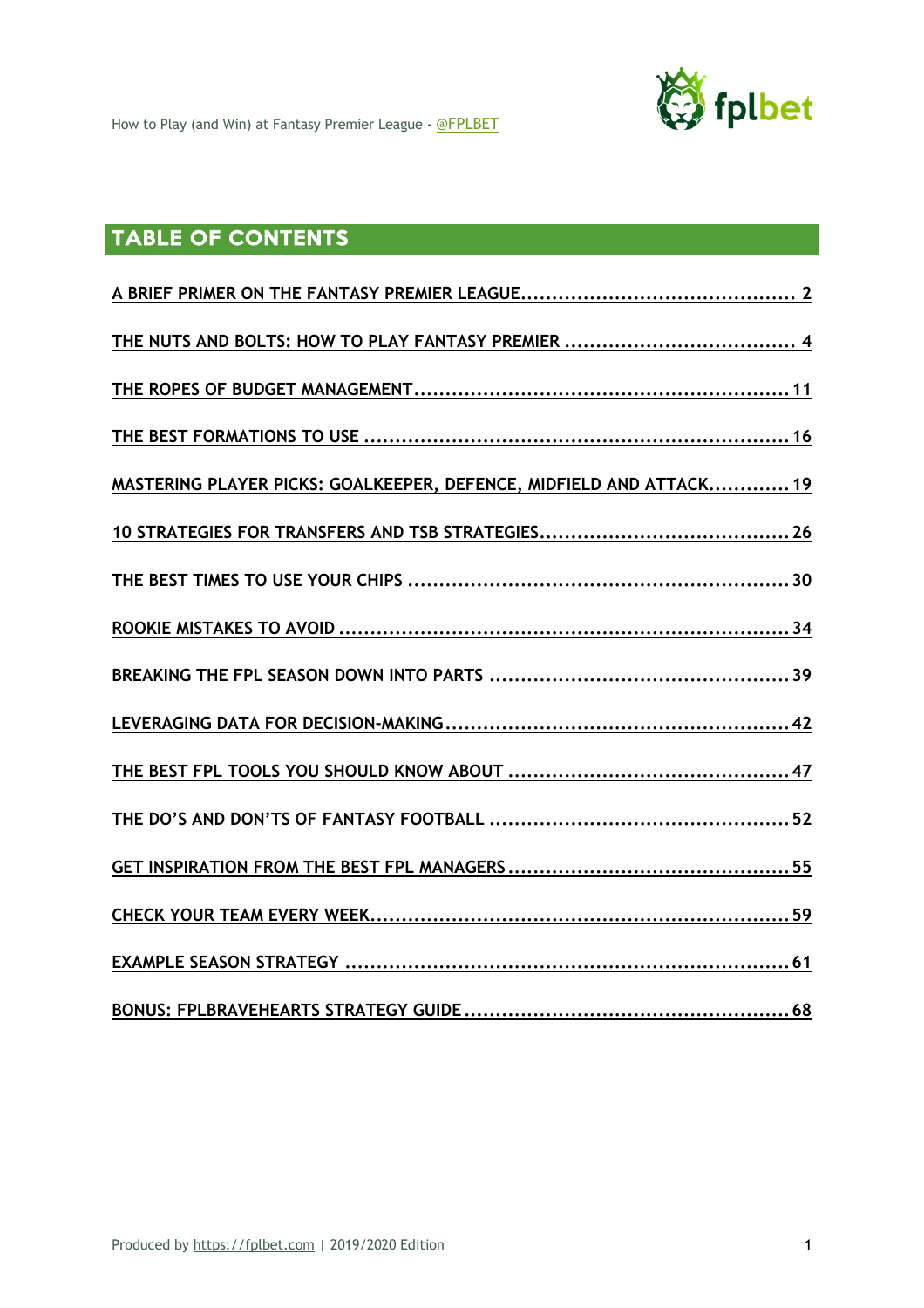

#### A BRIEF PRIMER ON THE FANTASY PREMIER LEAGUE

The Fantasy Premier League (FPL for short) features real-life players and their actual statistical performance or what experts perceive is their contribution to the game. Allowing fans to assemble a team of such players, the Fantasy Premier League typically opens registrations mid-July, about a month before the game begins. Once you choose to participate, the experience is pure anticipation and thrill. From choosing 15 players based on statistics and performance reports to transfers and managing a budget, the FPL is all adrenaline and fun.

The fan frenzy surrounding Fantasy Premier League attracts a lot of attention. Even non-football fans are in-the-know when a season has begun, simply because of the excitement that it creates. For the fans themselves, the FPL has much to offer. Participating in an FPL enhances your football knowledge. Play the FPL long enough and you'll be able to name the right back player for every team, not just the one you support. You'll understand whether players will get the opportunity to pick up assists or make crosses.

If you have buddies who are serious football fans, you'll want to be an active part of the FPL. There's no better reason to catch up than to discuss draws and transfers. Plus, there's nothing like bragging after a win over friends or family.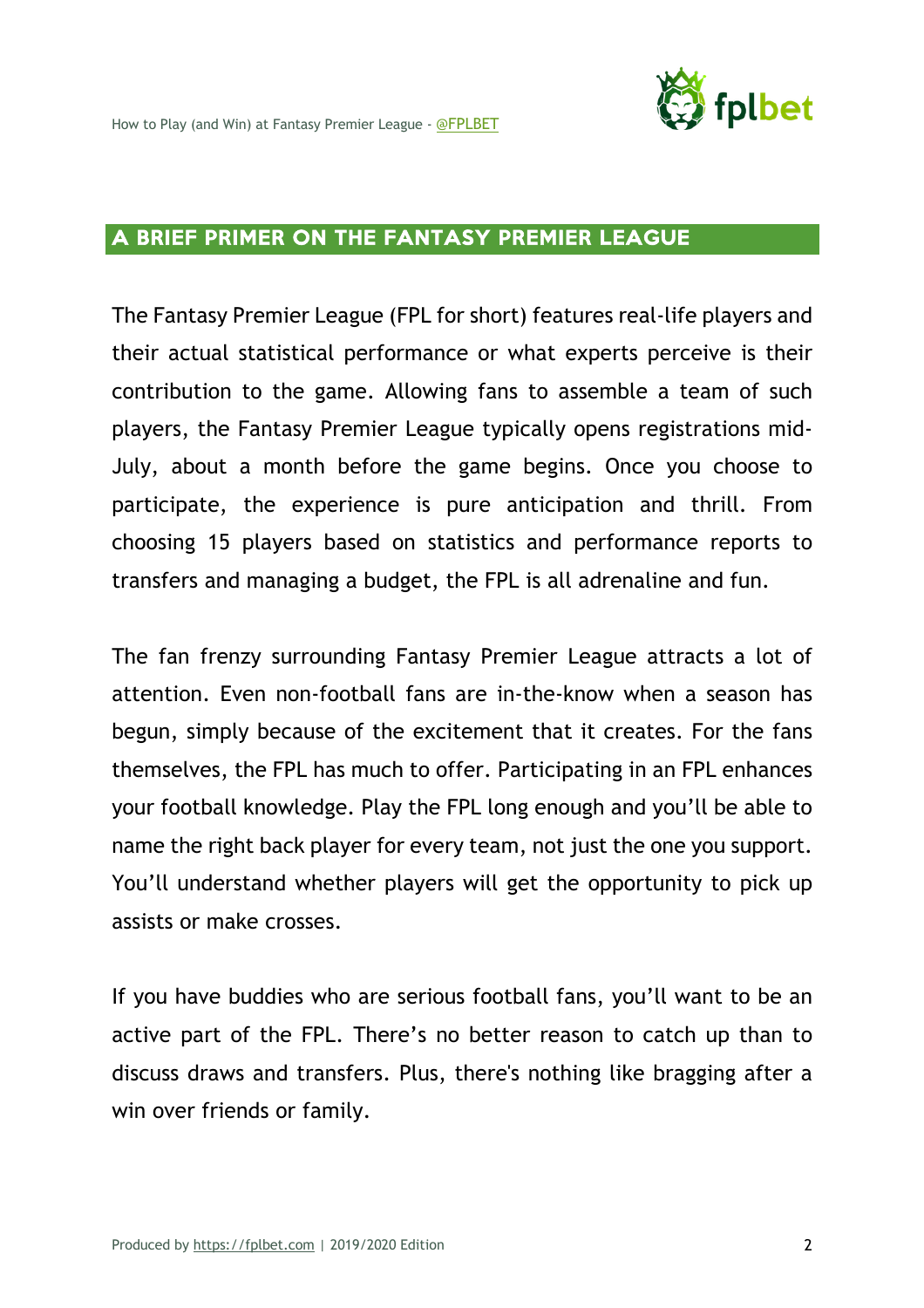

Every year, the FPL adds more teams and 'football manager's'. That's hardly surprising, considering how people love the feeling of being in control. By building your FPL league, you're given control over some of the biggest football stars in the world. From managing team affairs each week to squad planning, team and player analysis, there are many deep pleasures that the sport offers. And after you have made your pick, it's time to watch what happens after the kick-off at the edge of your seat. Your team may crush competition or fail you miserably, and either way, it's a crazy, exciting ride.

If you want to extract the most fun out of this experience, it's best to absorb the rules and do your research well. Football is known to be one of the hardest sports to predict, and if you want to compete seriously, you have to know exactly what you're doing. The best part about the FPL is that anybody could win. Veterans may have more of a hold on the game, but novices can beat them with the right strategies. That's why we've put together an eBook to revisit FPL rules and understand strategies that could earn you victory. This eBook revises the basics while exploring advanced strategies that you could use to get an advantage over your competition. So, what are you waiting for? Let's get started.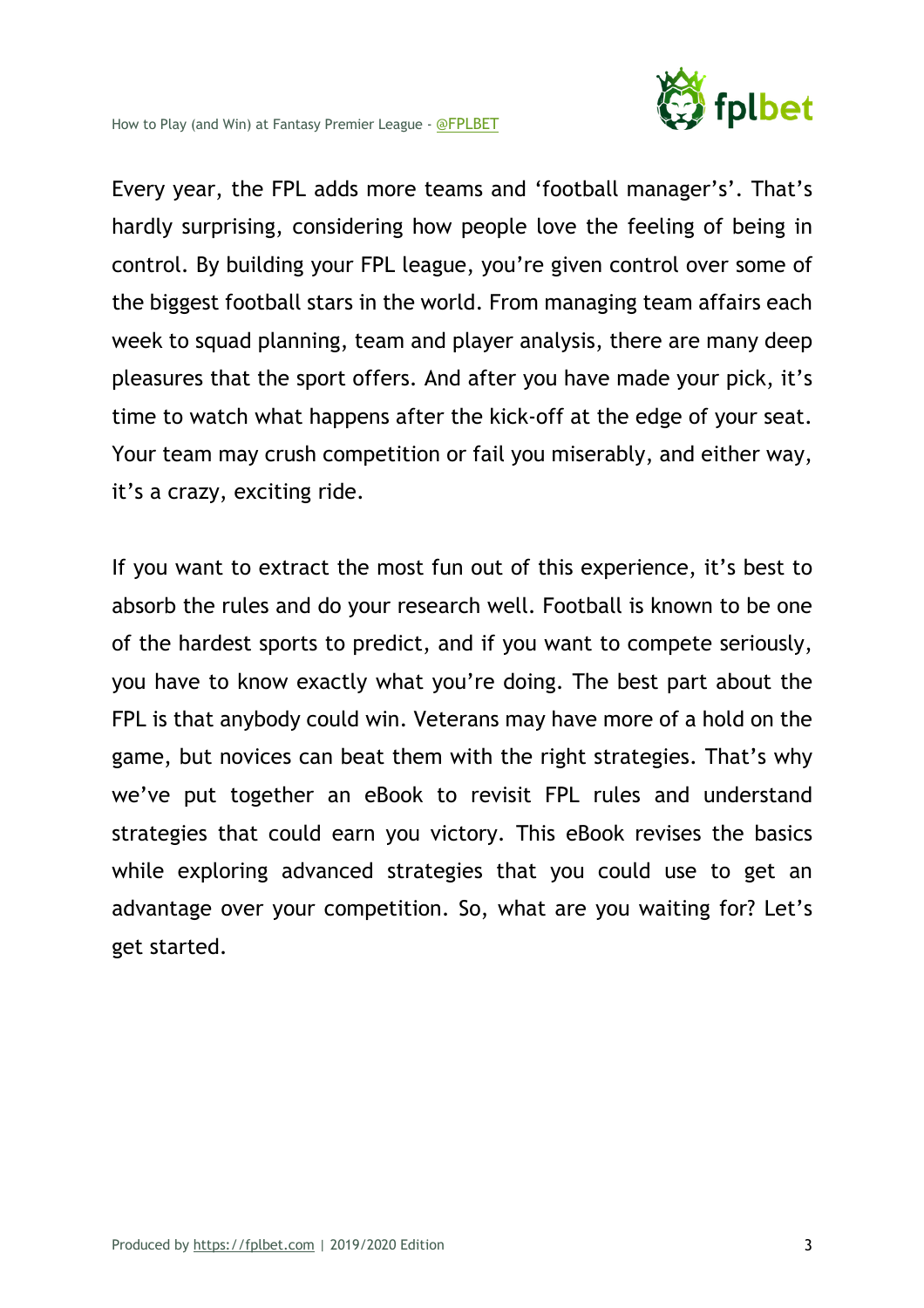

# THE NUTS AND BOLTS: HOW TO PLAY FANTASY PREMIER

Free to play, the FPL attracts millions of football fans from across the world. If you have fantasised about being in control of your very own football team, then this game is for you. Every manager, like you, begins with a budget of £100m which they use to create their 15-member team. This line-up can be changed through the game, by transferring players in and out of your team. The FPL is just as exciting as the Premier League. After all, the performance of your fantasy FPL team players is based on the performance of the same players in real-time.

#### **What is the Fantasy Football Premier League? How does it work?**

What makes fantasy football so special is that it puts the sport back into the hands of the fans. Fantasy football participants get to build their own football teams and participate in leagues. In the United States it's the NFL, but over in Europe, it's Football. Irrespective of the country, fantasy football involves pitching your custom-built team against those of others.

Today, every country has its own fantasy league. Many of these leagues are organized by media houses that own the rights to broadcast them on TV. Fantasy football players also have their own private leagues. Fantasy FPL is probably the most popular among them. Each year, this league adds a whole bunch of players. At present, more than 6 million players participate in the FPL.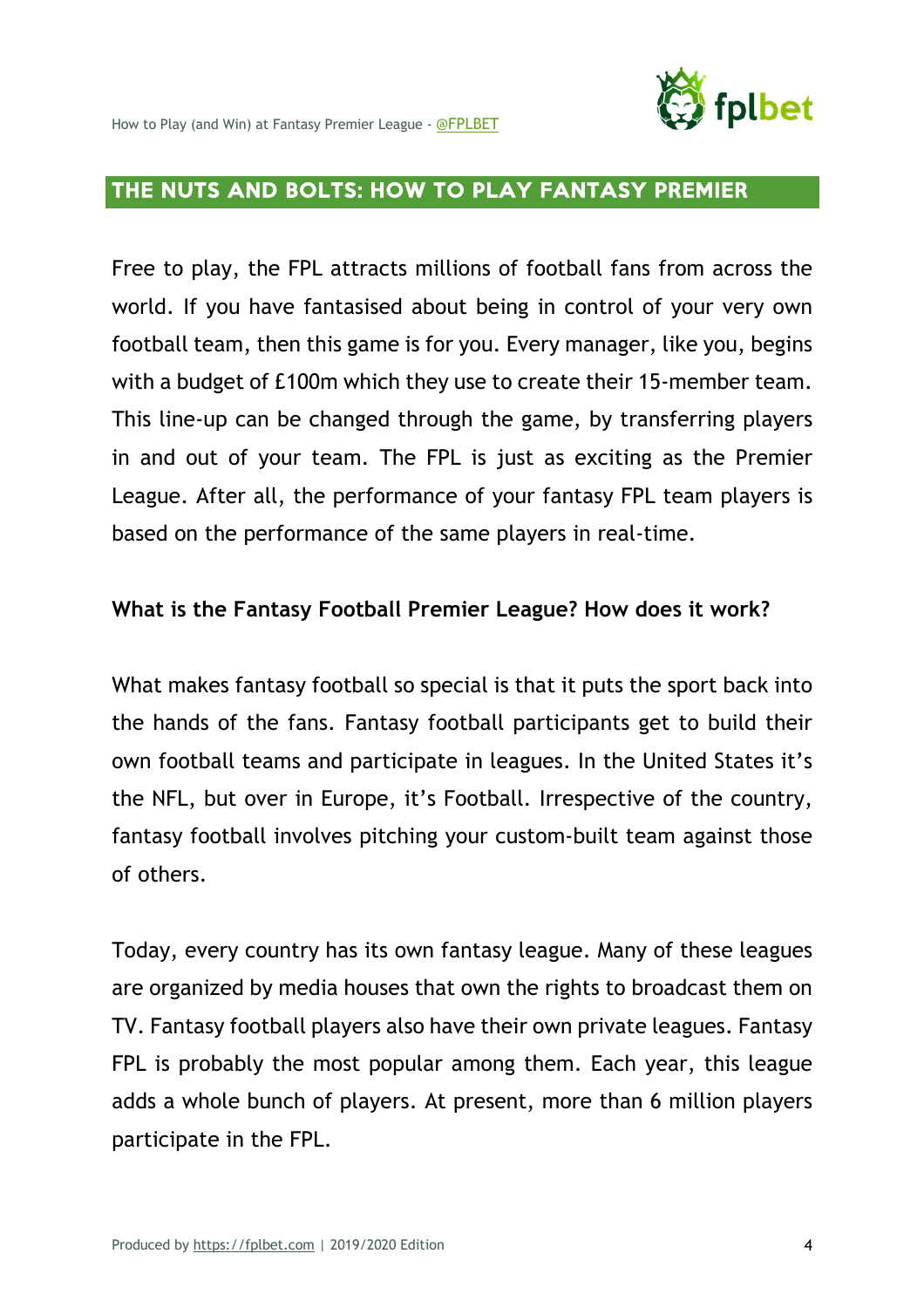

So, what's the purpose of the Fantasy Premier League? At the heart of it, the FPL gives fans the unique opportunity to manage actual Premier League Players. Each player has a price assigned, and managers have to use their limited budget to assemble teams of them. Once you have a team, you get to compete against the teams of millions of other players. When a player on your team scores a goal in the real Premier League, your team is awarded a point. If any player on your team is benched or injured, your team suffers that loss as well.

The FPL is particularly popular as a free alternative to betting. Unlike betting, where you have little to no control, you can stand to win by making good player choices in the FPL. However, if money is what makes it exciting for you, then FPL has a betting segment called the DFS (Daily Fantasy Sports). By laying down around £5-£10, you could stand to make millions, based on the league in which you're playing.

There are two basic ways in which the FPL can be played:

1. You can play the FPL solo, by pitching your team against all registered managers across the world.

2. Yet another option is entering Private Leagues to battle against friends, families or colleagues. You can enter into a maximum of three Private Leagues of this sort.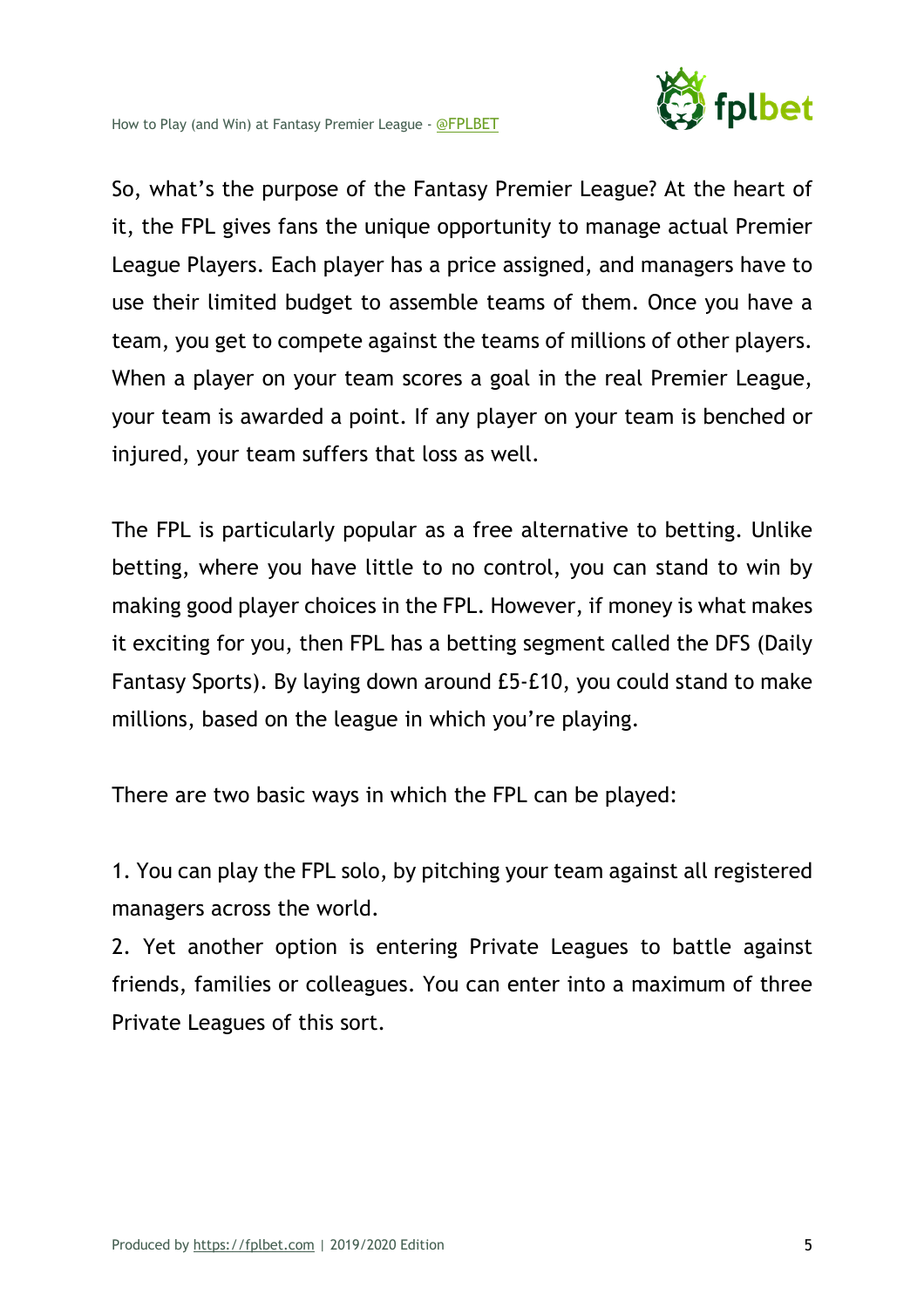

#### **Creating your FPL team**

To kickstart your FPL managerial career, visit the website. Once on it, you can register and create an account to get started. When logged in, you'll find an empty roster on your screen, which you can use to create your team.

So, who should you add to your FPL team? That's simple. The objective is to choose 3 forwards, 5 midfielders, 5 defenders, and 2 goalkeepers without exceeding your initial budget.

Now, why is this so complicated? Well, consider this. Expensive players consume more of your budget, forcing you to also choose cheaper players. So, the ideal team would have the best-performing mix of expensive and cheap players. However, there are ways to make this decision easier. For instance, during the game every week only 11 of your 15 players will start and play the field. And it's your decision to choose those 11 players. This creates some leeway for hiring expensive players as you can bench the cheap ones. Pay close attention to the roster and you'll see that many expensive players are forwards.

Without insights such as those above, choosing your Fantasy Premier League team is like shooting blind at the olympics. That's why we've extensively discussed team-picking strategies later in this eBook.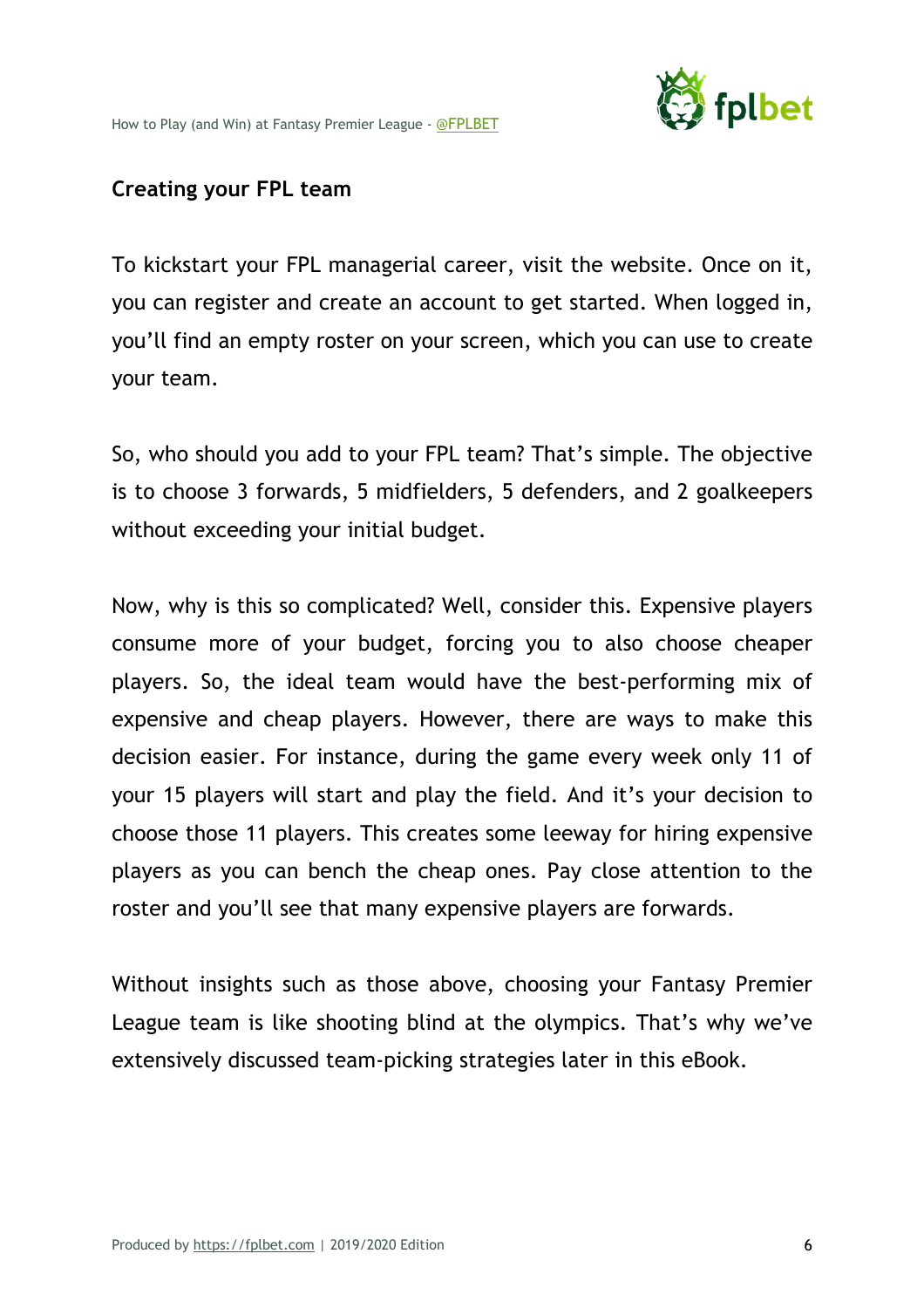

#### **How to create a league**

If competing against friends and family sounds fun to you, creating a private league is what you should do. Actually, setting this up is the easiest thing ever. You simply need to visit the FPL website, click on Leagues > Create and Join New Leagues > Create a League > Create a Classic League >. Once you have, it's simply a matter of choosing favourable options and inviting other participants via a code.

FPL app users are expected to follow more or less the same procedure to create their own private leagues.

#### **The scoring system (how to win and lose points in table format)**

What's exciting about the FPL is the different ways in which you can score points, through events such as goals, assists and clean sheets. Here's the best part - your captain can do double damage. Whatever your captain's score in the Premier League, it's doubled for your FPL scoreboard. But that's not all. You can also score with players in different positions in the following ways.

| <b>Action</b>                |  |             |    | <b>Points scored</b> |  |
|------------------------------|--|-------------|----|----------------------|--|
| Playing up to 60 minutes     |  |             |    |                      |  |
| Playing more than 60 minutes |  |             |    |                      |  |
| Each                         |  | goal scored | bv | a <sub>6</sub>       |  |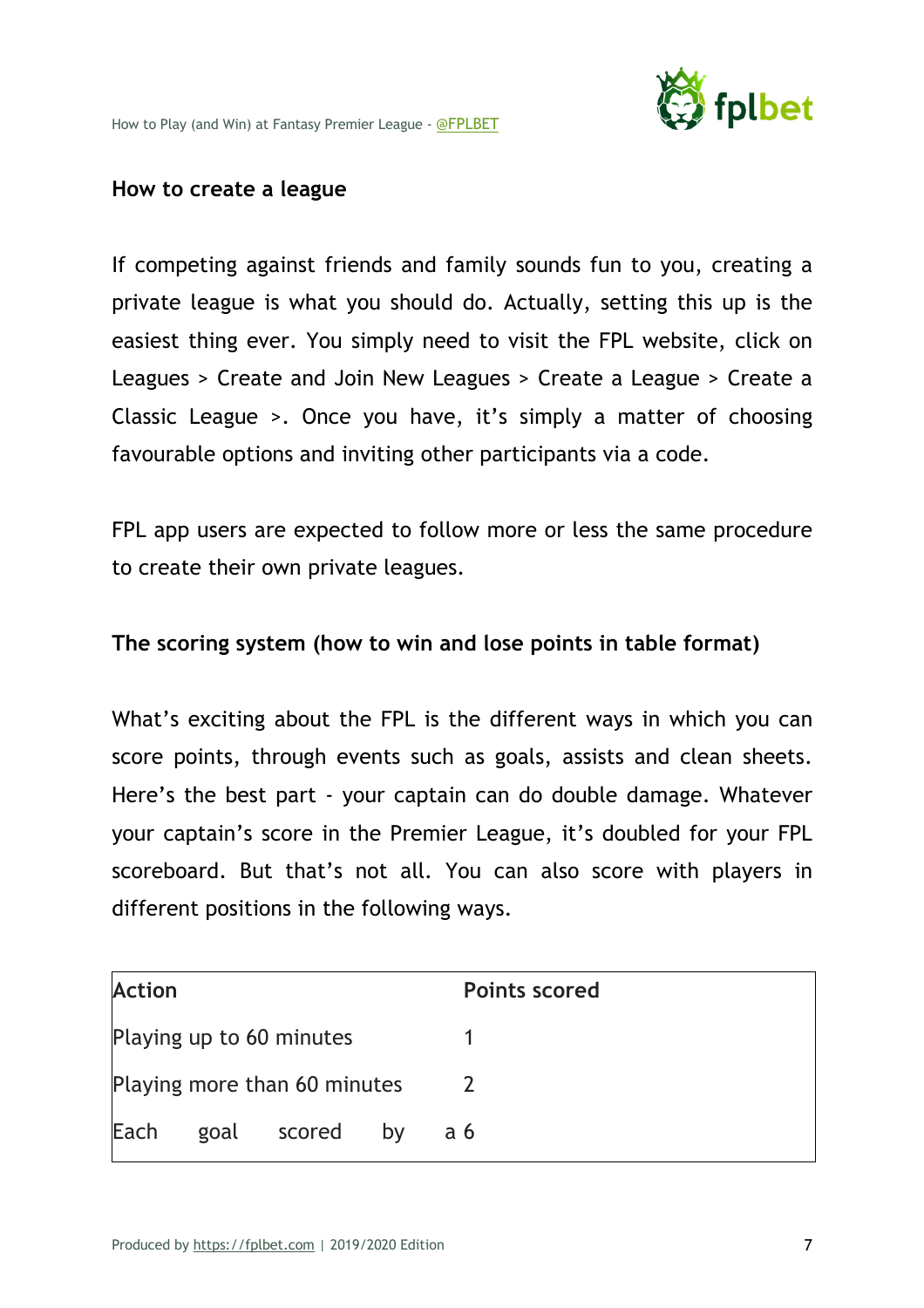

goalkeeper/defender

| 5<br>Each goal scored by a midfielder                                     |         |  |  |  |  |
|---------------------------------------------------------------------------|---------|--|--|--|--|
| Each goal scored by a forward                                             | 4       |  |  |  |  |
| Each assist                                                               | 3       |  |  |  |  |
| Clean sheet<br>by<br>a<br>goalkeeper/defender (must play 4<br>$60+$ mins) |         |  |  |  |  |
| Clean sheet by a midfielder (must<br>play $60+$ mins)                     |         |  |  |  |  |
| Every three shots saved<br>by<br>a<br>goalkeeper                          |         |  |  |  |  |
| A penalty save by a goalkeeper                                            | 5       |  |  |  |  |
| Bonus points for the best players in<br>a match                           | $1 - 3$ |  |  |  |  |

Is there ways in which your team can lose points? Sure.

| <b>Action</b>                                             | <b>Points scored</b> |
|-----------------------------------------------------------|----------------------|
| Missing a penalty                                         | $-2$                 |
| Every two goals conceded by a $-1$<br>goalkeeper/defender |                      |
| Each yellow card                                          | -1                   |
| Each red card                                             | $-3$                 |
| Each own goal                                             | $-2$                 |
|                                                           |                      |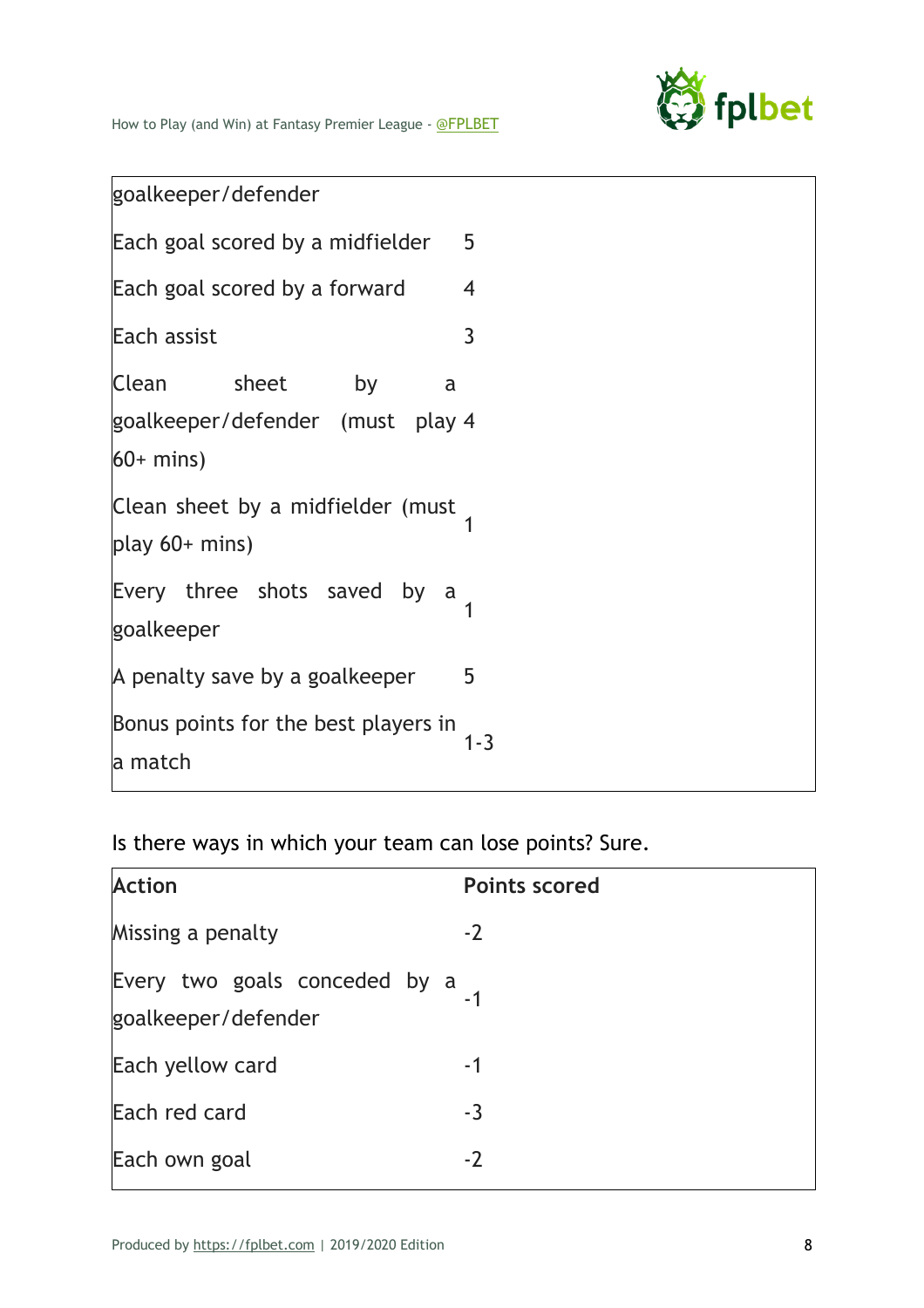

#### **Using chips to boost overall score during any gameweek**

There are four types of chips that FPL managers can use to boost scores.

1. *The Wildcard* - Every manager is given two wildcards, the first of which can be used prior to December 29th and the second, after. The wildcard allows you unlimited transfers during a gameweek without incurring any loss of points.

2. *The Triple Captain* - During normal gameweeks, your captain's score is worth double. However, you can deploy the Triple Captain chip during any gameweek to triple your captain's score.

3. *The Bench Boost* - Usually, benched FPL players don't contribute to your score. But the Bench Boost chip allows you to add benched player points to your overall game score during one gameweek a season.

4. *The Free Hit* - Again, this chip allows you unlimited transfers for one gameweek without taking point hits. But transfers made using this chip last only until the end of that gameweek.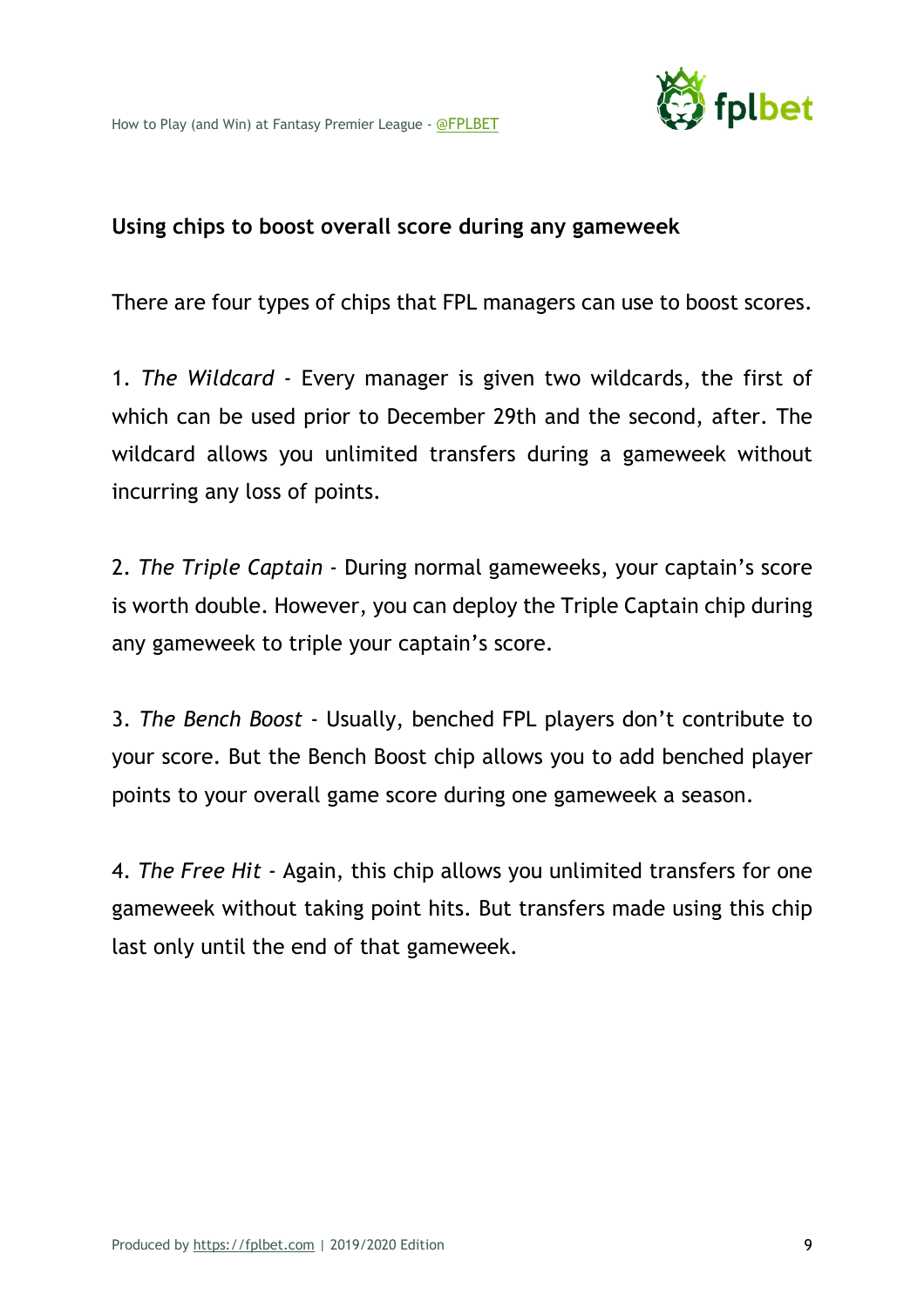

#### **What happens when players get injured or suspended?**

The objective in the FPL is to have active, reliable and scoring players. So, if you player looks to be out for whatever reason, injury or suspension, it's something you have to consider to act upon. Even if your player is a sub or being rotated regularly, you may want to replace him with an alternative who will get more gameplay. Further, player form can also deteriorate through the Premier League. Ideally, it's best not to be wooed into choosing one-week-wonders and sporadic scorers.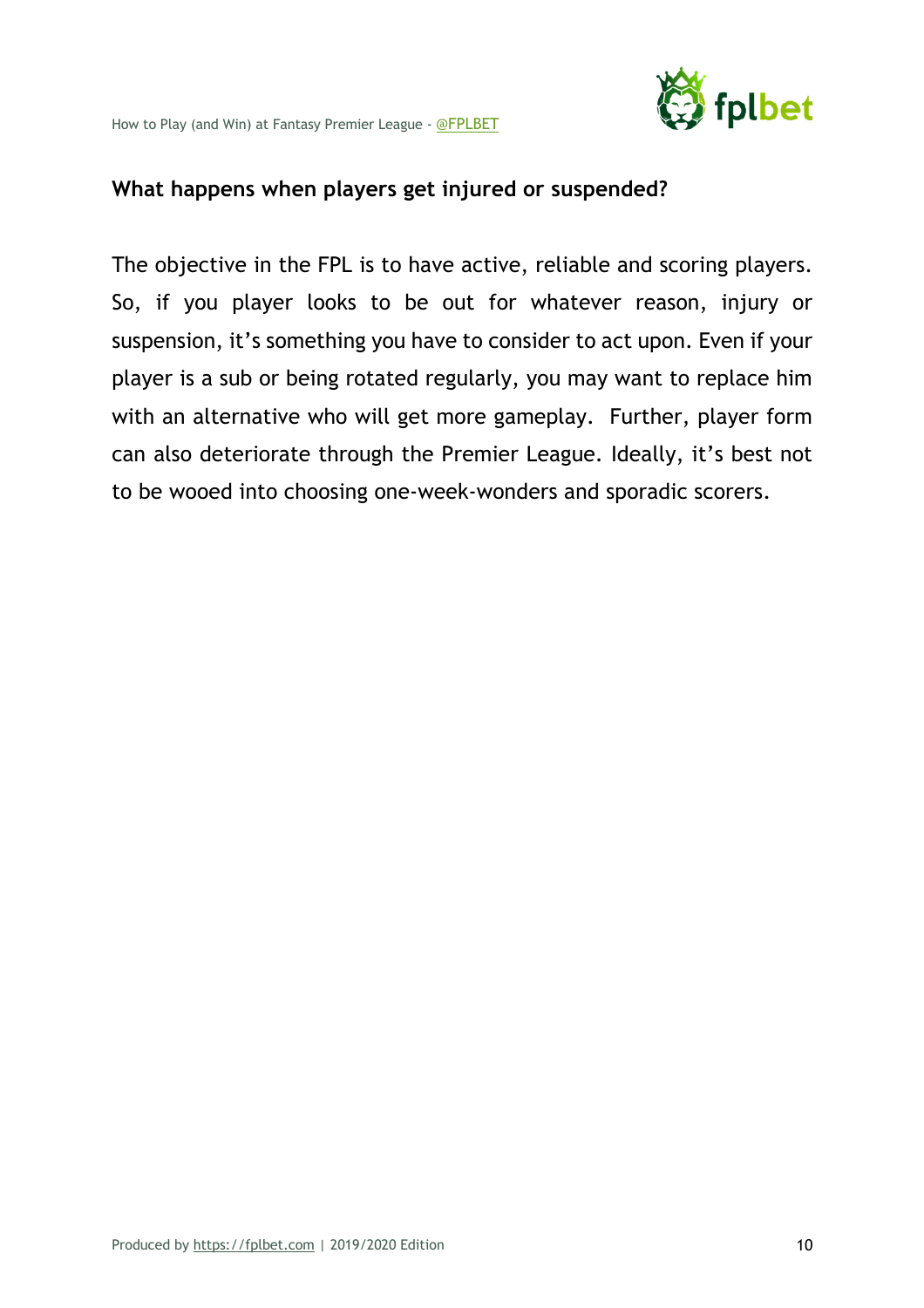

# THE ROPES OF BUDGET MANAGEMENT

When you have £100 million to spend, the pressure is on! How do you build a capable squad and get the highest 'returns' from your player investment? Here are some ideas.

*Distribute the money evenly*: Spending more or less evenly on defenders to forwards will offer you the flexibility to pick quality players in every position. With a balanced approach, you don't have to pay a big sum on defenders at the cost of your midfielders or forwards. For example, you can bring in two for £4.5 million, and pay more for top players – this will allow you to build an overall strong team and reduce the chances of 'I paid too much' buyer's regret at a later stage.

*Get your midfield strategy right*: A common mistake managers make is to spend too much on midfielders and create a budget deficit in other positions. By spreading out prices, you can make the most of early transfer targets, include one or more expensive players and still have a decent midfield. For instance, you can splurge £5 million on a midfielder and start with a 4-4-2 or 3-4-3 trio when your defenders have good potential in the next couple of gameweeks.

*Split £9.0m between two goalkeepers*: Fantasy Premier League research indicates that elite level competitors are spending less on goalkeepers than average players. The idea is to invest more in forward and midfield players to score consistently every gameweek. Spending between £8.5m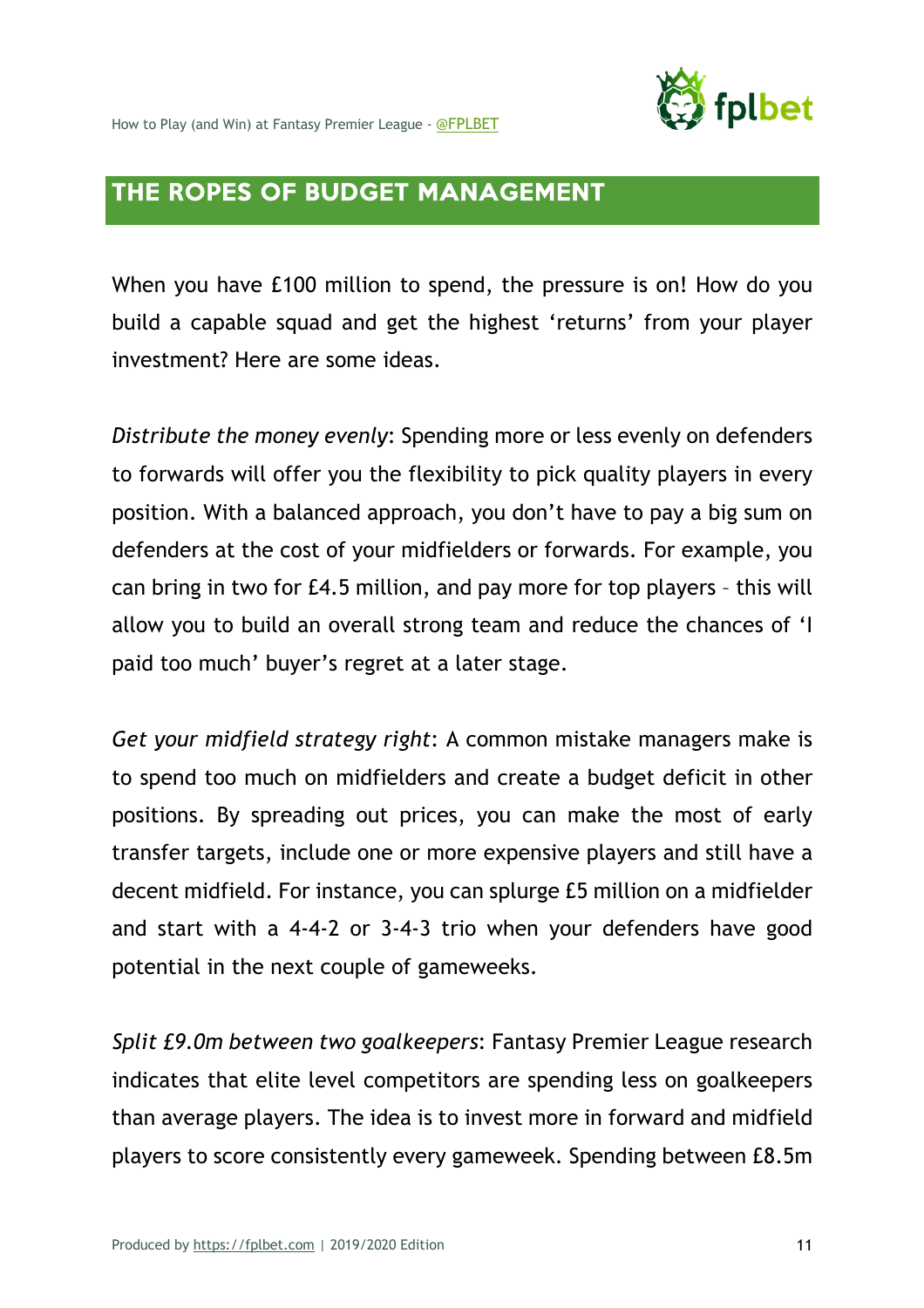

and £9.5m on goalkeepers and rotating regularly is an astute strategy. Split the amount equally between two goalkeepers – bringing in an elite goal stopper at £5.5m may not be the best move.

*Balance defensive and attacking positions*: Try to include defenders at every price point to swap easily for any emerging target in the early gameweeks. You can also pick a less expensive defender early on to focus more of your funds on attackers.

*Big investments in two strikers up front*: A back three and two strikers may not always work, but it is increasingly being used by real-world Premier League managers. Consider loosening your purse strings for the front two and bring in a cheaper striker after looking at the early fixtures. If you find a strong forward who isn't expensive, use him instead of a pricier forward to rebalance budget and quality.

*Watch out for want-away players*: A Premier League reality is that players speak publicly about wanting to leave their club. High-priced want-away players are a risk because they could move to a rival club and perform swimmingly well for them. It's the same for an out-offavour player, who may easily be part of a different Premier League team and help them move up the scoreboard.

*Your backline does not have to come from seven different clubs*: The purpose of choosing two goalkeepers and five defenders from seven different clubs is to increase the odds of a clean sheet bonus. On the flip side, this tactic can also lower the likelihood of big scores as there's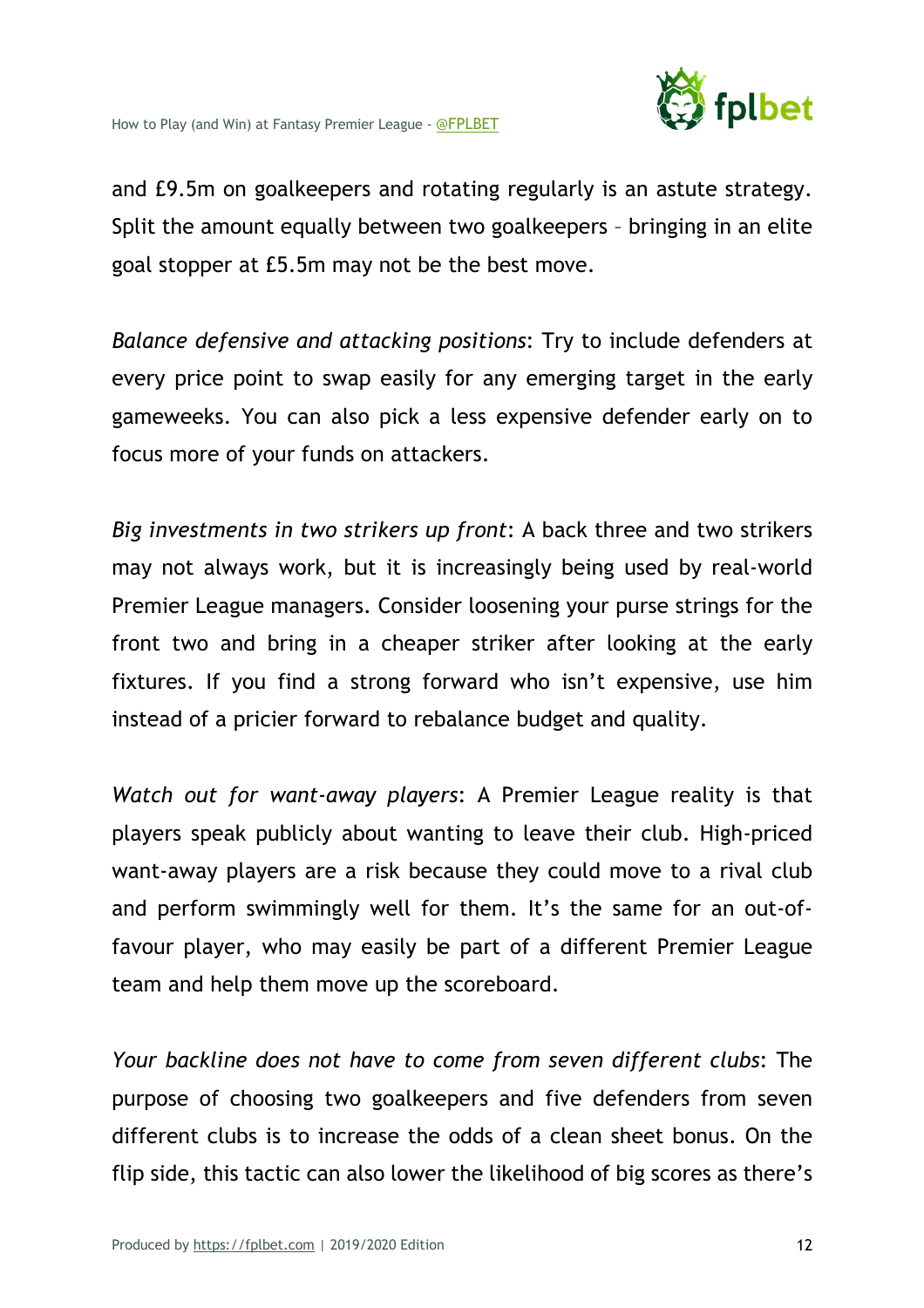

no guarantee that all your picks will outperform opponents on the same weekend. An alternative is to pick a couple of your backline from the same team that has a good defensive record.

*Note top players who have adapted to different positions*: FPL players may be listed incorrectly, and herein lies an opportunity to spend more on say someone like Mo Salah who is listed as a midfielder in FPL but plays as part of Liverpool's forward line. In fact, any player used in a more forward position than what the FPL lists should be noted. In contrast, a player who has been listed as a forward during the season and previously categorized as a midfielder is best avoided.

*Don't follow the crowd on big-money signings*: The tendency is to prioritize big-money signings, but the possibility that they won't start strong should also be considered. In other words, avoid fixating on the handful of top players that everyone wants, rather, check if they are quick or slow starters. This way, you will end up spending big money on a deserving star player who rakes up points for you early on.

*Give new signings time to settle in*: Overseas signings present an exciting prospect, but they can also be duds if not employed in the right positions. To be on the safer side, give high-potential new signings some time to get comfortable before including them to your team. See how they adjust first or you could lose.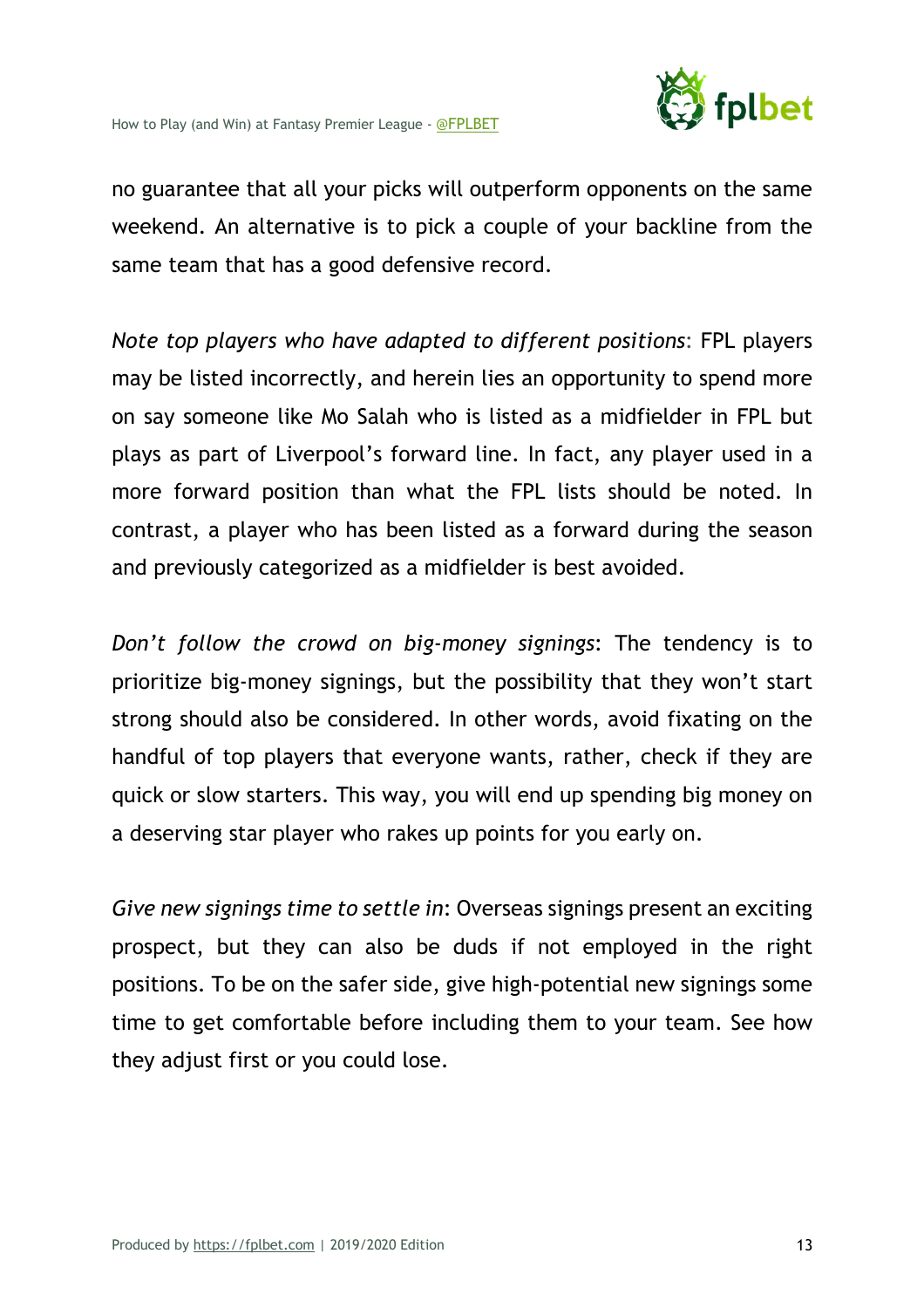

*Budget players:* Inevitably you will have to fill out some of your squad with 'bargain basement' players. The cheapest Goalkeepers and Defenders cost you 4.0m whereas Midfielders and Forwards cost you 4.5m – finding a player in these categories who plays most weeks and returns either basic to good points return can prove its weight in Gold. Keep an eye out for who has been under-priced, who has played more minutes at the end of the last season, or who has been sold / or returned from injury.

#### **Research, research, research**

Whether you're new to FPL or a veteran, investing time in legwork will undoubtedly improve your decisions. If you truly love the game (and its virtual version), research should not feel like a chore  $\circled{c}$ Here's what you want to consider:

- Players who have been regular fixtures on the pre-season circuit
- Players who have not been performing on par with their status
- Player injury doubts and news
- Which players are playing where?
- Young players who have entered the first-team squad
- Players with a shaky disciplinary record

If you have the patience for it, consider creating an Excel sheet of these details so you can refer to them as needed. Of course, if your memory muscles are exceptionally powerful and you stay on top of the latest FPL and footie news, you may be able to process these details in your mind. We also recommend downloading an Excel sheet of FPL fixtures to figure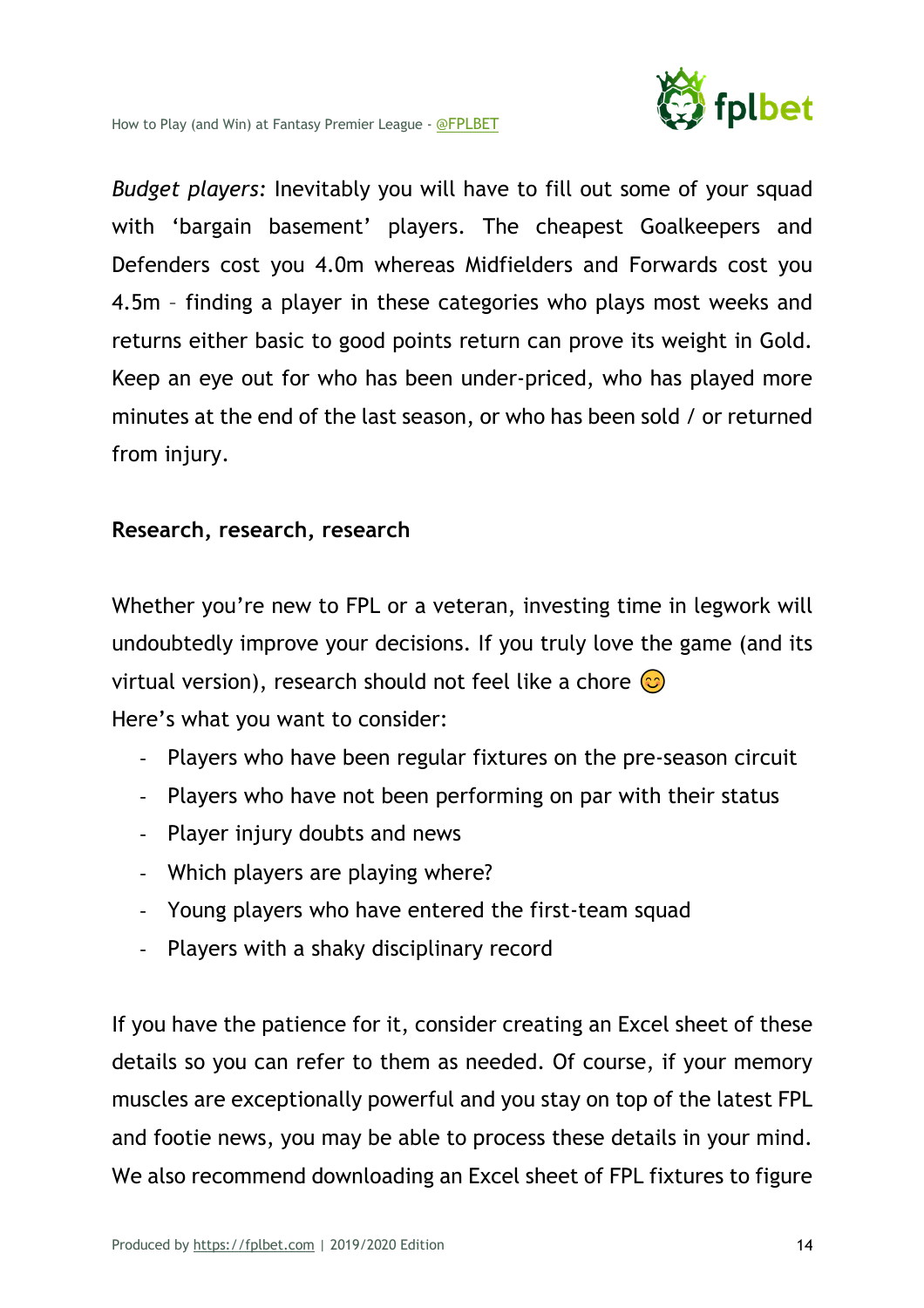

out which players have a favourable run of games coming up – based on whether they're playing home matches or the strength of the opposition. A color-coded Excel sheet of fixtures will help you make regular changes to your team more easily and accurately.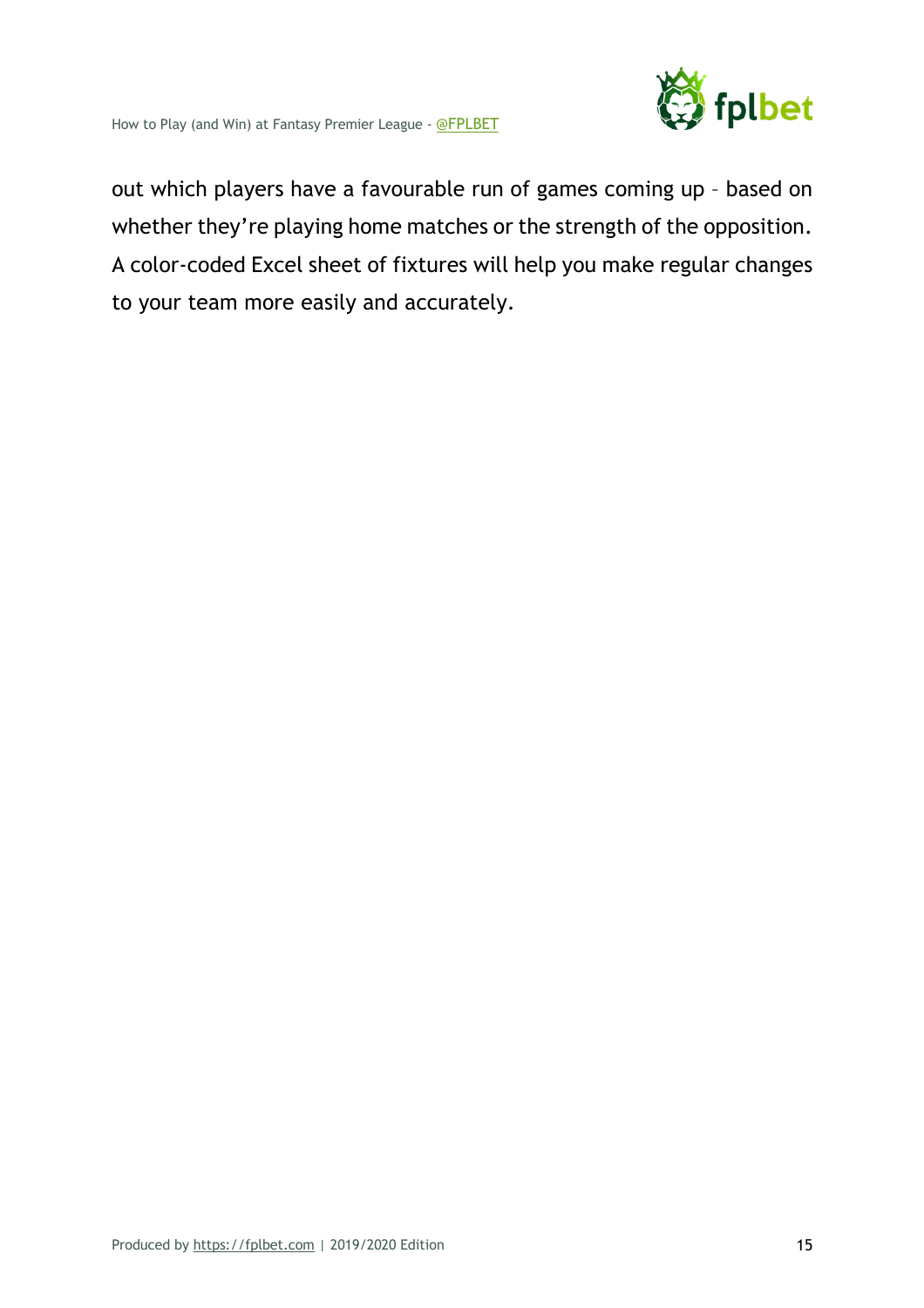

### THE BEST FORMATIONS TO USE

#### **Popular formations**

Let's start with the most common formations used by FPL managers: 3- 5-2 and 3-4-3. You may have used it too because the stronger your attacking assets, the more points you can potentially win. There are instances where three attackers and seven attackers have outscored the best defenders of the season.

Here's the catch: as you invest more on the seven attacking players, you will be left with less to build a strong defence. A leaky defence will cost you points. From a budget perspective, 3-5-2 may encourage you to bring in expensive mid-fielders to bolster your attacking line. As a short-term strategy to gain points, these two formations do fine.

#### **4-4-2 and 4-3-3**

It has become increasingly difficult to maintain a clean sheet. When choosing defenders, assess if the team is capable of maintaining a clean sheet. Also note if the defender is playing in an attacking position in set pieces or during counter attacks, as this can earn you bonus points. If you can spend wisely on defenders, 4-4-2 and 4-3-3 should be under consideration. A wise pick of four defenders and six quality forwards and midfielders will help you do better in the long term. This is also a safe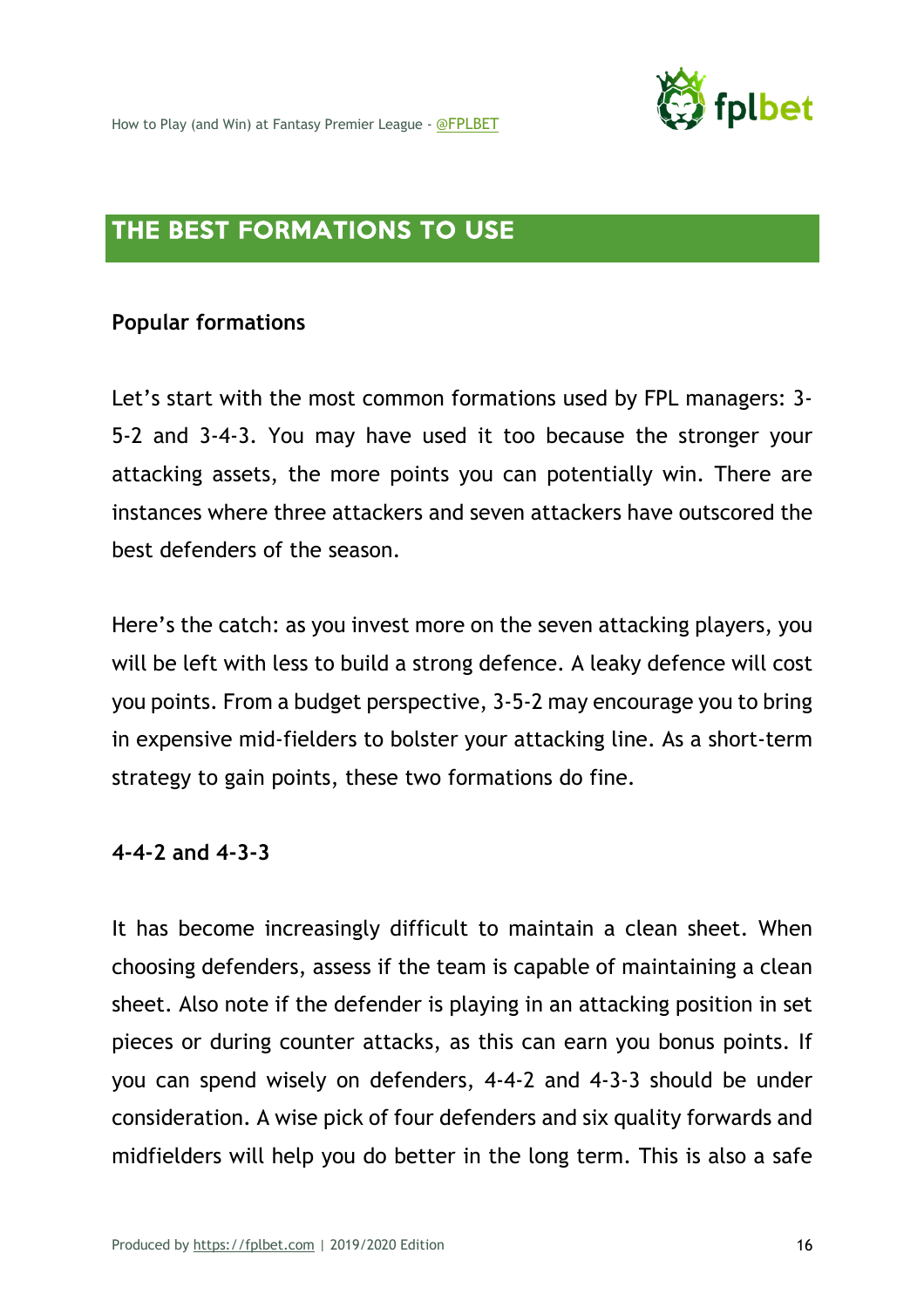

strategy as you will still have six attackers to make up for any gaps in points. On the downside, bringing in top players for these formations will be an expensive proposition.

#### **5-3-2, 5-2-3**

A few FPL managers are fans of the 5-3-2. Their arguments are usually along the lines of being able to afford the most expensive attackers and the potential for quality midfielders to score a goal. Sure, strikers may not score goals consistently, but a formation with five defenders will always be stressful even for the most mentally tough manager. Maintaining a clean sheet is next to impossible with this formation. Overreliance on midfielders seldom works out – if it does, that's more points for scoring goals but a few bad moments during the 90 minutes will be pretty disastrous. Defenders often return the most consistent points over the season, so sticking with this gives you a good baseline of points. However, the lack of explosive and form players higher up the pitch can stop you from getting those big scores and moving up the rankings.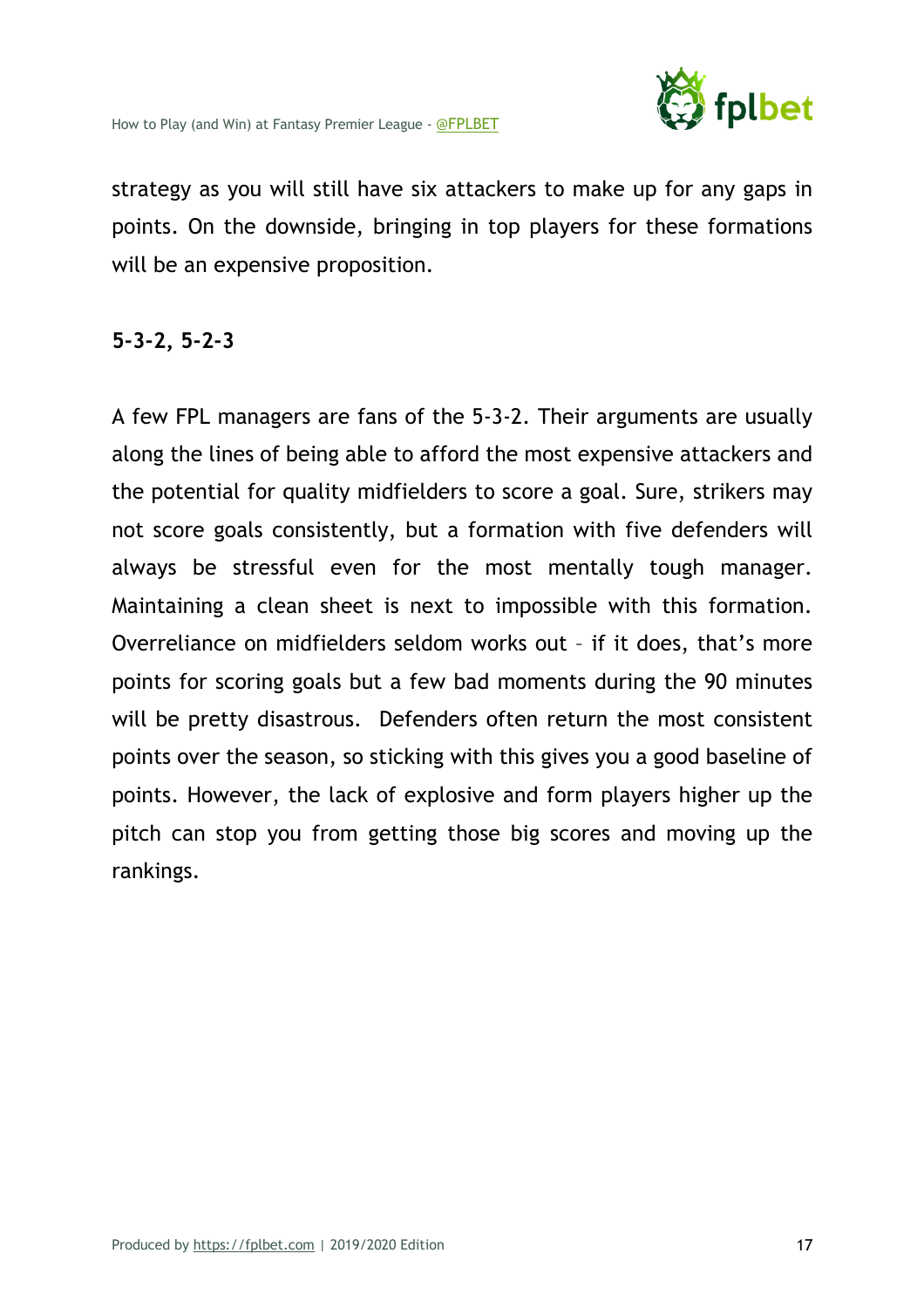

#### **5-4-1, 4-5-1**

A highly defensive formation can be a hit or a miss. There is the chance to rake up points with four or five midfielders. And those who have used these formations to capitalize on top player injuries have also successfully raked up points. Unless you have a good answer to 'do you really need that strong a defence?', you're better off opting for other formations.

Ask FPL managers about their preferred formations and you're bound to get different answers. Even though there can be no perfect formation, some are more fool-proof and less risky than others. Deciding on a formation is ultimately up to your personal preference, track record and a bit of luck.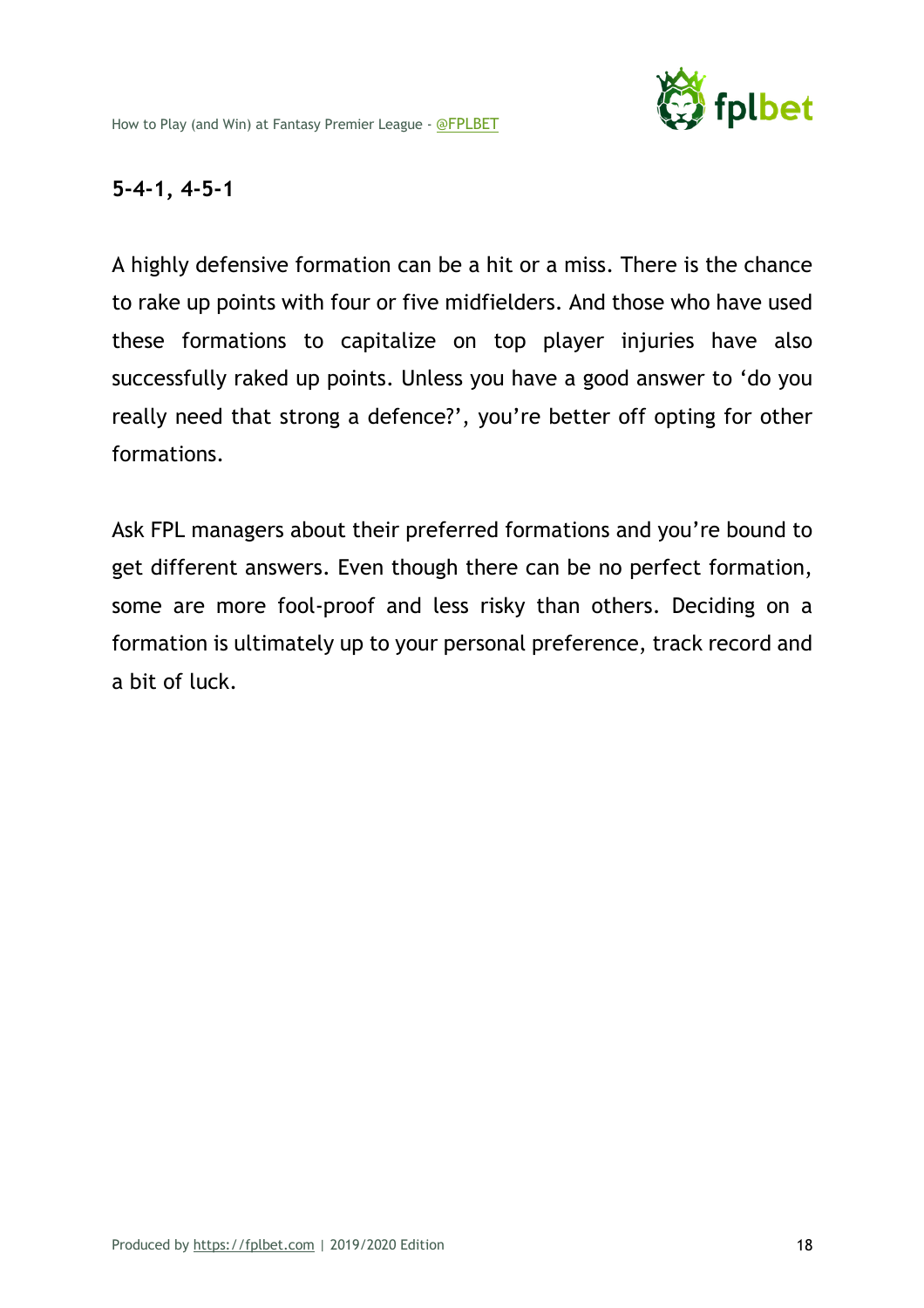

# MASTERING PLAYER PICKS: GOALKEEPER, DEFENCE, MIDFIELD AND ATTACK

Everyone wants to have the best team possible and this can be done by getting yourself all the best performing players. The only hitch is that you are on a budget and need to stick to that budget. So, what do you do? You weigh all the pros and cons and find the players for your team that not only fit in your budget but can give you your best value for money.

The four positions you need to look at are: Goalkeeper, Defence, Midfield and Attack. In this section we look at each of these positions individually and find out the best strategy pick the best player for your team. With these tips you be able to form a strong team that keeps those points coming in consistently.

#### **Goalkeeper**

Goalkeepers are one of the most important players in the team though often overlooked and picked last. However, the right goalkeeper can get you a good number of points while one that concedes goals regularly can lose you points. It is therefore important to pick the right goalkeeper for the team.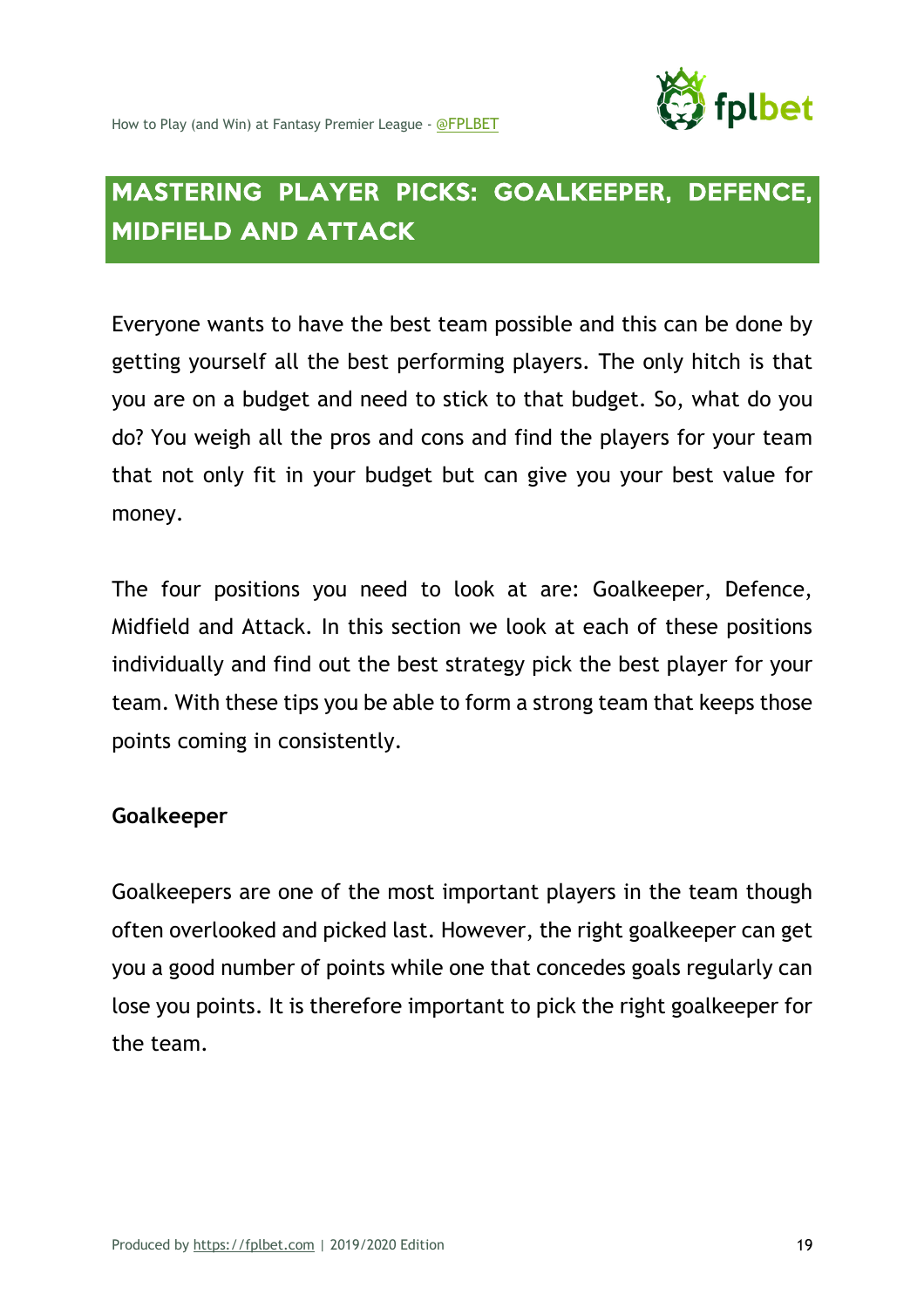

Goalkeepers come in varying price brackets with the one that belong to the top teams costing more and those that belong to teams down the line being more affordable. When picking a goalkeeper, you need to keep a few things in mind:

**Clean sheets**: When looking for a goalkeeper for your team you first need to look at their stats. A clean sheet is the one of the first things that is looked at for a goalkeeper. To have a clean sheet a goalkeeper needs to be in the game for a full 60 minutes at least and not concede a single goal. The more clean-sheets a player has, the better that speaks for his abilities.

**Fantasy points**: The next thing that is looked at when picking a goalkeeper is their fantasy football points. There are number of areas where players can score points. Players can score points for the matches they played in, the goals scored, assisting a goal, saving a penalty and so on. In the case of goalkeepers, they can win points for every three goals saved. A goalkeeper with higher points has saved more number of goals than one with fewer points.

Two is better than one: It is always better to pick two goalkeepers and rotate them on a weekly basis. You can pick one from a high pay bracket and one from a lower pay bracket or both from a mid-range pay bracket. We would advise the latter option as it improves your chances of gaining points. Having two goalkeepers is also a good strategy in case one gets injured and needs to be replaced.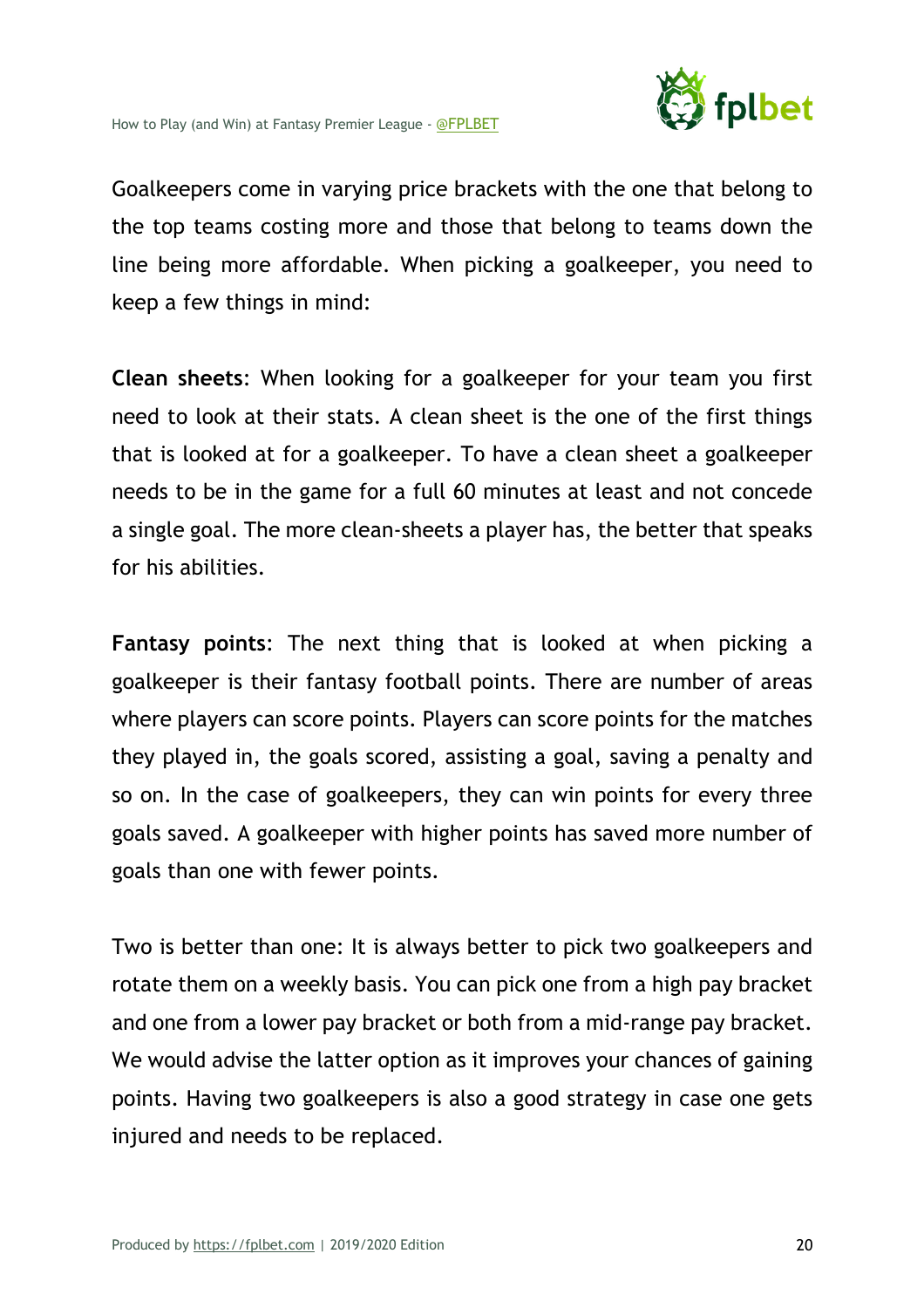

**Weaker teams have advantages too**: If you need to choose a player from a lower price bracket because of budget constraints you might actually be at an advantage. When a goalkeeper plays with a weaker defence, he usually has to face more shots. This give the goalie a chance to make more saves and actually earn point for your team.

#### **Defence**

When choosing the defenders for the team there are some things that simply cannot be ignored. Here's what you need to look for in the defenders that you choose:

**Clean sheets**: With defenders it's all about the clean sheets. The more clean-sheets the stronger is your defence. Again, you need to look at your budget before going all out and getting the defenders in the top pay bracket but looking at clean sheets instead of just team wins can also help you decide if a player will earn points for your team or not. Clean sheets are shared between the team so you don't have to pick the most expensive player for your team.

**Fixtures:** Just getting your defenders is not enough, you also need to plan for fixtures. Easy fixtures improve the chances of a clean sheet. Plan ahead for the next five games keeping the fixtures in mind when you choose the defenders for a match.

**Contribution to offense**: Fantasy points can be earned from assisting a goal, so when choosing your defenders find those that have earned points in this area. Look at a few wingbacks and full-backs when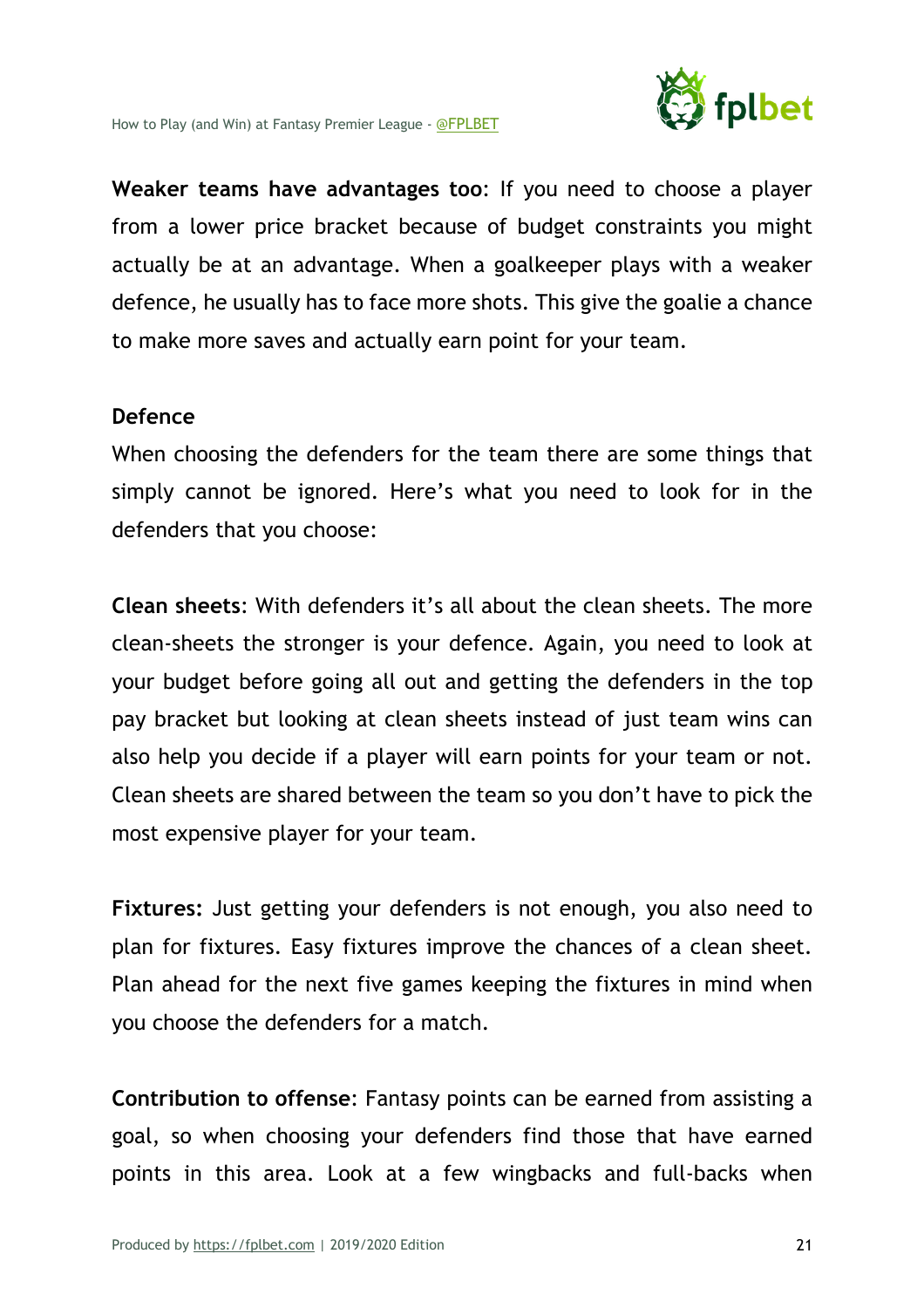

selecting players for your team. With the right balance your team will have a much stronger chance at gaining points.

**The penalty takers**: An additional advantageous skill to look for in a defender is someone who can take set-pieces. Those that can take the penalty shots are always handy to have around and those that score goals can earn six points per goal scored.

**Avoid the Yellow Card**: Defenders getting yellow cards is quite common, but you need to be careful of the ones that get them too often. Yellow cards can lose you points as each card equals -1. You also run the risk of the player being banned if they collect more than five yellow cards before the year ends.

**Bonus points**: Clearances, blocks, and interceptions (CBI) can earn defenders bonus points. If you can't decide between two players and they both cost about the same, you might want to look at bonus points. Players that pickup bonus points more regularly will always be an asset to your squad.

Diversify: As far as possible get all your defenders from different teams. Not having two defenders from the same team helps you to split your risks and better your chances at earning points in the long run.

#### **Midfield**

Midfielders are all about traveling across the field, disrupting the other teams play, and scoring the goals. When choosing your midfielders, you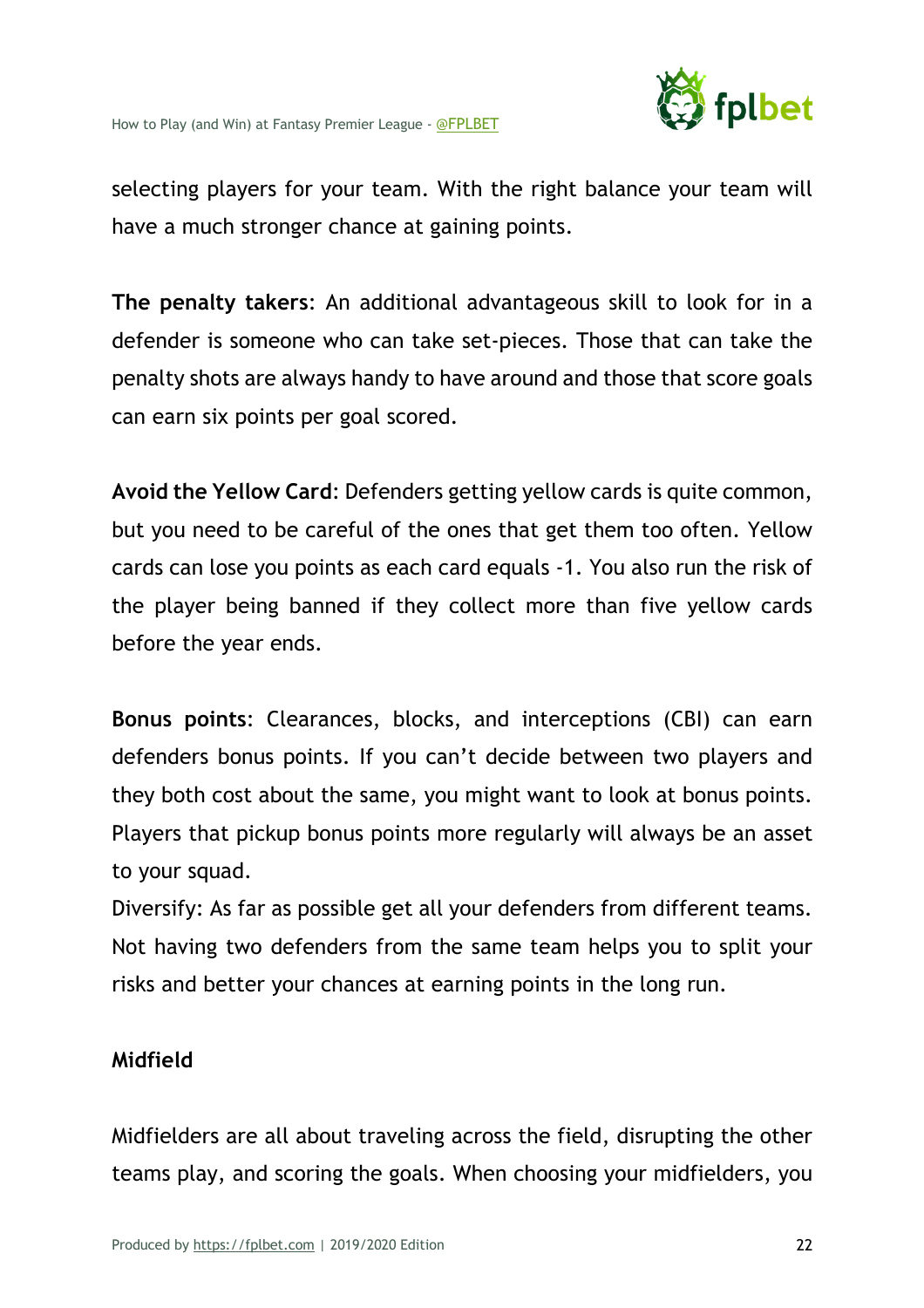

can save some of your budget to get the best of the best but there are also a few things to consider before you spend all your money.

Goals are good: One of the first things to look at when picking midfielders is how many goals they score on an average. You want the midfielders that score more goals. Every goal a midfielder scores in FPL earns you five points. You first pick should always be midfielders who score goals.

**Choose good form:** When it comes to midfielders the better form an individual player is in, the better for the team. Players in lower price brackets who are in good form could also serve the team well. If you are worried about your budget, then you should use form as a deciding factor among the cheaper players.

**Watch closely**: When you see a midfielder in good form get him on your team as soon as possible. Chances are that if he keeps it up most other managers will have him on their teams by the end of the season. But if you were one of the first to sign him on you would have a definite advantage over the rest.

**Set piece takers:** Just like with defenders, if you can find players that are good at taking penalty shots, free kicks and corners, you should have them on the team. Every opportunity to earn points is a good idea when selecting players.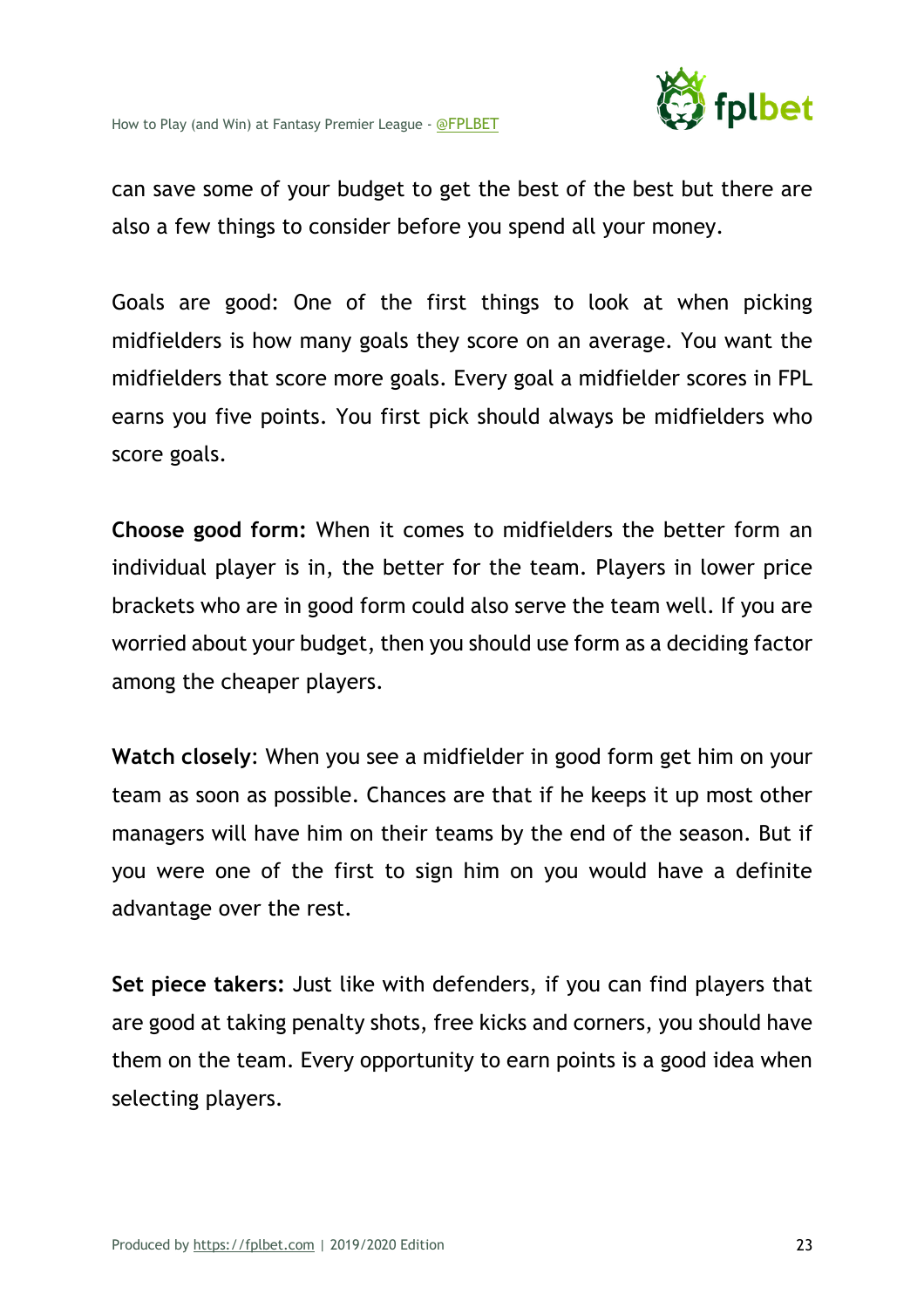

**Avoid cheap alternatives:** As mentioned earlier, when it comes to midfielders, individual form is important. If you are looking at two midfielders for a top team and one is cheaper than the other, also look at individual form. The cheaper option is only a good idea if he is as good form or better than his teammate.

#### **Attack**

The Attack or Forward position in football is one of the most important when it comes to scoring goals. The attackers are the ones who are practically in enemy territory, so to speak and you always want those who are right up there on the goal-scoring. Here's what you need to look for when choosing attackers for your team:

**Prioritise your funds:** You want your goals which is why the attackers are where you send the most money. While every position is important in the game, goals have the potential to earn you the maximum points so that's where the money should go. You will also mist likely pick a captain from your choice of attackers and because a captain's points can be doubled when scoring, you really want the best players on your team.

**Ownership:** Attackers are the players that have the highest ownership. You too should consider owning a top-class player for maximum returns. Some of the biggest names in the game are the attackers or forwards and they are owned by a good percentage of managers.

**Individual form:** Never ignore the individual form of a player when selecting your attackers. If a player is in good form you get him on your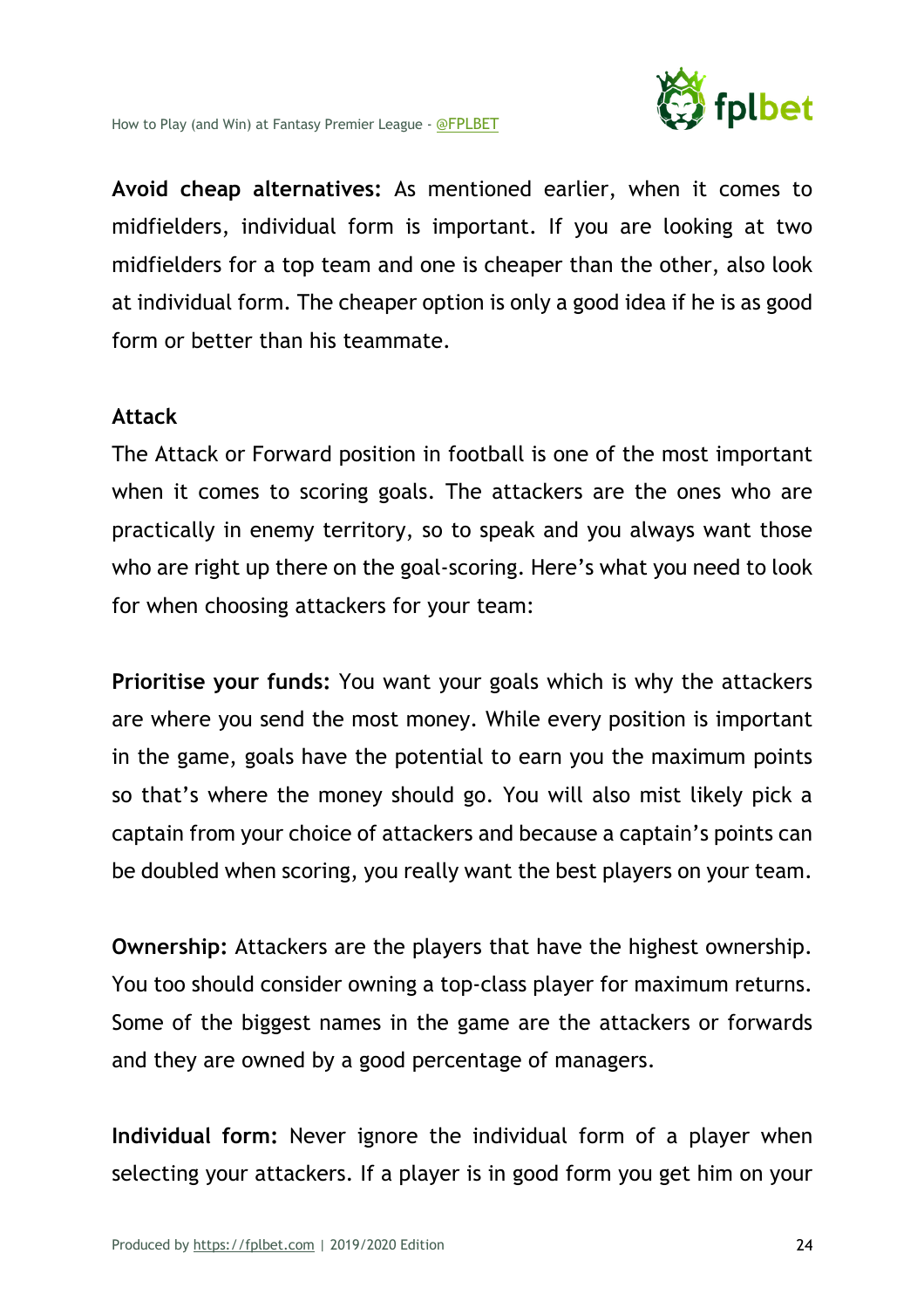

team, it's as simple as that. If he's been scoring goals consistently, don't pass up a chance to get him to earn points for you.

**Penalty takers:** Again, every opportunity to earn points should be considered. If your attackers are good at taking penalty shots, then that could be a deciding factor if you can't make up your mind between two players. Some clubs rotate takers, and some clubs have their taker set in stone, either way keep an eye out because as of 19/20 VAR is here!

These guidelines should help you master the art of picking players so that you have one of the strongest teams in the FPL.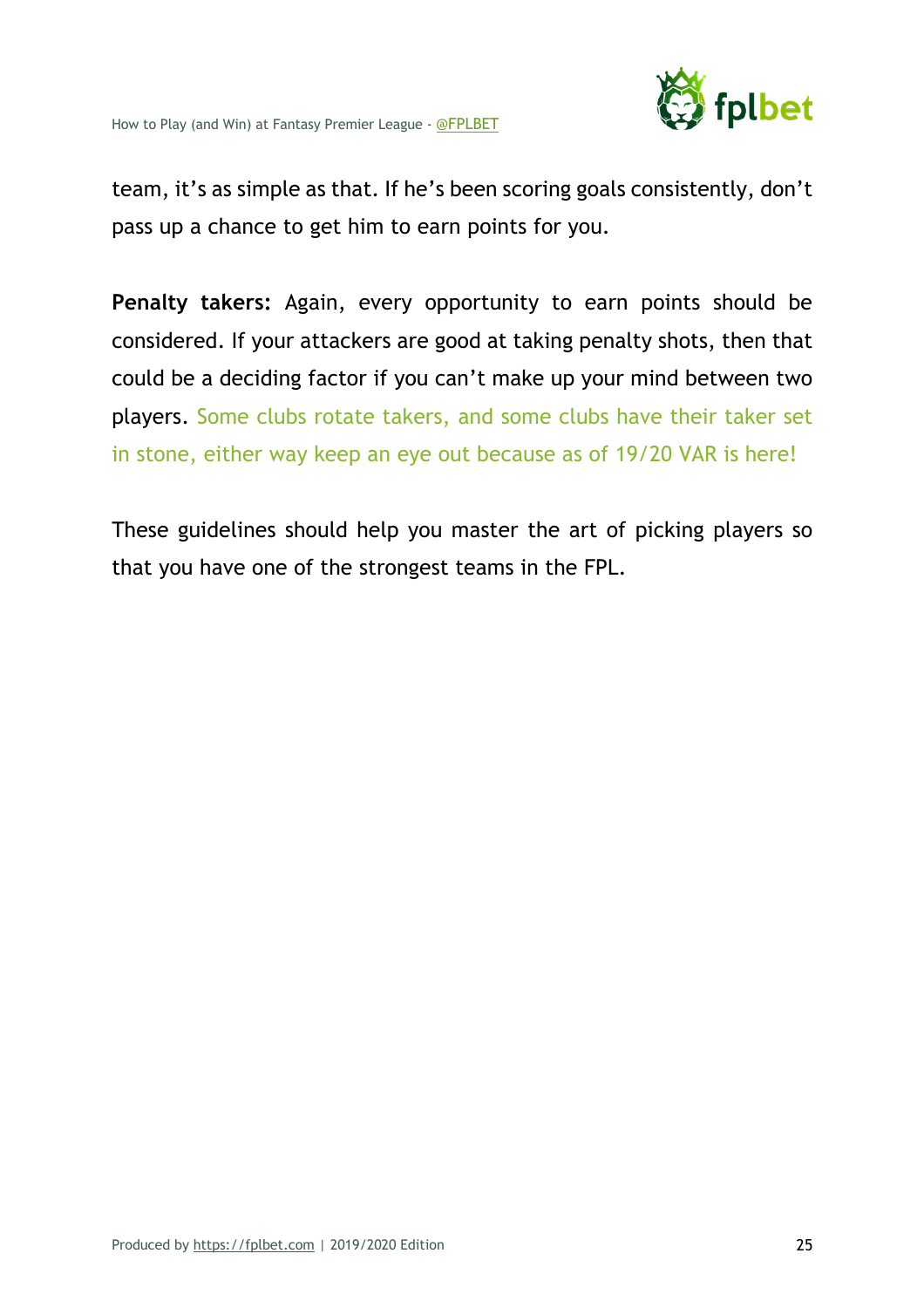

# 10 STRATEGIES FOR TRANSFERS AND TSB STRATEGIES

You get one free transfer every gameweek. If you don't use it, it will be carried forward to the next gameweek. You get only two free transfers. If you don't transfer in and out for two consecutive gameweeks, you will have two free transfers for the third gameweek. You cannot cancel your transfers once you've confirmed them. As your decision is irreversible, you will obviously need to pay attention to how you plan transfers.

1. The one free transfer each gameweek is an opportunity to acquire inform players, less expensive star players or swap out injured or suspended players.

2. Keep the first two gameweeks in mind when forming your opening squad so you can carry over your first transfer. Avoid extra transfers that will cost you four points. Save transfers and combine a hit with two free swaps.

3. Where it makes sense (such as when you want to update your squad), roll over your free transfer to get two transfers in the following gameweek. This will free up the cash you need to bring in a player with a hefty price tag who would have otherwise been unaffordable. Often you can become locked into a team dynamic but two transfers gives you license to change your team theme; from heavy in midfield to heavy in attack for example.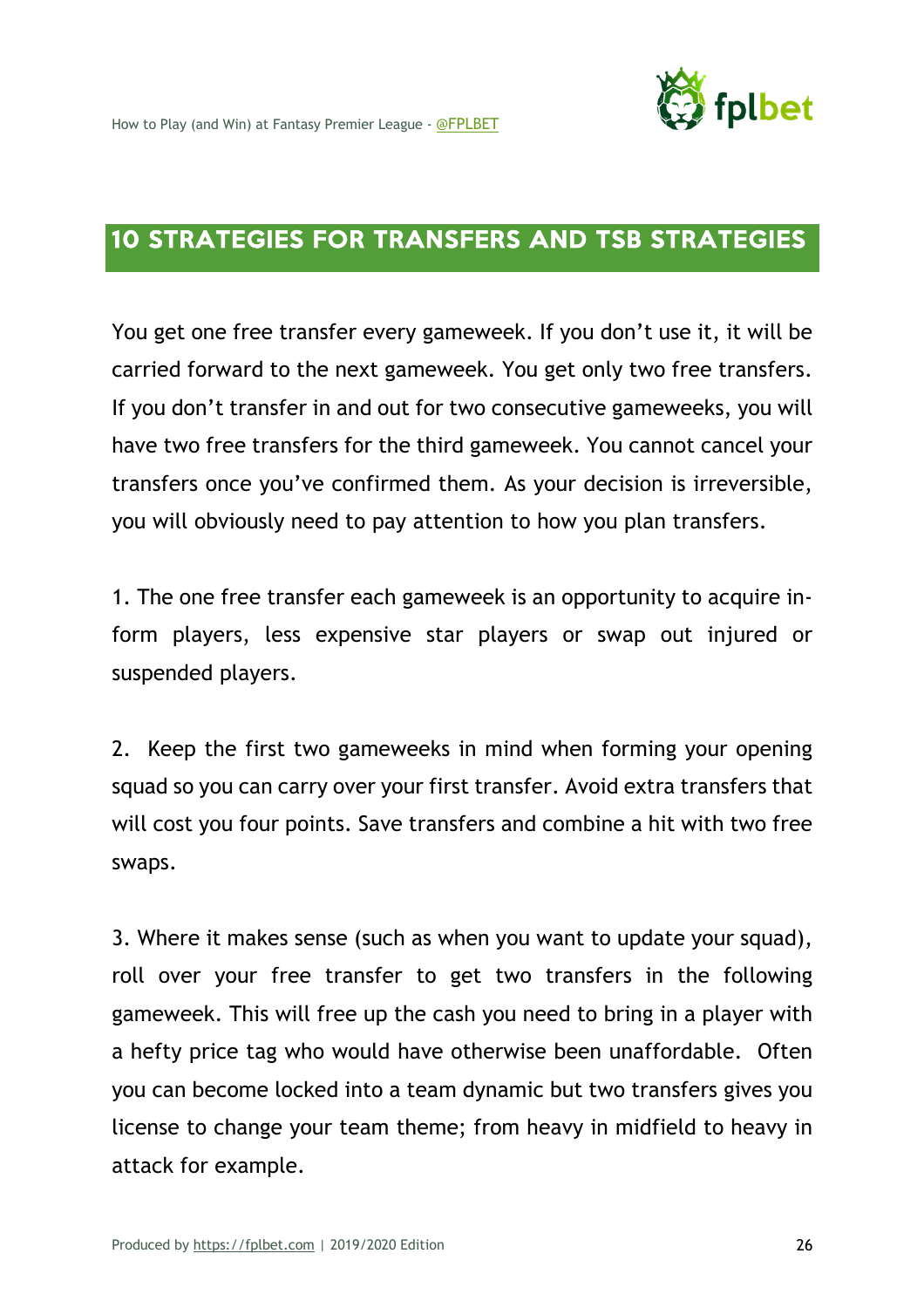

4. Leverage the one Wildcard you get to make three transfers to increase chances of at least one of those players from making a difference and making up the four point deficit. This tactic has been used successfully by FPL winners.

5. A change in managers may affect player output and costs. For example, in the 2017/2018 season, Abdoulaye Doucouré and Richarlison were top early picks at Watford. Their biggest win was against Chelsea (4-1). However, the star players' performance dropped in the wake of manager Marco Silva's departure in gameweek 24. In fact, all seven of Doucouré's goals were under Silva. Managers who placed their bets on either player in the early stages benefitted from a price rise and were dealt a blow from a loss of form in the weeks following Silva's exit. Consider these probabilities to plan transfers and manage your budget more efficiently.

6. Plan transfers proactively. For example, you can pick a player if you know his next three games are easy, and at an early stage, plan a transfer for the  $4<sup>th</sup>$  round.

7. Don't give up on premium players. Keep them in your sights unless they're injured. There is a reason they are priced highly!

8. Leverage bench boosts when most bench players have double gameweeks. Also, for the sake of at least two points, ensure that your bench players play weekly.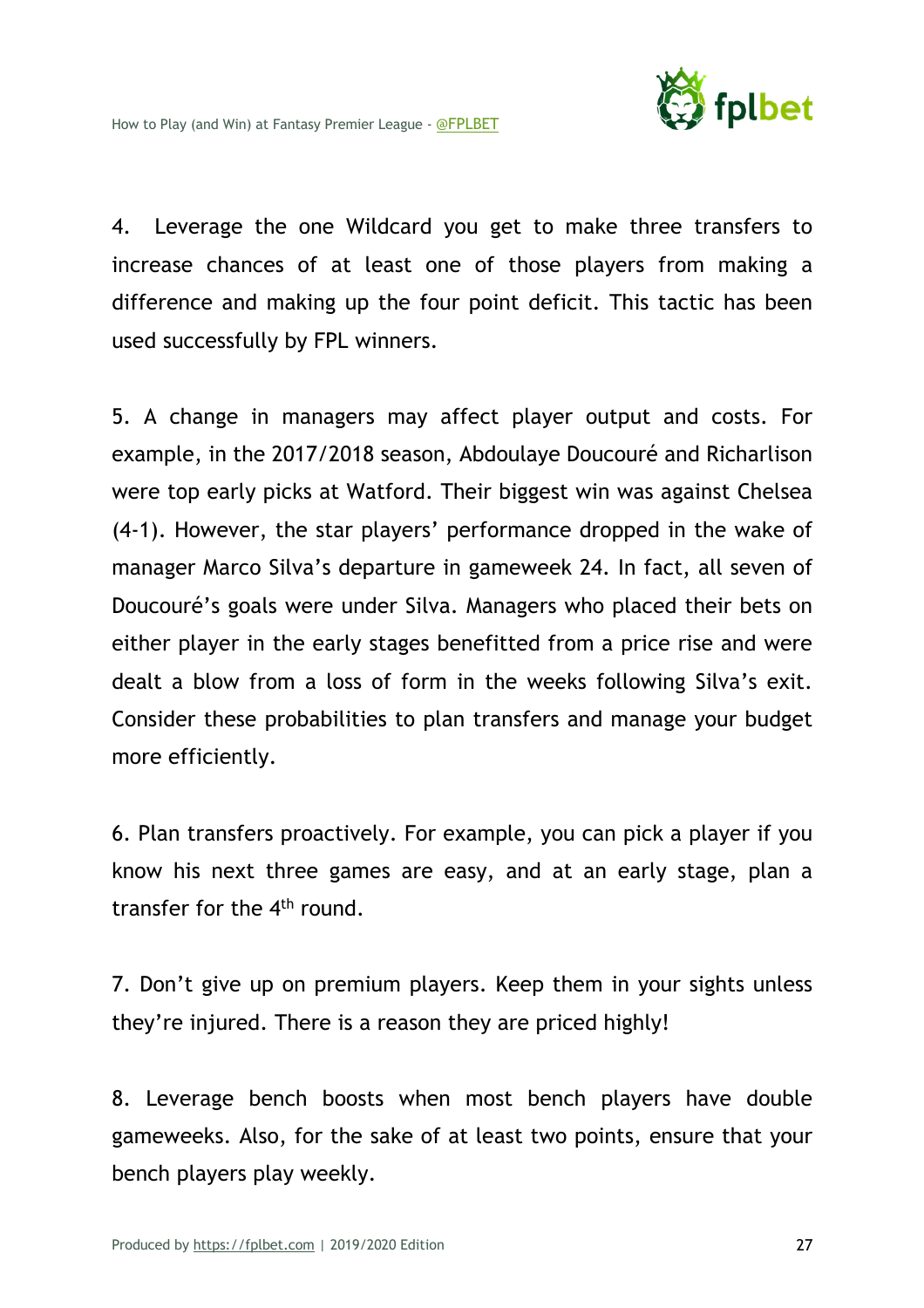

9. Don't hesitate to hit the green button for a transfer on Monday if the player in question does not have mid-week games. This will help you avoid a higher price. However, be warned that anything can happen in the wonderful and torturous world of FPL and a cold or freak training injury can strike at any time! Play the price rises but do so at your own risk!

10. Go beyond the statistics. Yes, you definitely need stats, but don't take your eyes off the real action. You'll know which teams and players are doing well, which will guide every aspect of your FPL strategy.

#### **How about players with a high TSB percentage?**

Transfer strategies involve taking a look at each individual player. Here, you will encounter Teams Selected By or TSB, indicating how many FPL managers have a particular player in their team, on the My Team page or using the Statistics tab. You will likely find one or more players who have been selected by more than half of the teams.

- If things are going well for you, high TSB players can strengthen your standing. You can pick high TSB players and captain them in each round. If you want to play it safe, view every team after each round to see the players picked by other managers and use the same players.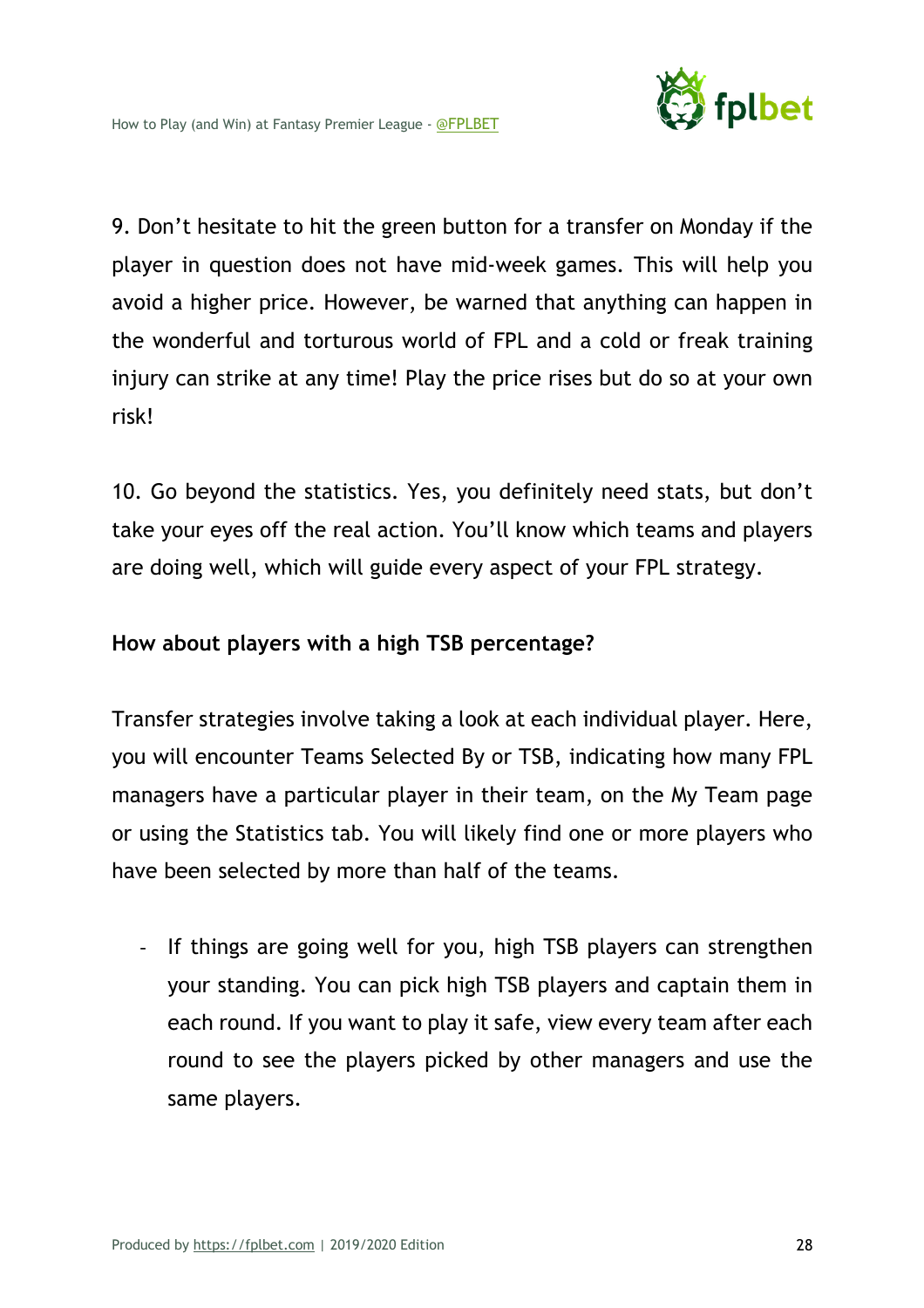

- If you're trailing the leaders, you should not look at high TSB players but opt for differentials, who are players with a TSB value of less than 5%. Of course, don't pick only the differentials – maintain a balance of high TSB players with differentials. For example, you can pick the teammate of a high TSB player. If his team is performing well but he is not producing much output, then you can expect the lower TSB player to step in and support your team.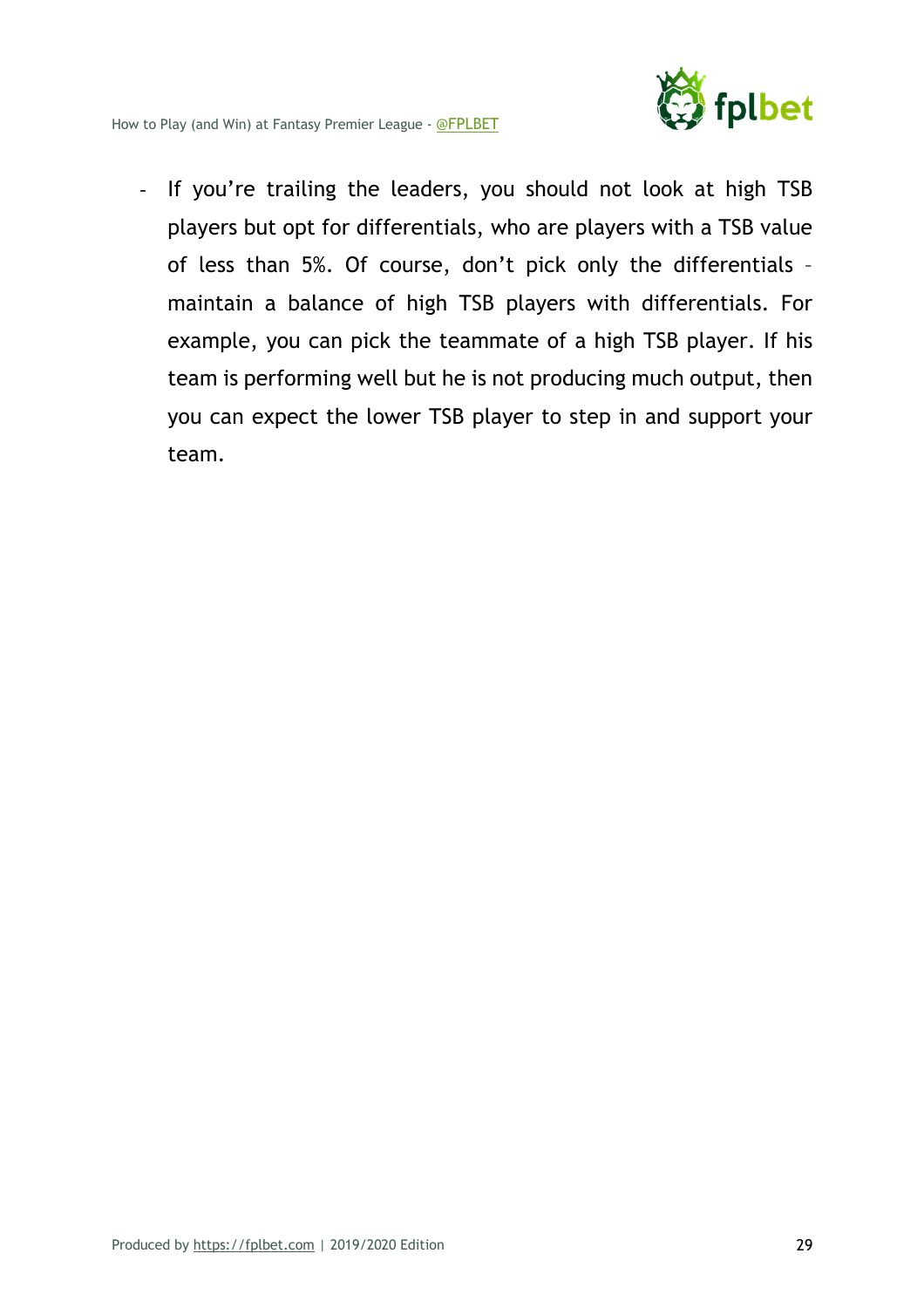

How to Play (and Win) at Fantasy Premier League - @FPLBET

# THE BEST TIMES TO USE YOUR CHIPS

**... & how to navigate double and blank weeks.**

Winning the FPL is prestigious, as it's probably the world's most popular fantasy football league. What makes the FPL fun is the element of luck and chips, which players can use to dramatically change their standings during FPL season. How you use your chips could substantially affect your final standing in the competition. So, when and how should an FPL manager decide to use chips? To understand this, let's explore what each chip does more carefully.

#### **1. The Free Hit Chip**

The ultimate fantasy wildcard of any sport would probably be to completely switch-up a team for a week. That's exactly what the Free Hit Chip allows you to do. During any gameweek during the FPL, you can use the Free Hit Chip to change all players on your team for an entire week. This change won't result in any loss of points. However, the new team you create won't exist beyond the week, after which your original team will return into existence. So, when's the best time to use this wildcard?

Some experts suggest using the Free Hit Chip in week 31 or 33. Why these two weeks in particular? It's during these two weeks that the FA Cup Quarter-final and Semi-final take place. You could seize this opportunity to place players in the Quarter-final and Semi-final on your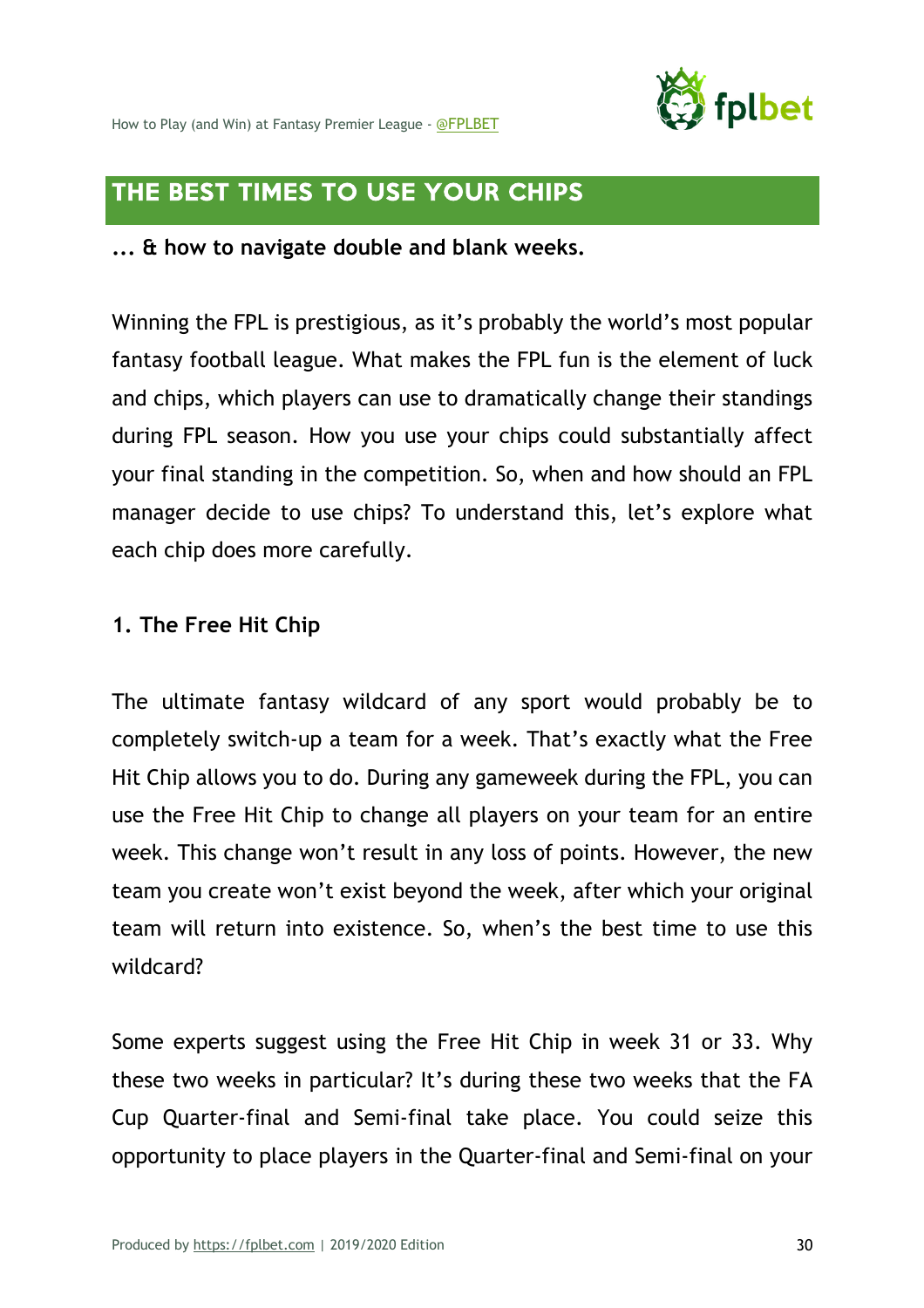

team. You could also use the Free Hit Chip to deal with Blank and Double gameweeks.

\***Blank gameweek** - When games are postponed due to weather or clashes between the EFL and FA Cups.

\***Double gameweek** - When two postponed games endup happening in the same week.

#### **2. The Bench Boost Chip**

Using the Bench Boost Chip, you can get points for all of your players instead of getting points only for the 11 players in play. So, when are all or most of your 15 players likely to be in play during the Premier League? Well, that's easy. It's most likely when there's more than one match scheduled in a week or when you have players from opposing teams of the same match on your team. So, when are these situations most likely to manifest?

Many top FPL managers choose to use their Bench Boost chip in gameweek 34 or gameweek 37 when double games are scheduled. But this isn't pre-decided. Ideally, you should refer to match fixtures and make the decision.

#### **3. The Triple Captain Chip**

The Trip Captain Chip triples the points your captain earns in a game instead of doubling it as always. So, this chip should ideally be used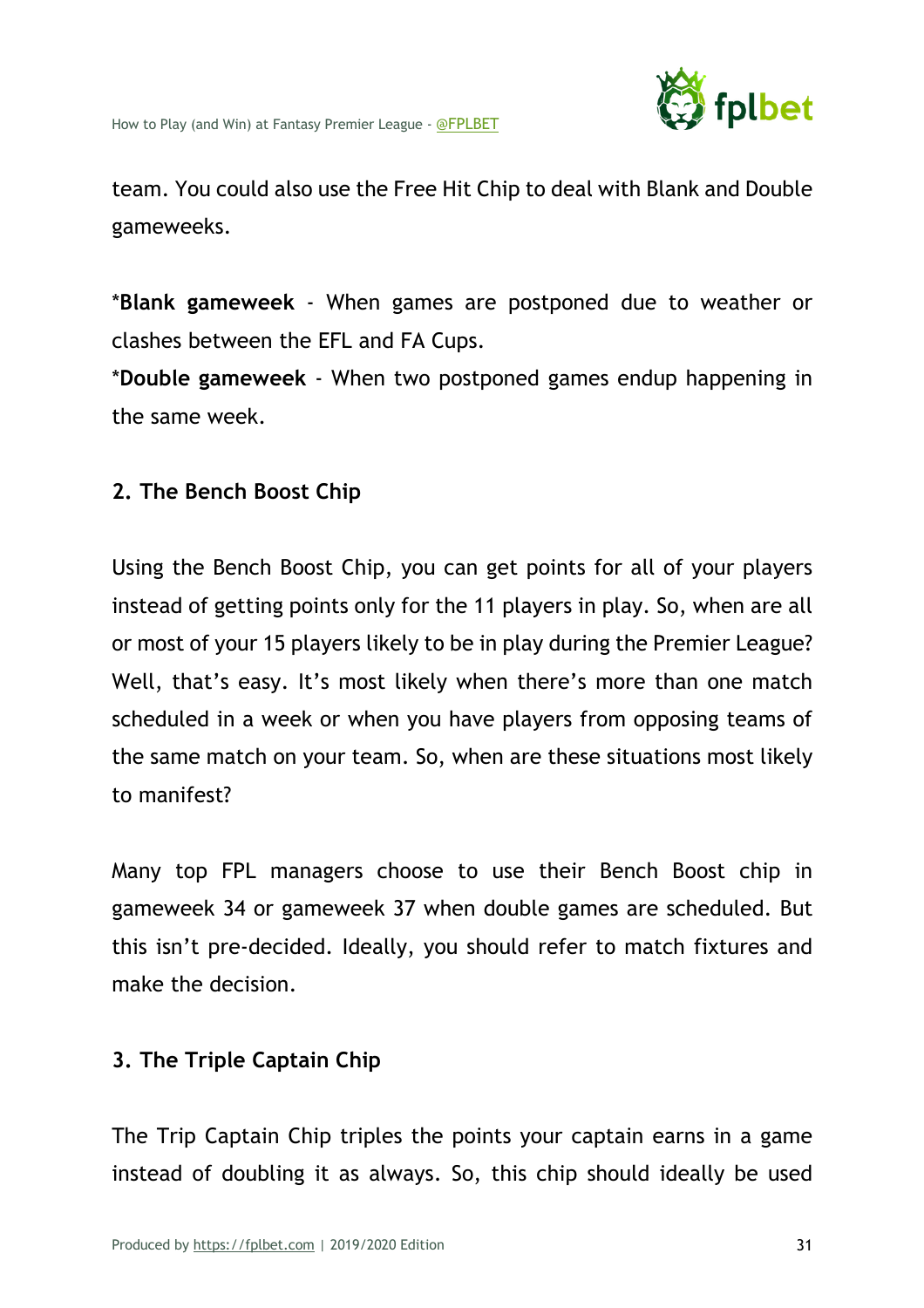

when your captain is likely to earn most points in a week. Conventionally, this prediction is made using player stats and performance against teams they're playing that week. So, when is the best time to use the Triple Captain Chip?

Again, your captain is most likely to score higher in a week when he's playing two games instead of one. So, a double gameweek is the best time to play your Triple Captain Chip.

#### **4. The Wildcard Chip**

The Wildcard can be played two times in a season; once in the first half and once more in the second half. It allows to make permanent, unlimited transfers on your team without taking any points hits. So, when is the best time to play the Wildcard Chip?

There's no one formula to make the most of the wildcard. The trick is to hold on to it as long as possible, using it only when your squad has too many non-starters or injuries. Each manager has to thoroughly analyze his or her own squad before deciding to use this card.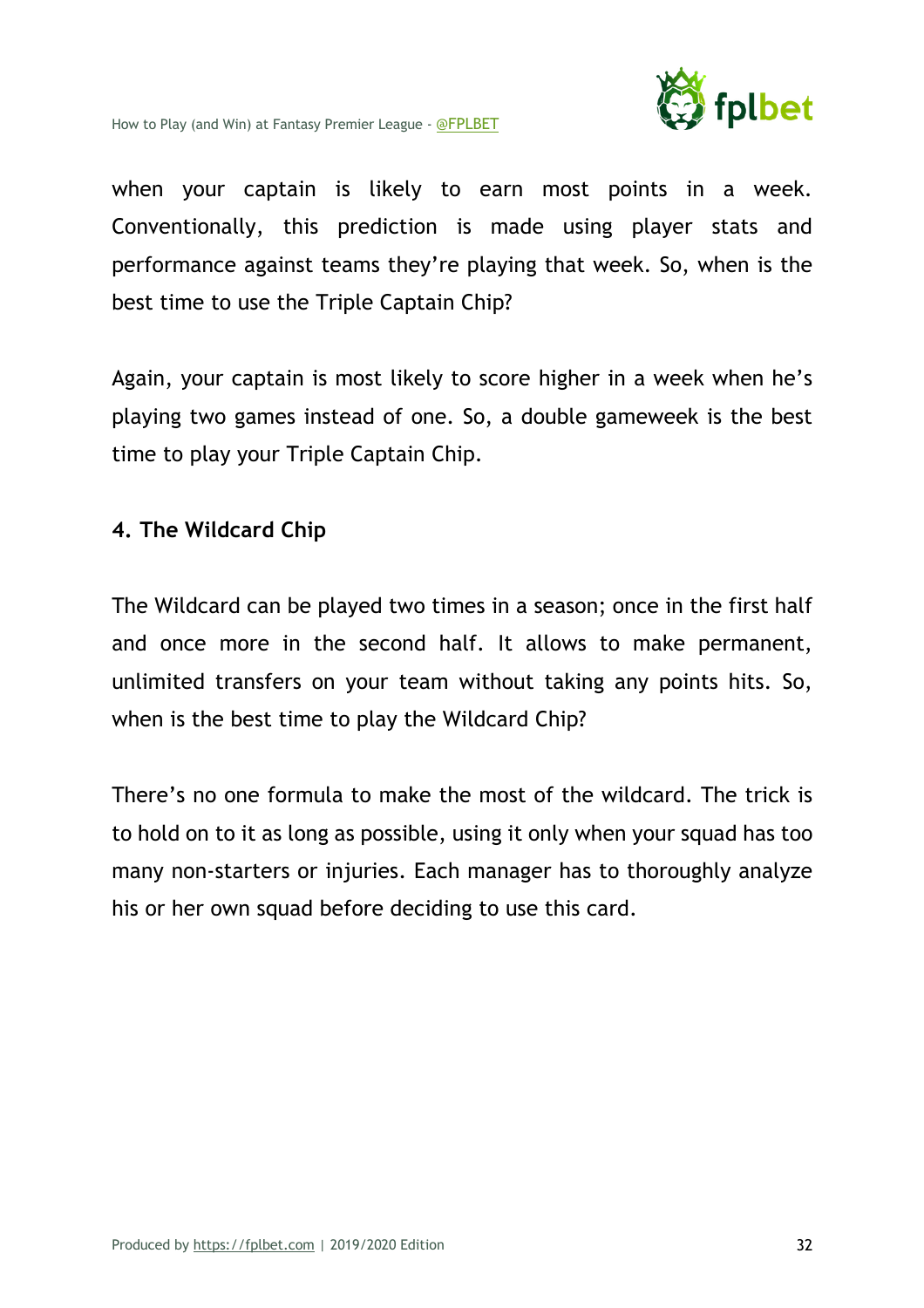

NB: The International break between GW4 and GW5 is a good place to take stock, look at the data from the first 4 weeks and pick a side to take you forward into the season.

Word of warning though, if the Club World Cup keeps its current format going forward the UCL winner will be absent for a few matches in December while they compete for the 'biggest prize in world football' (not) so a Wildcard could be saved until the early GWs of December in a season following a Premier League side winning the UCL.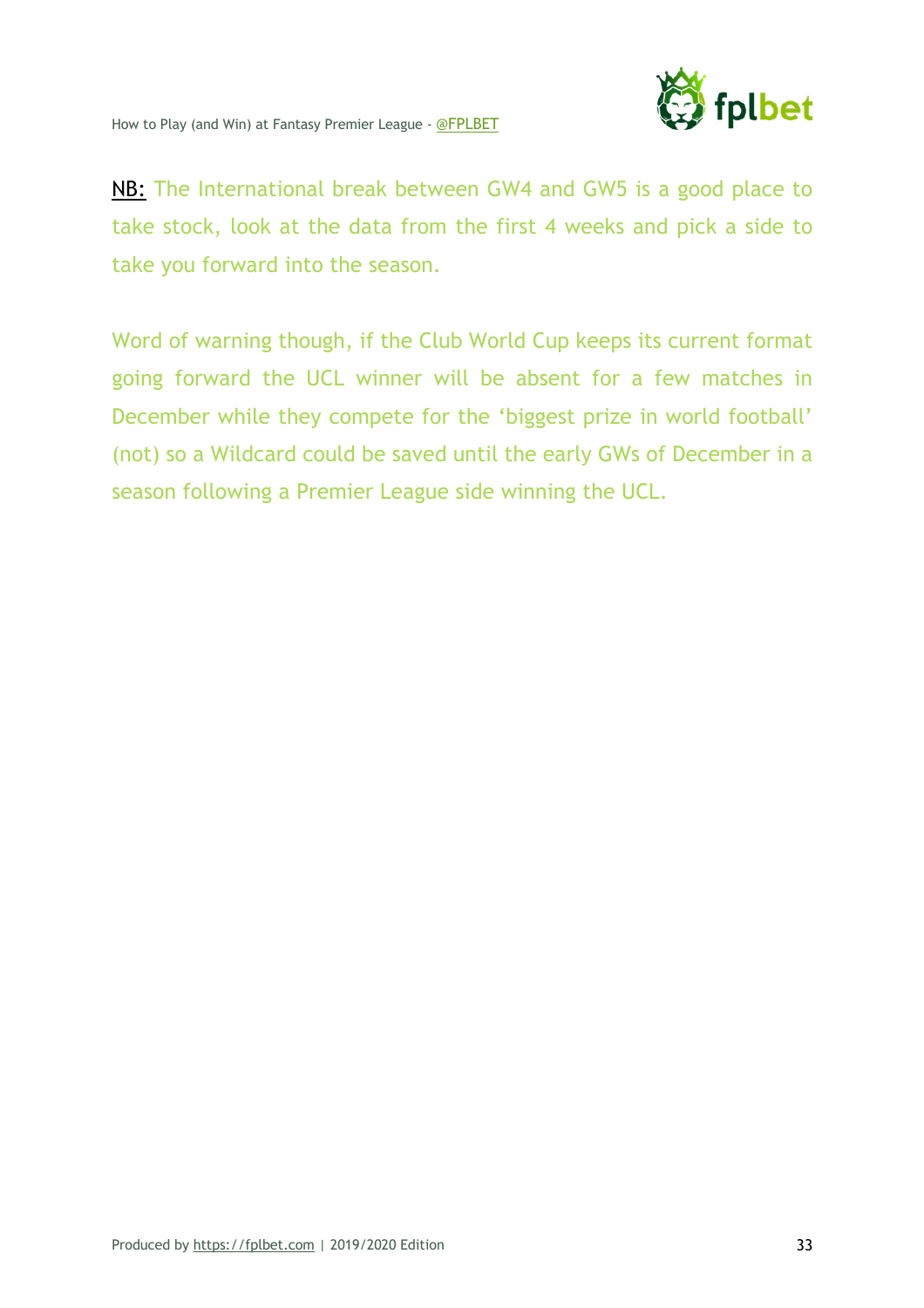

# ROOKIE MISTAKES TO AVOID

Even rookie FPL managers dream of the day when they make a magnificent move that transforms their team's performance. But the truth is that fantasy football is better approached by avoiding mistakes than attempting tricky moves. It doesn't matter whether you're a beginner or a seasoned player, you could be committing one or more of these rookie mistakes that could keep you from a brag-worthy season performance. That's why we've put together a list of mistakes for you to avoid at all costs.

#### **1. Jumping on the popular captain bandwagon**

This is a mistake more common among beginners. If your team isn't performing well, you may conceive the idea of transferring a captain who can earn you quick points. Discussion forums such as Reddit are full of speculations about various players performances and 'favourite' captains. This information represents individual opinions and can't be relied on as much as statistics. Refrain from choosing captains based on anything but statistics.

#### **2. Getting tempted by hot favourites and performance spikes**

Say there's a debut player who's performed exceptionally well in the first two matches. This doesn't mean that you should immediately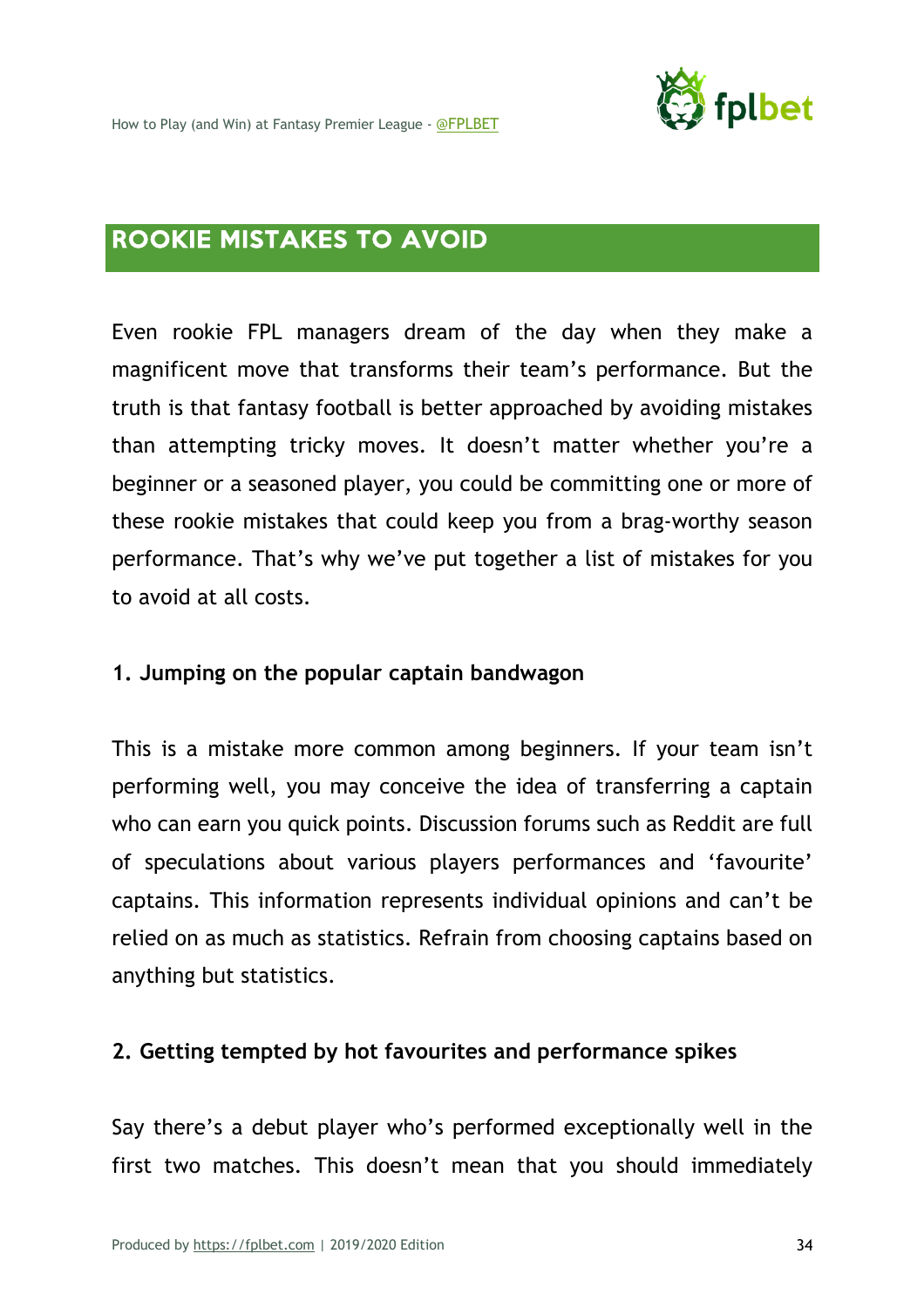

transfer him into your team. The crowd may be sold and his price may have shot-up substantially. However, following the crowd is never a good idea in the FPL. Further, when a player's price has gone up, it's usually too late to put him on your team and enjoy the benefits of it.

#### **3. Staying loyal to your favourite clubs**

As a rookie FPL manager, you are likely to mix passion for the sport and your club with participation in the FPL. Successful FPL managers never let the emotions affect team decisions. As an FPL manager, your objective should be to pick players based on their performance and not the club that they play for. While it's not entirely impossible to win with your club's players, it's not smart to ignore players just because they play for a rival club.

#### **4. Taking unnecessary hits for too many transfers**

When starting an FPL season, you may be tempted to transfer players who don't perform well early on. But this isn't always a great idea. According to records, top FPL managers maintain their hits at a minimum, by choosing their ideal FPL team to start off with. The goal is to create the ultimate FPL team and have faith in your players and bench members through the season. Ideally, transfers should be reserved for injuries and suspensions.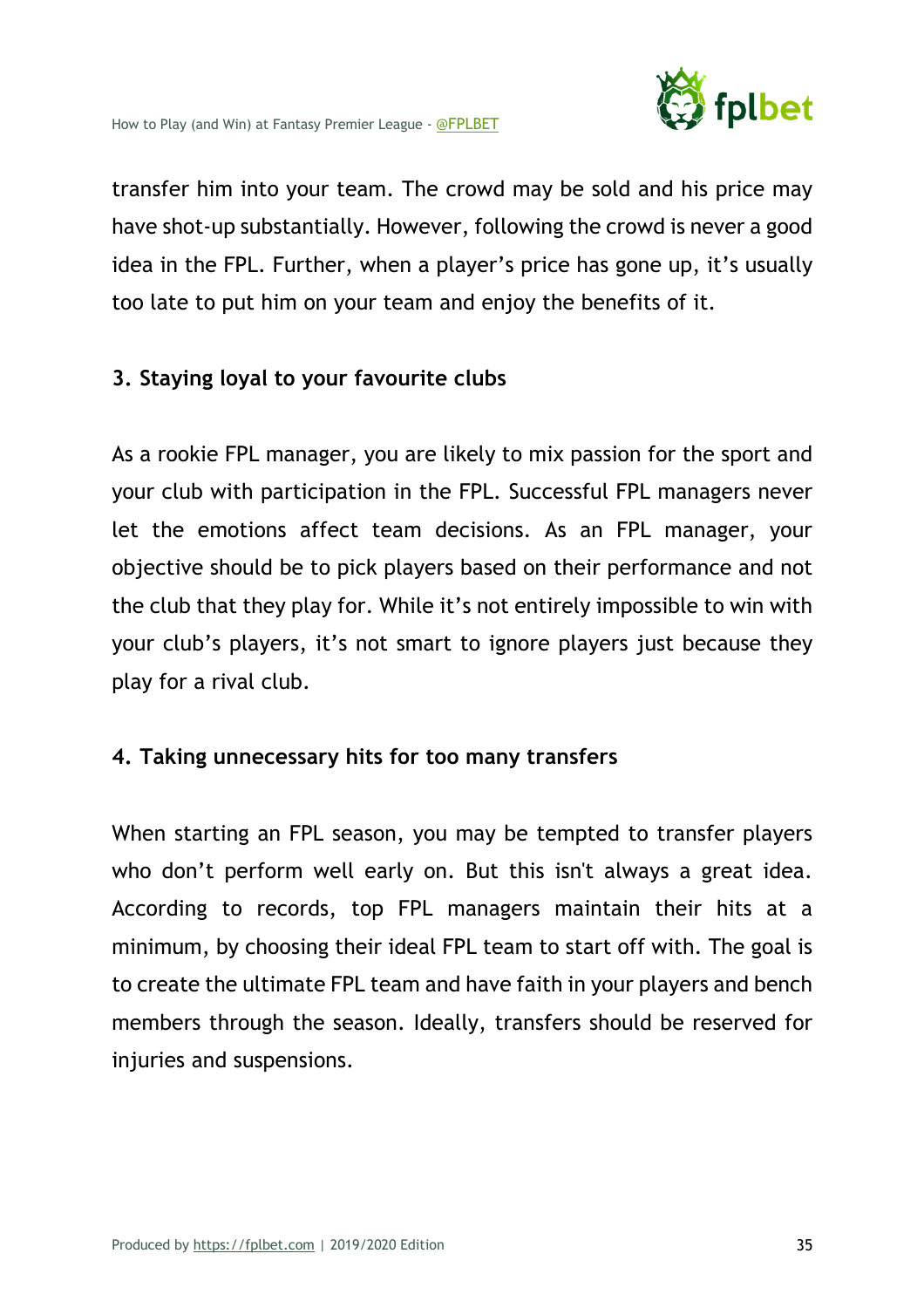

## 5. **Not tracking play meticulously**

One of the most important things in FPL is to choose solid starters for your squad. There's a strong correlation between time played and bonus points, so you should focus on keeping no-starters away from your team, as much as possible. You could use a tool like WhoScored to keep track of game play. The tool not only displays line-ups and formations but also minutes played for each player.

## **6. Ignoring double gameweeks**

Double gameweeks are incredibly important, as we've stressed early on in this guide. Double gameweeks are when you can leverage chips to maximize your points. Whether it's the Free Hit chip or Triple Captain chip, you can dramatically improve your standings by capitalizing on double gameweeks. However, rookies who are unaware of double gameweeks are unlikely to keep an eye out for them on fixtures or make the most of them.

## **7. Not planning ahead of time**

If you're familiar with the FPL, you know the value of tracking goal projections and other such stats to gauge the difficulty of upcoming games. In the FPL, predicting your team's performance is critical, because timely transfers by doing so can change the game for you. You also have to track double gameweeks at the end of the season to get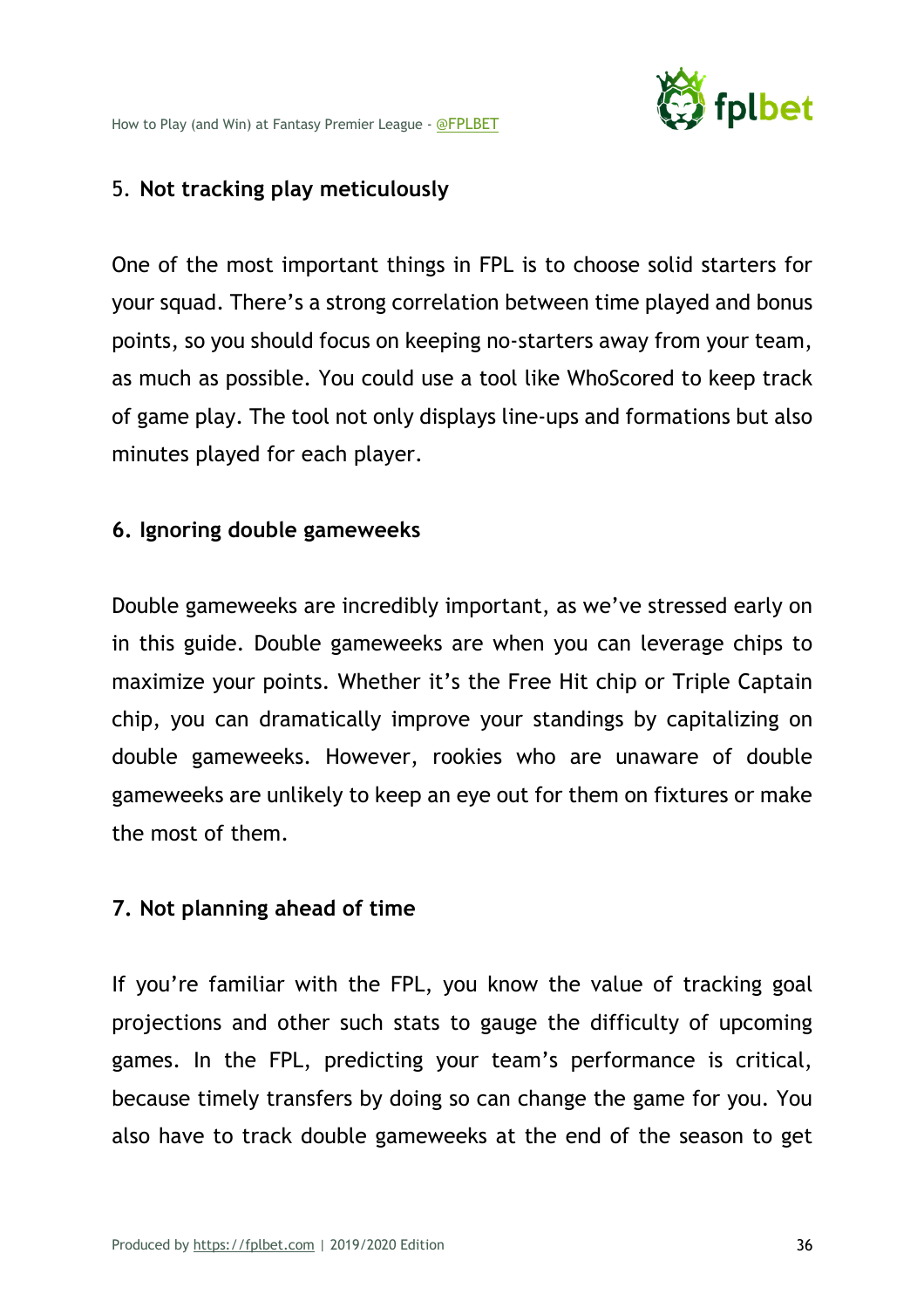

ahead and stand a any chance of winning. All of these strategies require planning in advance.

## **8. Jumping the gun on chips**

Rookies are very likely to spend their chips early on in the game, missing out on the action of double gameweeks and struggling with blank gameweeks. Chips are what top FPL managers use to gain the extra points that give them the lead. If you spend chips too early, you'll be left with little power to change the tides of the game at a later point. That's why it's important to hang on to your chips as long as possible in a game.

#### **9. Missing deadlines carelessly**

Missing deadlines could be anything from losing the opportunity to transfer to failing to change a captain. You can avoid this mistake by creating your line-ups in advance, wile the games are happening. You can also plan your transfers and captains well in advance using apps to document your choices. Ensure that you do whatever it takes to never miss an opportunity, even if it means setting multiple reminders.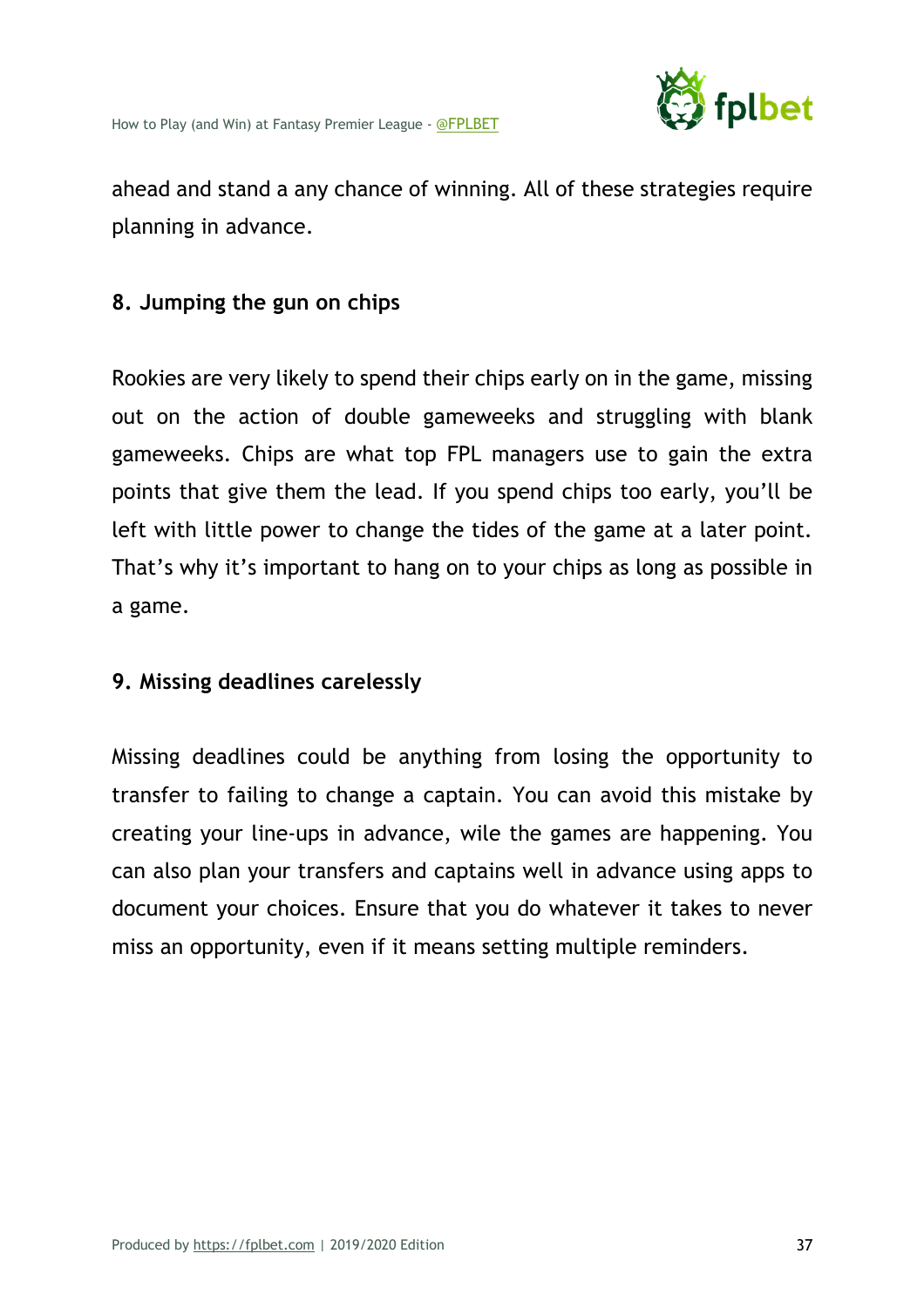

# **10. Reacting out of displeasure at your own team's performance and making rash decisions straight away**

It is very easy to care very deeply about how you do in FPL, for fear of the office talk on Monday, for your place on twitter or reddit, or just for your own self-esteem after doing some research and seeing the opposite happen. In the end, we can prepare and prepare for what happens but a lot of it is out of our control and if your team does badly on a Saturday and you start making transfers right away you may end up losing players or points who are due a haul of points.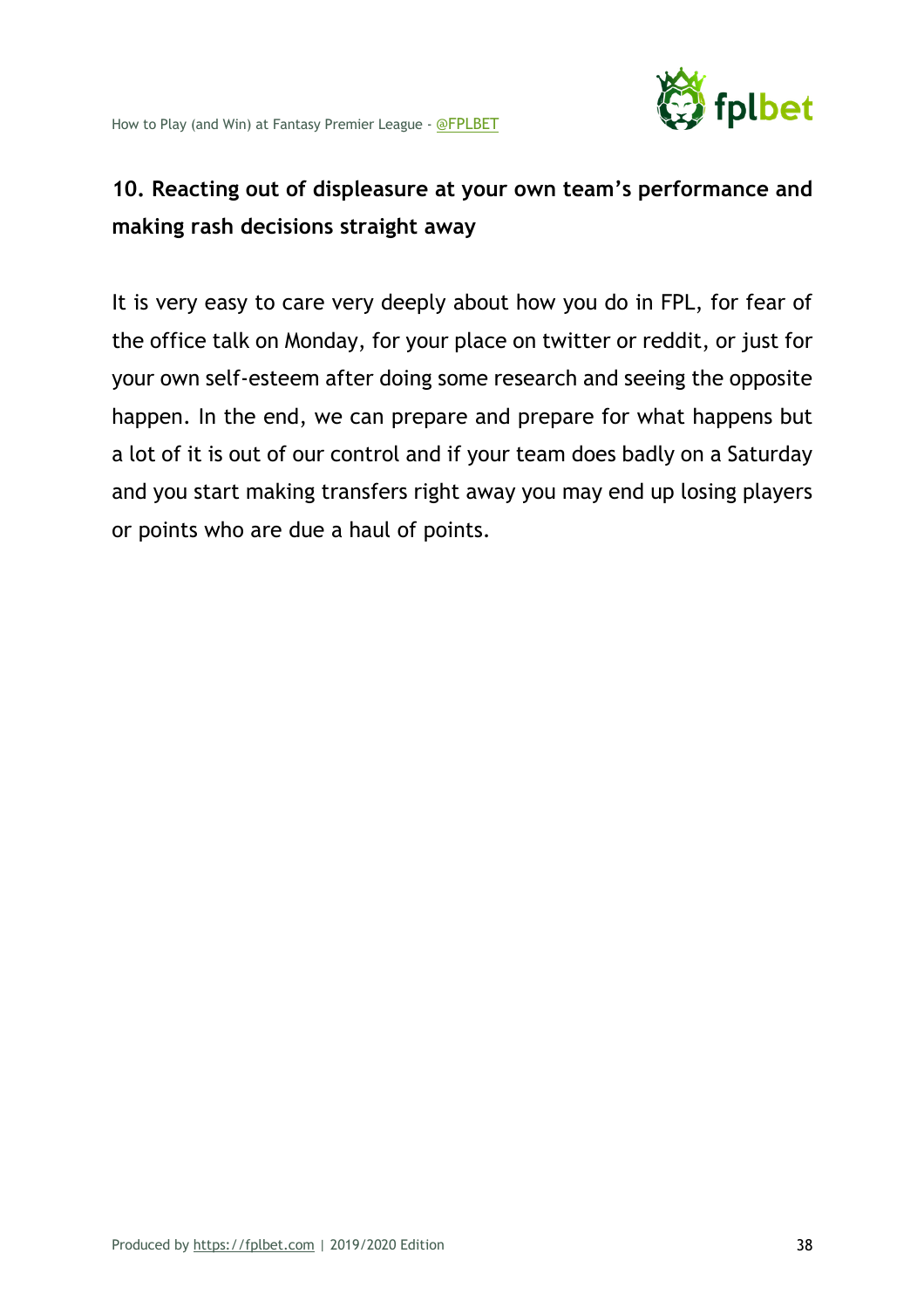

# BREAKING THE FPL SEASON DOWN INTO PARTS

Getting ahead of competition in the FPL can be tricky if you approach it as one massive game. Like most sports, the FPL is best approached in stages, so you can analyse them in-depth and craft smart game strategies. Moreover, by breaking the FPL into stages, you can gain more clarity on when to make transfers, use chips, and stay still without making any moves. What most guides won't explain to you is that the FPL has very distinct stages, each of which function very differently. And these stages can't be successfully dealt with using the same strategy. Before we explore dynamic FPL strategies, let's understand the stages that make up a typical FPL.

One FPL season has the following major stages -

- 1. The season start
- 2. The intense winter schedules
- 3. International breaks
- 4. Double game weeks
- 5. The season finale

Each of these stages offer their own unique problems. For instance, when the season kicks-off, it's critical to not fall into the traps of both long-term and short-term planning. If you plan too far ahead, you won't be able to respond to short-term upsets such as injuries or suspensions.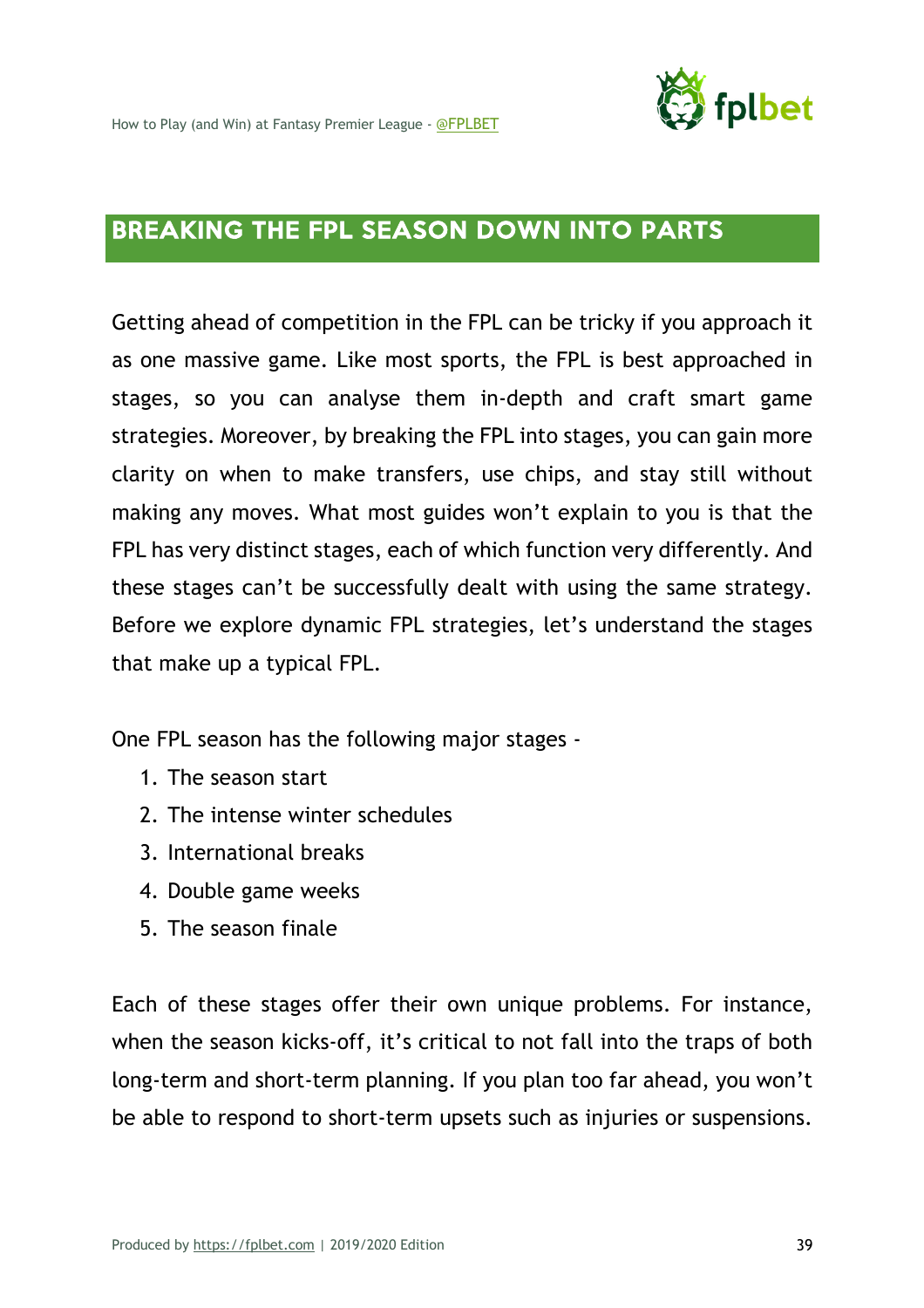

If you don't plan at least five or six gameweeks, you won't be prepared or have enough of a budget to make critical transfers.

#### **Strategies for the season start**

At the beginning of a season, you only need to worry about your starters. Build a team that can get you through the first two gameweeks, at least. Further, it's important to stay patient. You have to pick starters that you can believe in, even if their form wavers early in the game.

## **Strategies for the intense winter schedule**

Once you have prospered through the first few game fixtures, you will have enough data to make judgements about tactics, player picks and a degree of their forms. You can use that data to plan for the intense winter schedule. One popular strategy is to use a wildcard at this point to switch-up your squad based on acquired insights. However, you can choose to delay using the wildcard at this point if you haven't been hit with any major injuries, suspensions, or doubts about your players' forms.

#### 19/20 Tip:

This season will see the introduction of the first staggered Winter Break in FPL; with half the teams playing one weekend, and the other half the next weekend. Spreading 10 fixtures over 2 weeks gives every team 2 weeks off.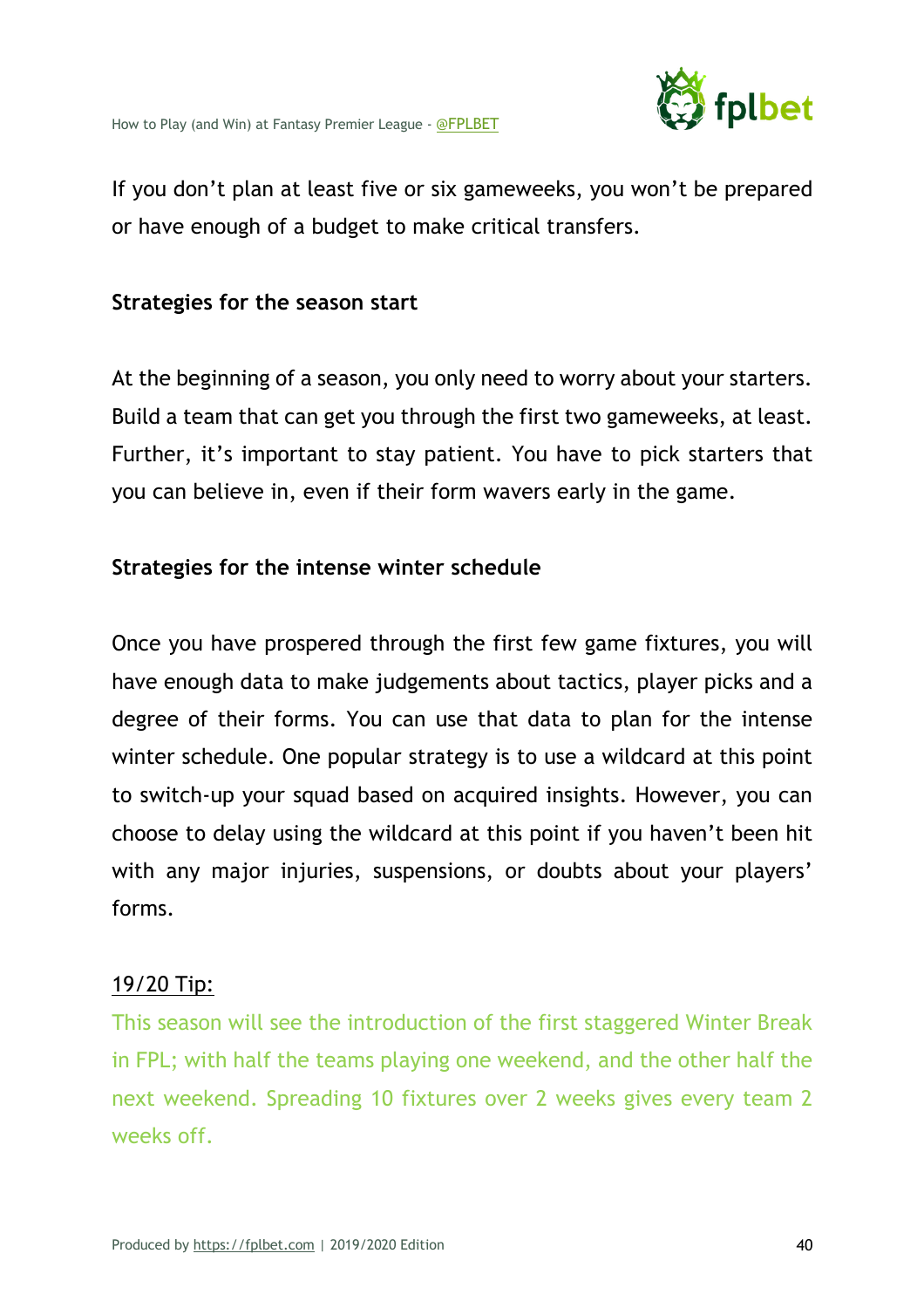

#### **Strategies for international break**

The international break is a period of no activity that's usually around 14 days long. Some FPL managers choose to use their wildcards here because they have enough time to think through strategies when no games are in play. It's also during this period that you get more insights into injured players and their recovery. You can save yourself from early transfers by waiting until the internal break to act on more solid data.

#### **Strategies for double gameweek**

As discussed earlier, double gameweeks is where you have the best chances of getting ahead with strategically applied chips. It's highly inadvisable to make transfers during this period unless you have stats that you can trust about a player's performance with certainty.

#### **Strategies for the season finale**

Using the Wildcard during the season finale is almost a norm. If your previous players aren't in play, this is where you switch-up your team to ensure that you are in a position to earn maximum points. It also makes sense to choose the player likely to score most as captain and use the Triple Captain chip during the season finale if you still have it available.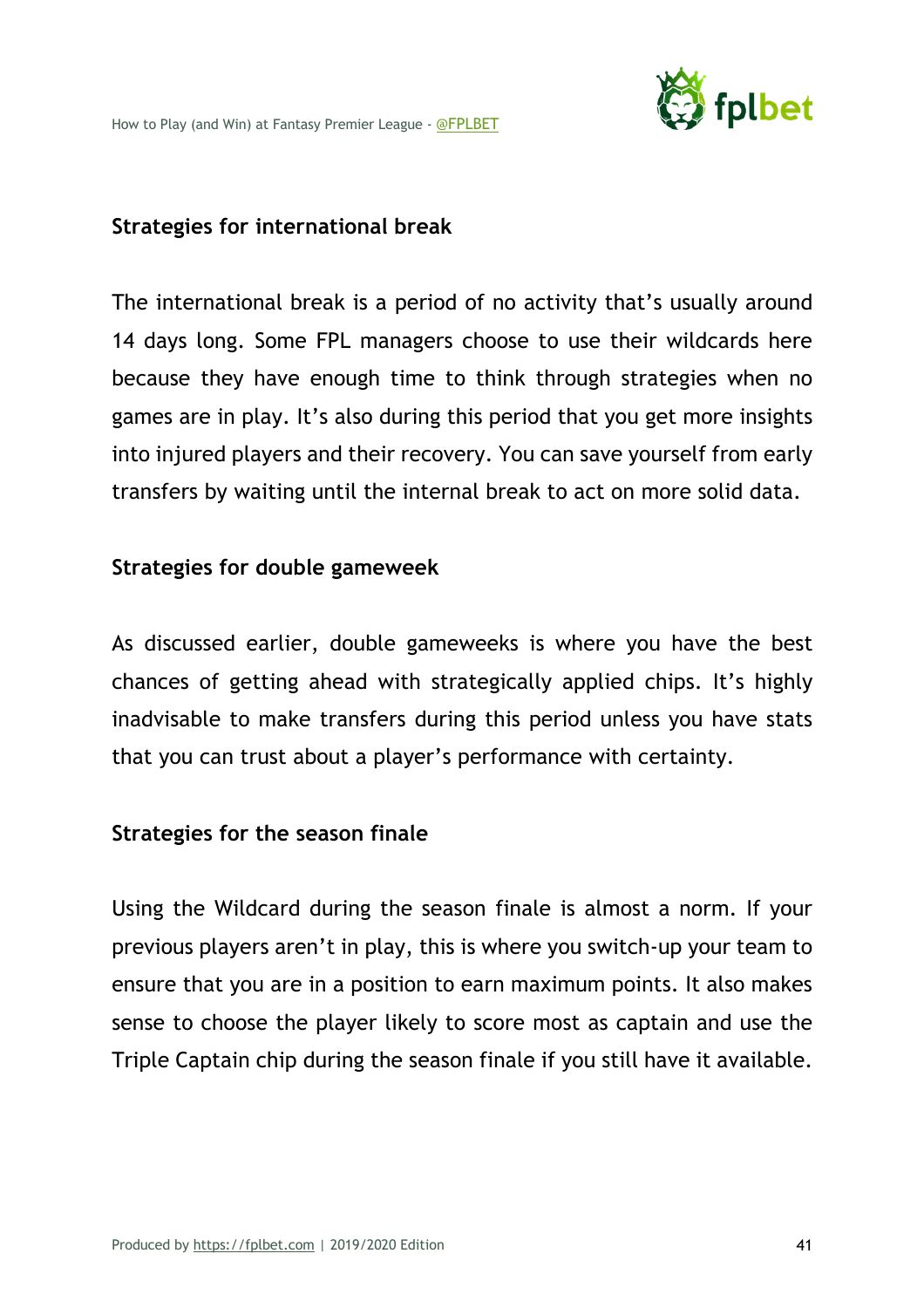

# LEVERAGING DATA FOR DECISION-MAKING

One way of knowing you are selecting the team with the best chance of doing well is by looking at individual player stats. All the data you need is already out there and it's just a matter of collating all the information and drawing your conclusions based on hard facts.

Different formulae have been applied to different stats to measure how well a player has done in a season. The data can then be used in predictive analysis to find out how well a player will do in upcoming seasons under different conditions. Based on the predictions, team managers can decide which players would prove to be the biggest assets to their teams.

There are a few ways stats are analysed to evaluate player performance and each of these ways looks at different stats in the game. Some of these ways include calculating xG, xA, xGA and xCS. Each of these methods can provide insights on which players will serve a team well and which ones are not likely to suit certain fixtures.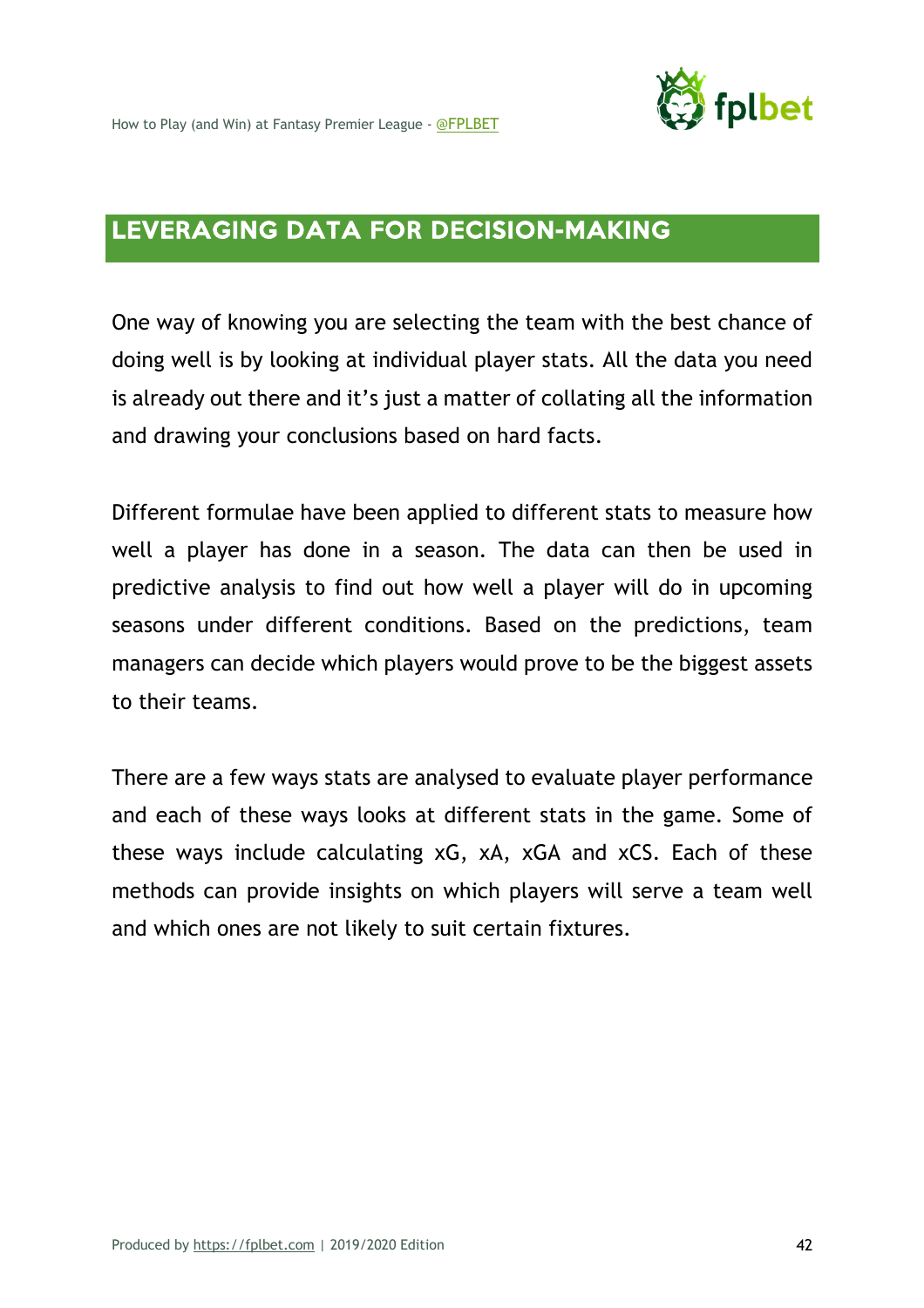

## **xG**

First, we need to know what exactly xG is. For starters, xG stands for Expected Goals. xG measures each goal scoring chance a player has in a game. Note it is not the actual number of goals that a player scores in a game but an analysis of every goal scoring chance the player creates for himself. xG looks at every opportunity a player had to score a goal in a game and then rates that chance on its quality.

A chance that had a higher probability of being a goal is scores higher and one that had a lower probability is scored lower. For example, an xG score of 0.5 means that there was a 50% possibility of a goal being scored from that shot. In other words, for every hundred times that scenario came into play fifty goals could be scored.

The xG scores are calculated using historical data of shots which can be obtained from the Opta's database.

The factors that help determine an xG score include:

- The distance from the goal.
- If the shot was taken on the rebound.
- The angle the shot was taken from.
- If it was a one-on-one with the keeper.

xG scores are always calculated based on historical data and are not based on individual players. Any two players who take the same shot under the same circumstances will have the same xG score for that shot.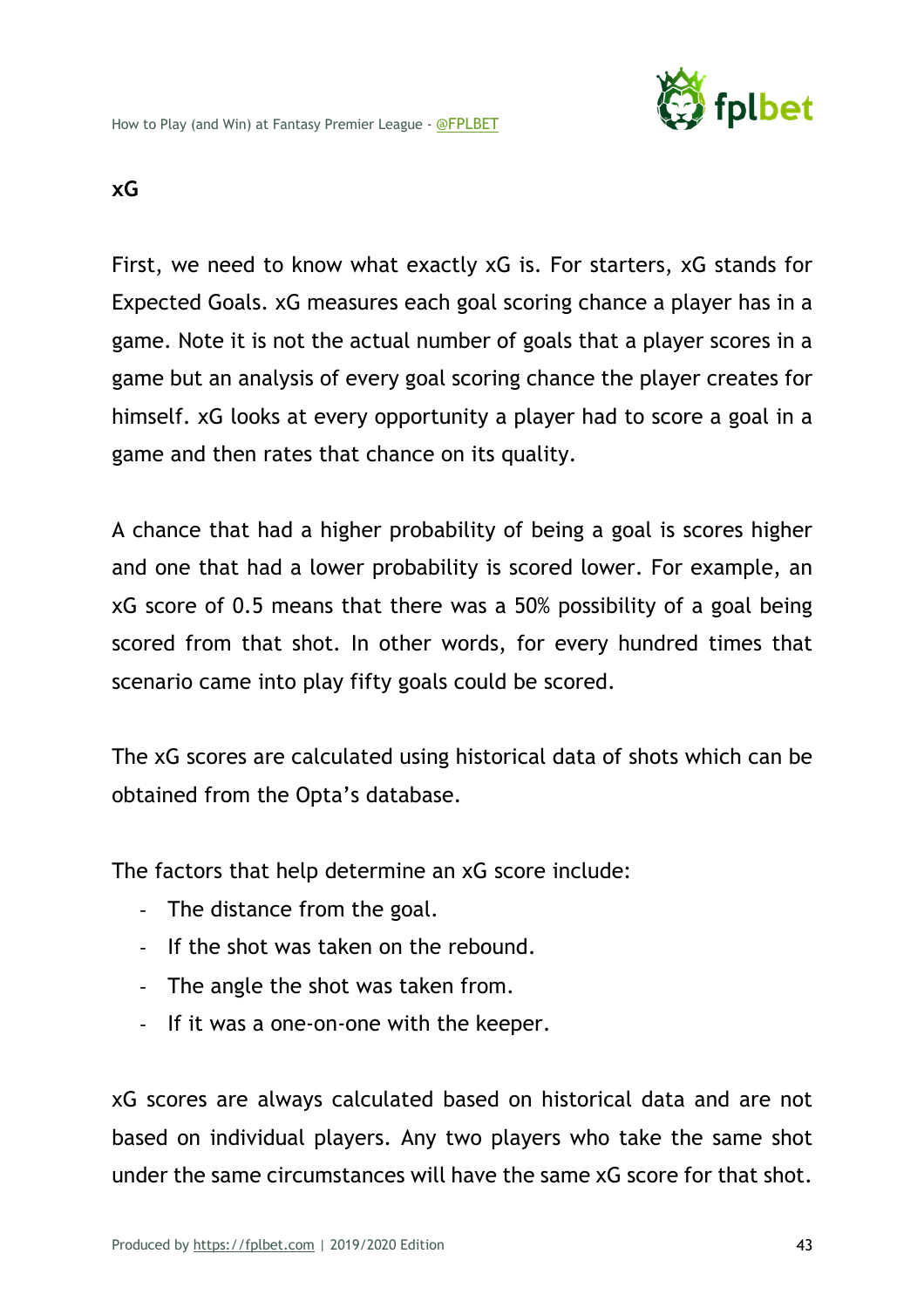

#### **xA**

Another metric that is measured using data from games is the xA or Expected Assist. Similar to xG, the xA analyses the probability of a pass being converted into a direct assist. The location of the pass and the type of the pass are considered during the analysis. Following the same model as the xG, the xA also uses historical shot data to calculate an xA score.

Both xG and xA can be applied to individual players as well as to entire teams. Teams can be scored to understand the quality of every goalscoring shot and the quality of every pass during a game. Another metric called xGA or expected goals against can also be applied to teams. xGA follows a similar model and calculate the quality of the team's goals scoring shots against another team.

## **How is xG, xA, and XGA useful?**

The main purpose of the xG, xA and xGA scores are to find out how many goal scoring chances a team/player is generating and what is the quality of those shots. Especially when looking at teams the scores can be used to see which teams create and take a higher volume of good quality chances.

When applying this to creating an FPL team the scores can be used to see which players have high xG scores. However, a high xG score could mean one of two things: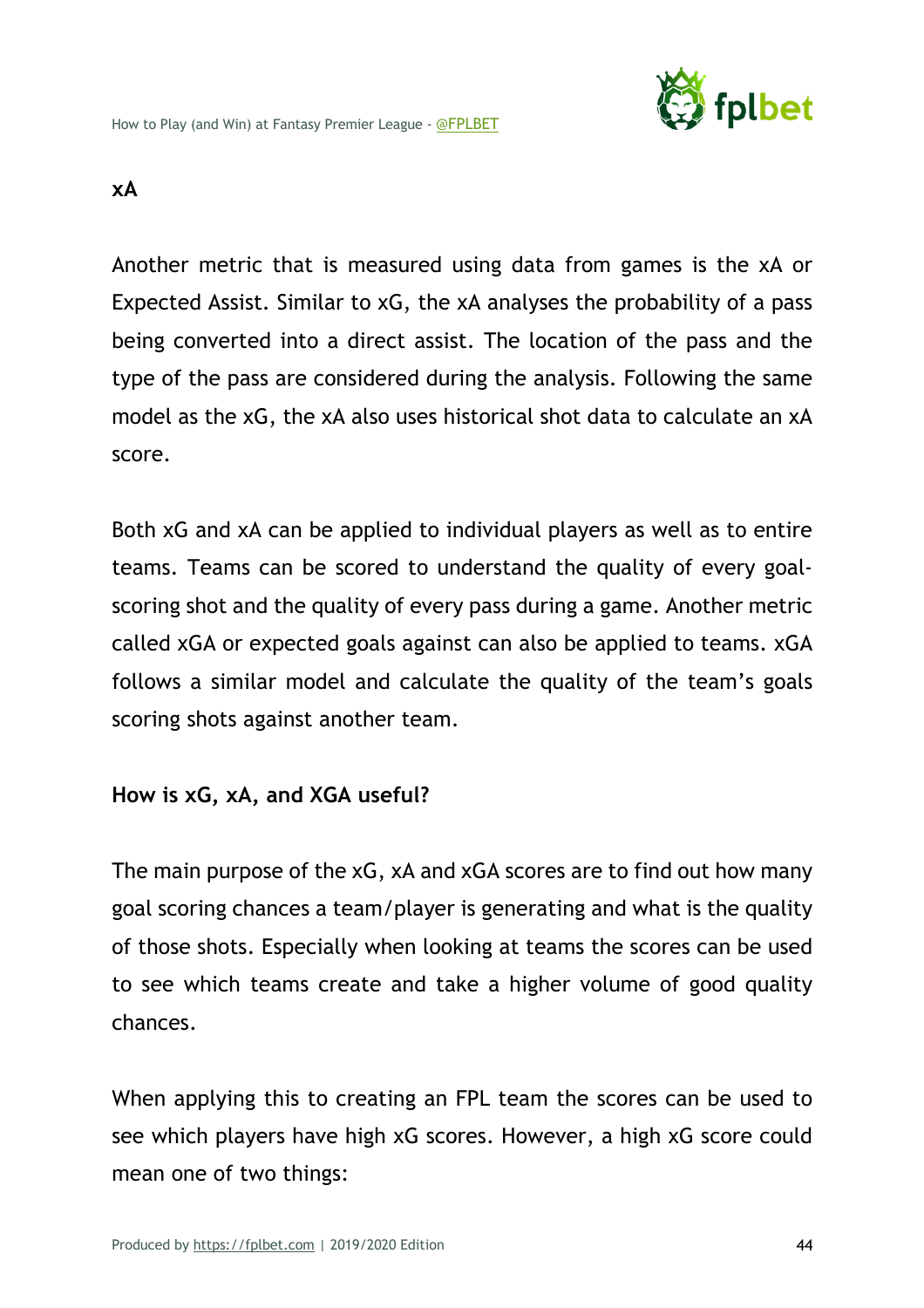

That a player is a threat to the other team because he has an increased chance of scoring goals.

That a player is generating goal scoring shots but not utilising them.

In the first case the player would make an asset to the team but in the second, he wouldn't. For this reason, 'Expected' score like xG, xA, and xGA should not be used in isolation but along with other stats that include:

- The total number of shots taken
- Number of shots in the box
- Touches in the box
- The big chances

It is also important to watch a player's performance over a number of games to best asses their capabilities.

#### **xCS**

As you probably guessed by now, xCS stands for Expected Clean Sheets. This is another metric that is looked at to evaluate a player or team's performance. xCS scores are calculated using the Poisson distribution method. Stats of the average number of goals scored previously are collected for the analysis. The score gives the percentage of the likelihood of a clean sheet for a team or a player.

The data is then used to predict how many goals can be scored in future matches involving those teams or players. Bookies lines are also used to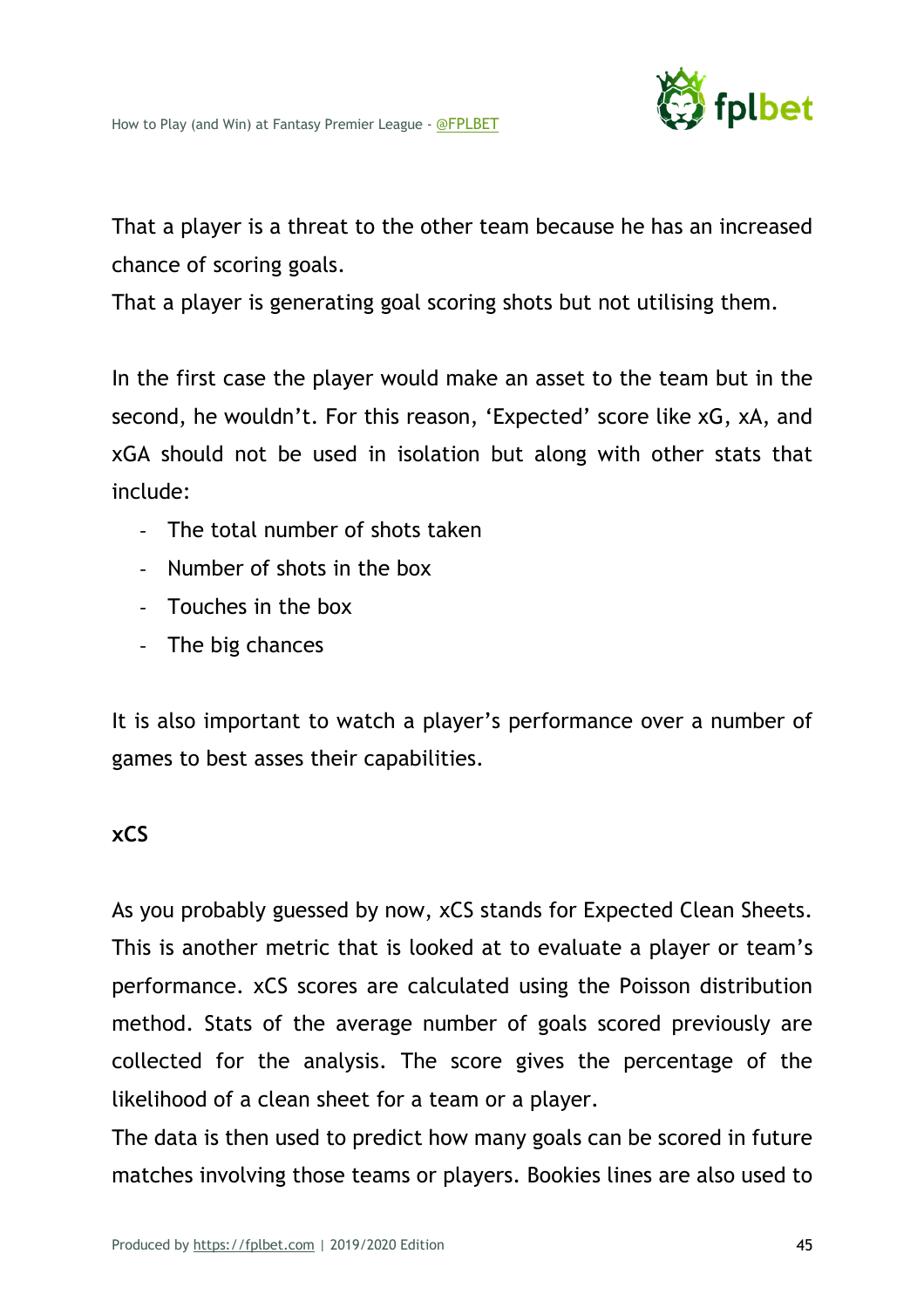

help with the predictions. Teams or players that have a higher probability of keeping a clean sheet are favoured over those who have a lower probability. xCS scores work well when selecting goalkeepers and defenders for a team.

As with xG, xA and xGA it is always better to use the xCS score along with other stats and with actually observing how a player is in a game. It should be noted that xCS scores can often underestimate the chance of a 0-0 draw.

There are several tools and data sources available online that can help managers calculate xG, xA, xGA, and xCS. Anyone who wants to improve their chances of points earned by their FPL teams should give data analysis a good look. Stats that are produced by good data can go a long way in predicting a player or team's performance in upcoming fixtures. The stats can also help you budget for each of the positions depending on the players with the best scores.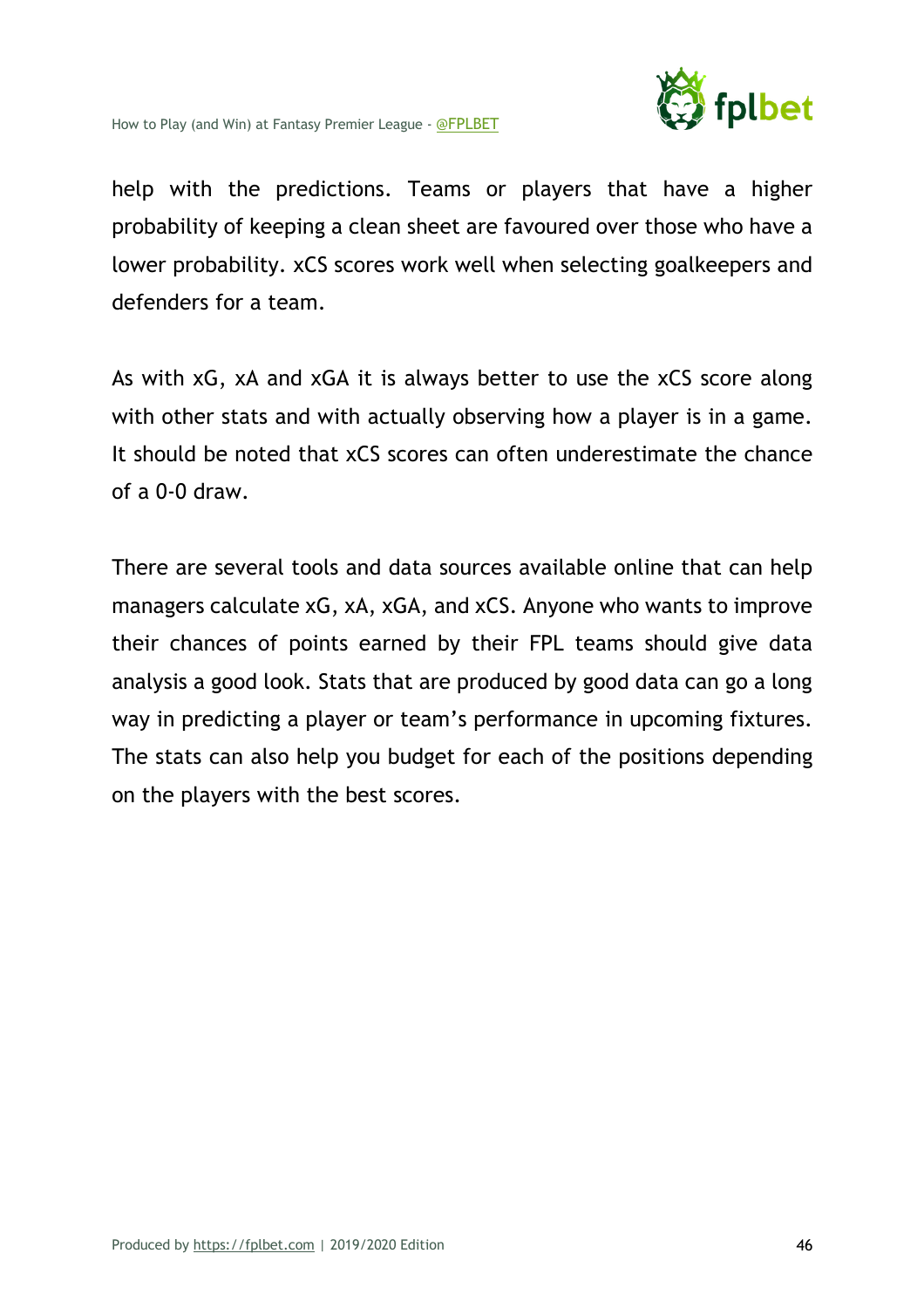

# THE BEST FPL TOOLS YOU SHOULD KNOW ABOUT

From building the best FPL team to monitoring manager rankings and choosing the right transfers, there's much that FPL tools can help you with. Over the course of years, software developers from around the world have built reliable tools that you can use to up your FPL game. If you've ever woken up sweating at night, troubled by a nightmare of taking point hits, these tools are for you.

## **1. The Fantasy Premier League Team Analyzer**

What better way is stay on your toes than to monitor competition? This tool gives you access to the performance of FPL teams and managers for the current and previous seasons. Stats available include captain picking performance, chip analysis and transfer analysis.

# **2. The Fantasy Premier League Team Planner**

Managing an FPL team can be hectic. This tool is an organized planner, using which you can foreplan transfers, bench, rotation strategies and more across gameweeks in the FPL. If being calm and efficient are part of your plan, make sure to use this tool.

## **3. Fantasy Premier League All-time Manager World Rankings**

Ever wondered what the best ever FPL performance was like? This tool has a hall of fame of sorts for the best FPL managers of all time. The rankings consider both current and past FPL performances to arrive at this epic list.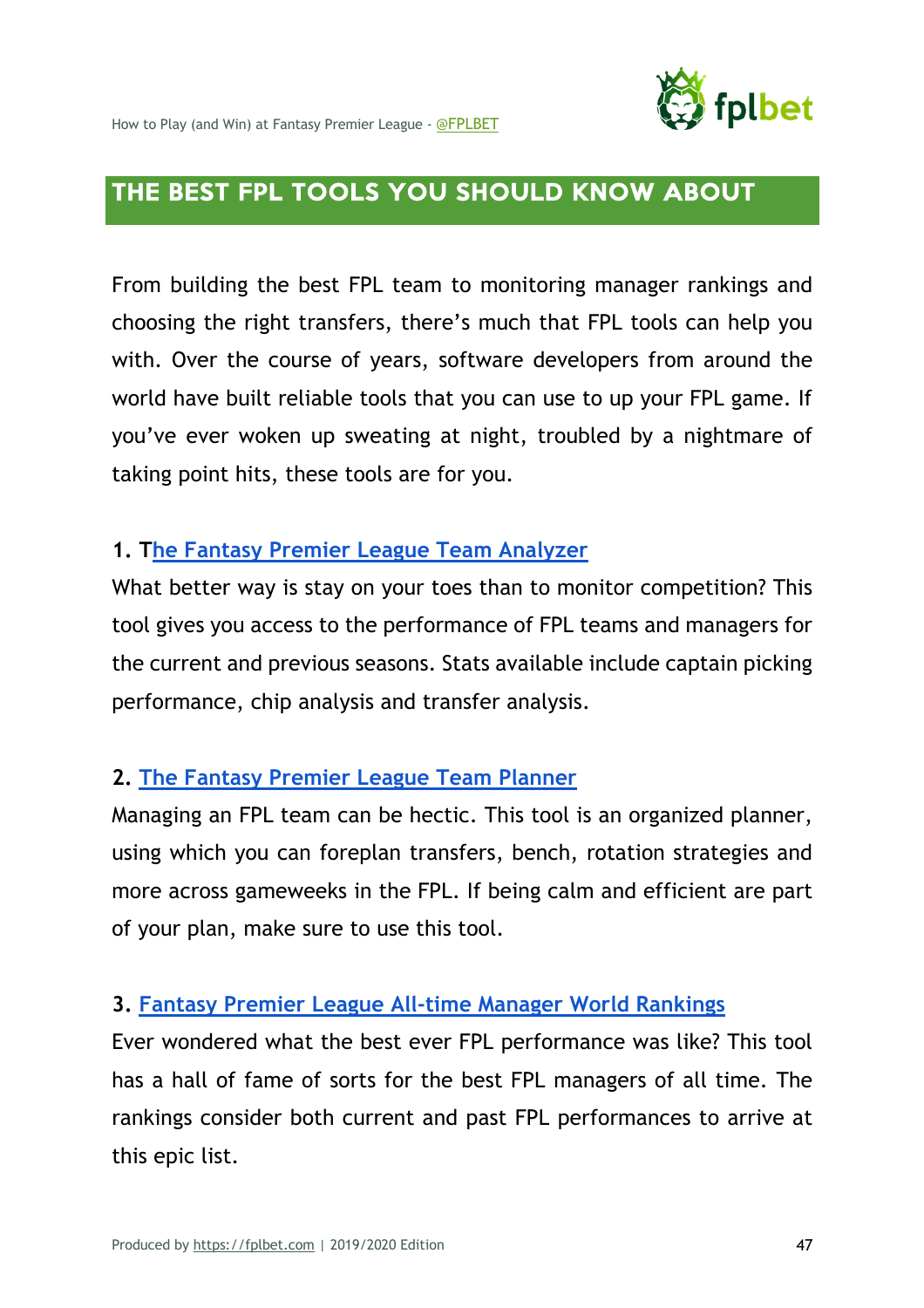

#### **4. The Fantasy Premier League Mini-League Analyzer**

Nothing beats bragging to friends and family after a tough, internal fight. This tool provides insights into FPL managers within mini-leagues. So, if you plan to track your mini-league rivals through the season, this tool's stats and insights can be of help.

#### **5. What's My All-time FPL Manager Ranking?**

Been playing the FPL for years? Want to see how you stand, globally? Here's a great way to enter yourself into the history books of the FPL. This tool lets you register your team for comparison against those created by the best managers of all time.

## **6. Fantasy Premier League Fixture Difficulty**

Your FPL team is only as good as the players on it. This tool helps you choose solid players and plan transfers by telling you which Premier League teams have their schedules sorted well in advance. The tool lets you sort based on teams to compare and plan transfers.

# **7. Colour Coded Fixtures on Fantasy Football 247**

Each year, the Fantasy Football 247 blog releases a colour coded fixture map for each team which is created based on predicted game difficulty for all gameweeks. This information can be extremely useful when planning how to use chips in advance.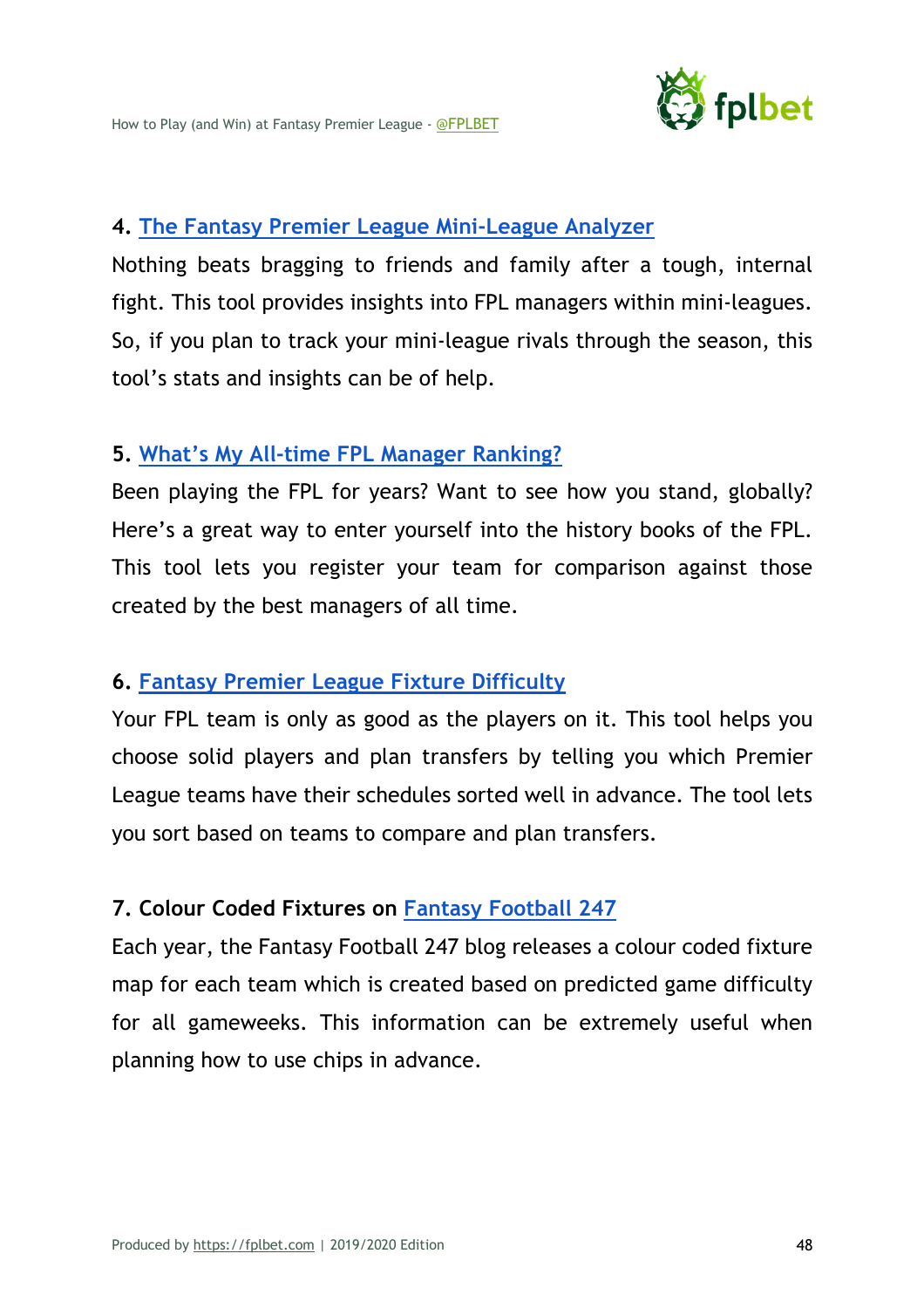

## **8. Premier Injuries by Ben Dinnery**

FPL managers who work hard at creating the best teams sometimes lose out because of injuries and their fallouts that are difficult to track. Ben Dinnery's website and Twitter timeline offer reliable updates on injured players and their form, so you can plan transfers properly.

# **9. The WhoScored database**

If you're playing leagues apart from the FPL as well, monitoring stats can be confusing. The WhoScored database provides in-depth match reports and comprehensive player stats so you can track your team's performance and make plans accurately.

# **10. The Fantasy Premier League Captaincy Pick Analyzer**

Captains can earn you double and triple point scores (when your chip is used). If you want a tool that analyses your captaincy pick, use this one. It analyses which captain picks of yours were successes or failures and generates an overall score contribution report for all your captains.

# **11. The Fantasy Premier League Captain Picks Suggestion Tool**

Not sure which Premier League player to pick as captain for the next gameweek? You could use this tool for suggestions. This tool ranks various captain options and predicts the performance of any captains that you add manually.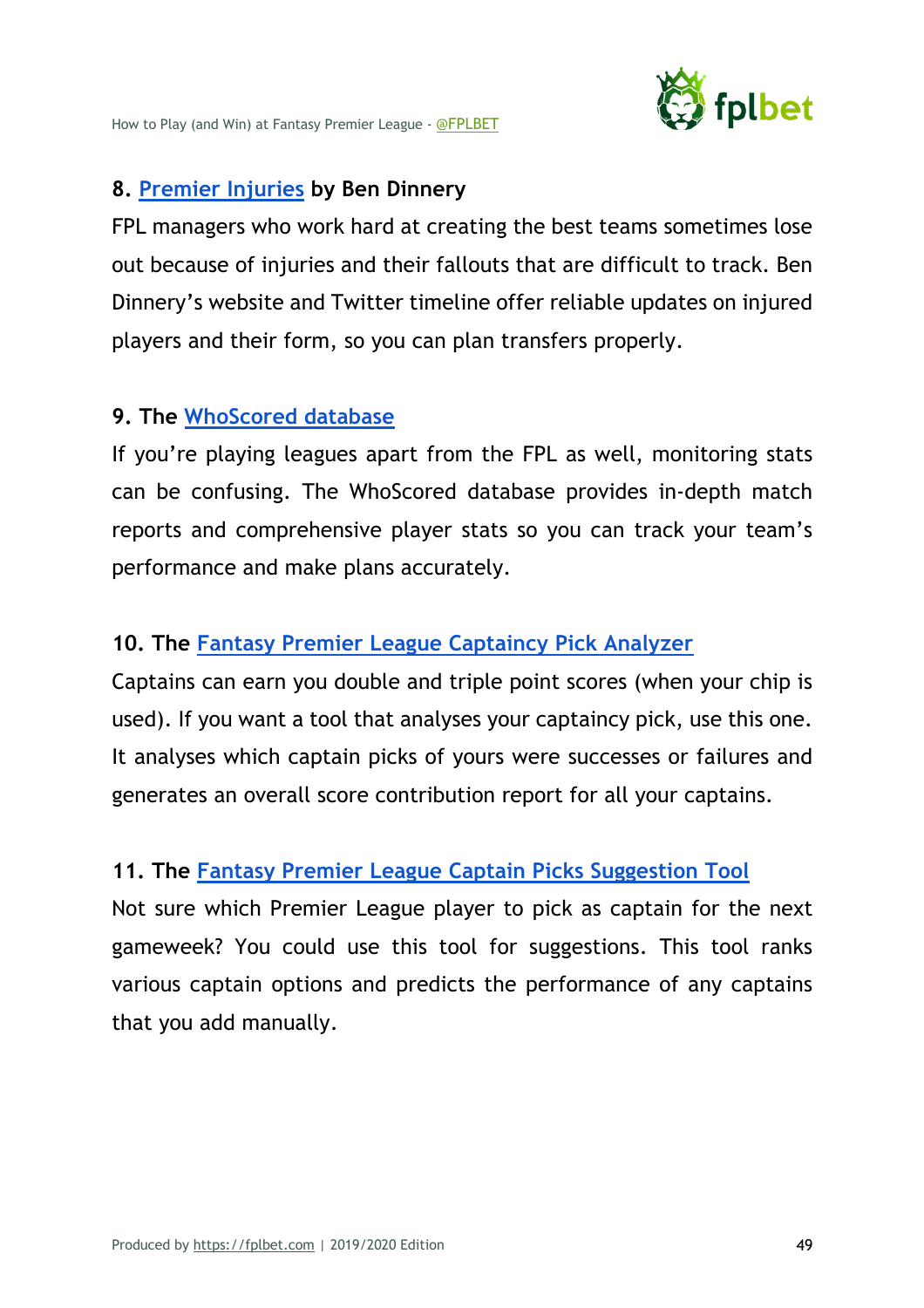

## **12. The Fantasy Premier League Transfer Analyzer**

You can get interesting insights into your team performance by measuring the success and failures of previous transfers. This tool calculates overall points contributions resulting from your transfers to give you these insights.

## **13. The Fantasy Premier League Transfer Concierge**

Want to see the stats of players so you can decide which ones to transfer? This tool analyses your current FPL picks to recommend the best transfers. You simply have to import your team to access these recommendations.

## **14. Fantasy Football Scout**

Want ideas of Premier League players to pick for the up and coming FPL? The Fantasy Football Scout is a great resource to predict performance of potential picks through detailed stats and reports. Use this tool to plan your FPL team in advance.

## **15. Fantasy Football Geek**

If you've failed at FPL for years and want to turn that around, you can make player picks based on this website's forecasts. The Fantasy Football Geek covers player form stats and suggests reliable players who are likely to earn you decent scores.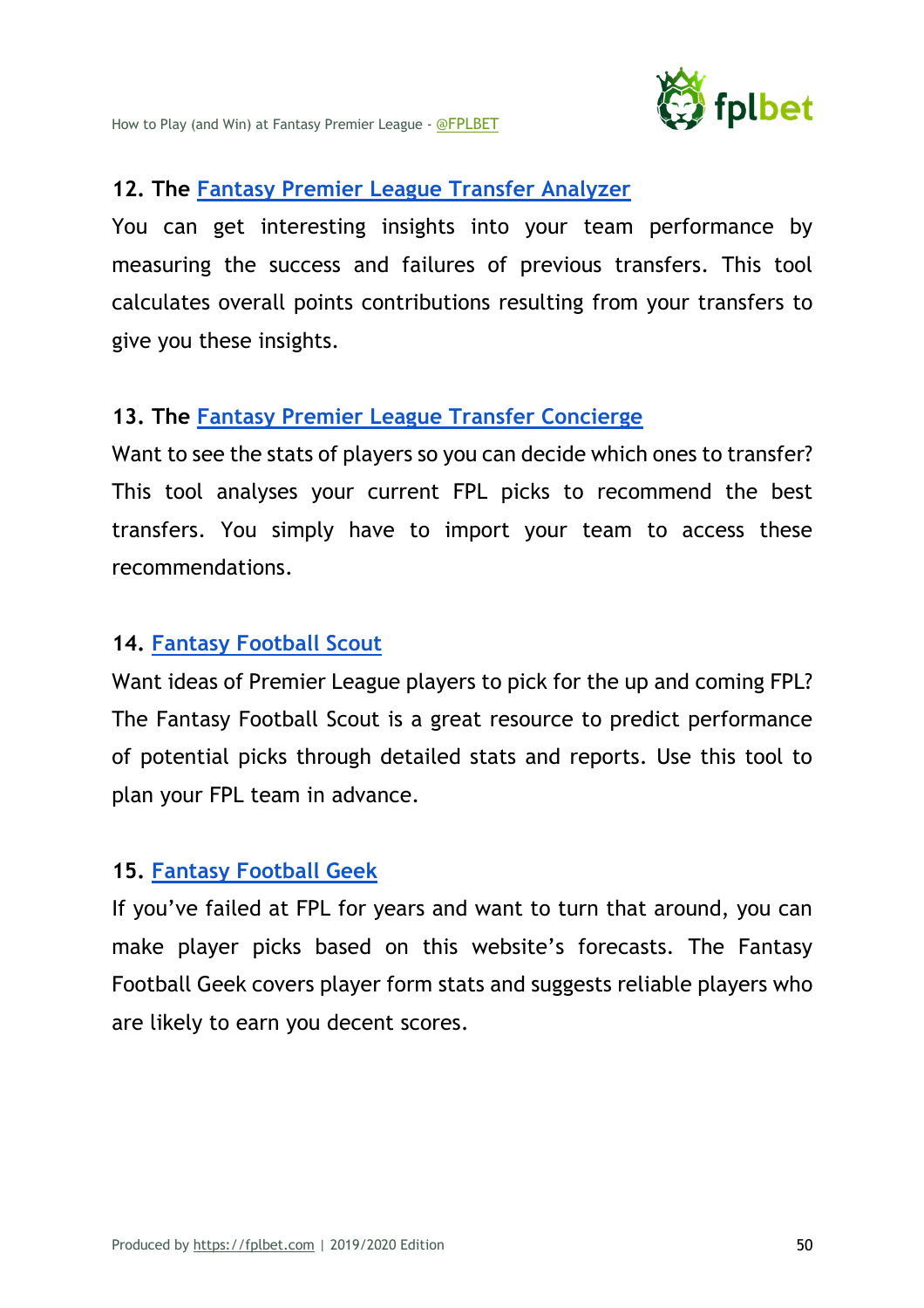

# **16. The Fantasy Premier League Bench Recommendations**

Who you start or bench could transform your team's FPL performance. That's why you should conduct sufficient research before making these decisions. This tool considers your team players' stats to make starter and bench recommendations for you.

# **17. The Fantasy Premier League Chip Usage Dashboard**

It's useful to know when the greats have planned to use their chips. This tool records and displays when the top 5000, top 1000, and top all-time Fantasy Premier League managers used their chips.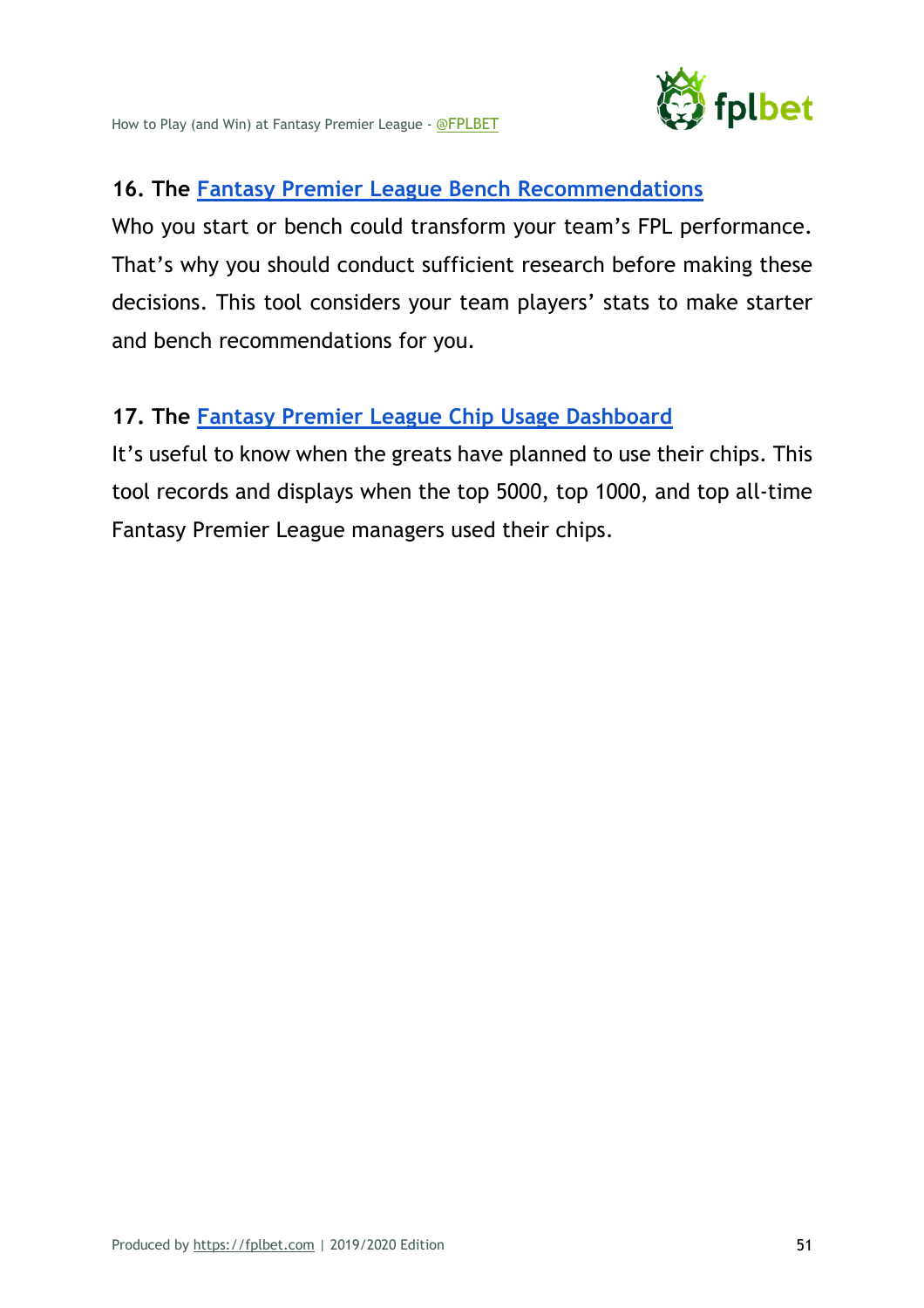

# THE DO'S AND DON'TS OF FANTASY FOOTBALL

Since everything is fair play in the FPL, making decisions can be difficult. You can pick any player as long as you can afford him. You can swap players almost anytime (provided you are okay with taking the hit), and you have weapons in the form of 'chips' to launch your team ahead of competition. So, how do you make good use of all these advantages? That's tricky. That's why we've listed a bunch of do's and don'ts to make your decisions easier.

#### **FPL Do's**

- Jump on the bandwagon when a player is on fire Every year, certain players exceed expert expectations and score begin to score incredibly well. While it's not advisable to blindly transfer in such players, you should do it if you have good reason to believe that he's in form.
- Have an initial team full of starters As a rookie, you may be sceptical about choosing too many starters, but there's no fault with this strategy. Start off with a team of starters.
- Build a team with talent from different clubs Don't ignore ace players and good player picks simply because you are loyal to your club.
- Draft your team early If you don't select your players early, the top-scoring forwards may be taken. But you can always beat others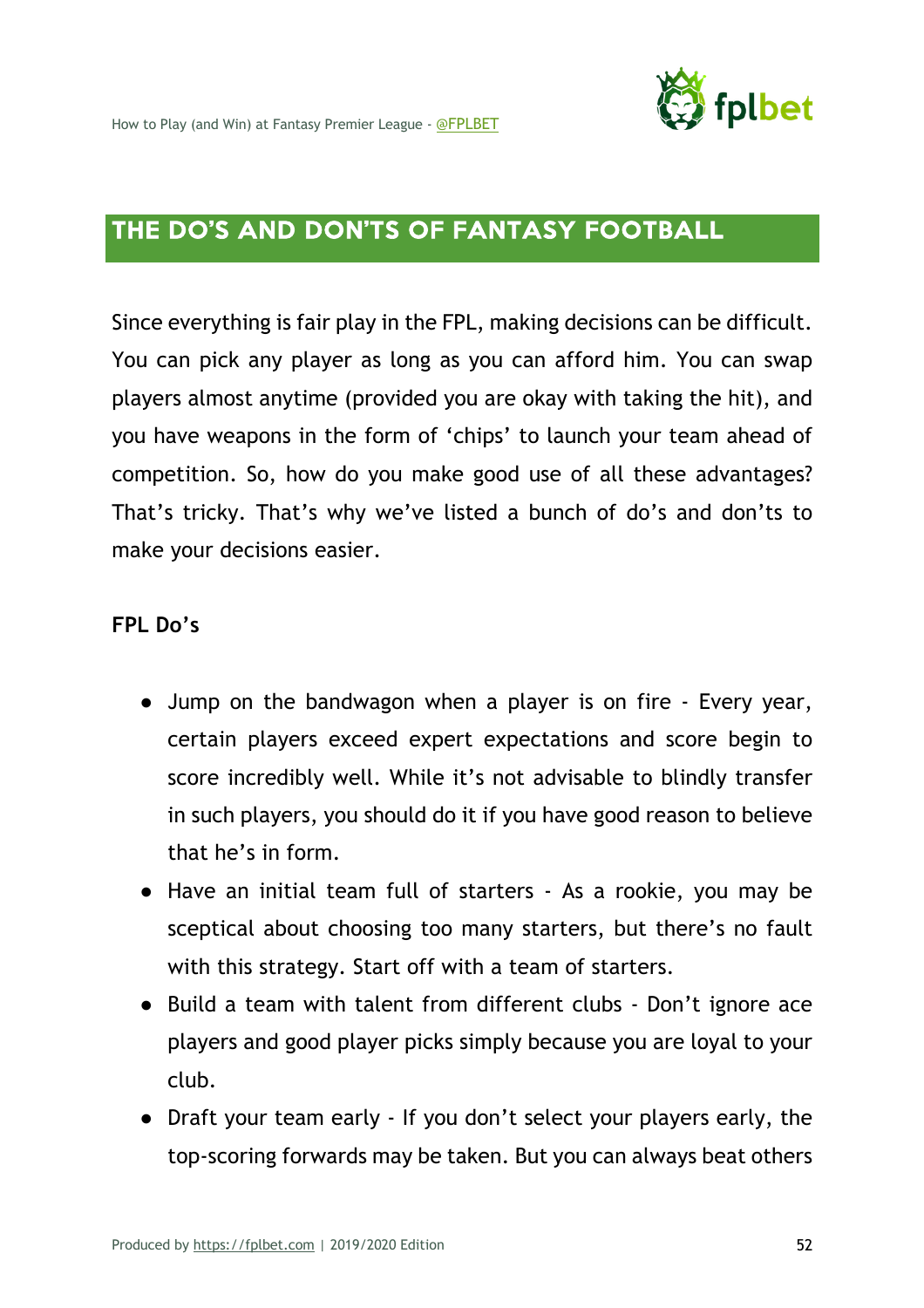

in your league by signing midfielders who score well to counter that disadvantage.

- Conduct research about injuries and suspensions It's critical to know if your players will get game time. After all, the time your players spend on the field and your scores are directly related.
- Make a player watchlist if you're in a big league If you're playing in a big league, you need to keep an eye out for high-scoring midfielders and strikers who can earn you points. You can even focus on stars of small clubs if others are unavailable.

## **FPL Dont's**

- Don't transfer players out on a knee-jerk reaction Assuming that you've started out with the best possible players, don't transfer one out as soon as he doesn't perform. Wait for a while before deciding to swap a starter player.
- Avoid suffering necessary hits Frequent transfers could earn you a seriously damaging -4. Consider if your player can make up for lost points in the following week before deciding to get him out.
- Don't use your Triple Captain Chip too early on If you save your Triple Captain Chip for a Double gameweek, you're more likely to get more out of the chip.
- Avoid focusing too much on one club Since the FPL has no limit of how many players you can pick from a club, you may want to have five Chelsea or Man United players on your team. However, this may spell doom for your FPL performance if the team isn't in form.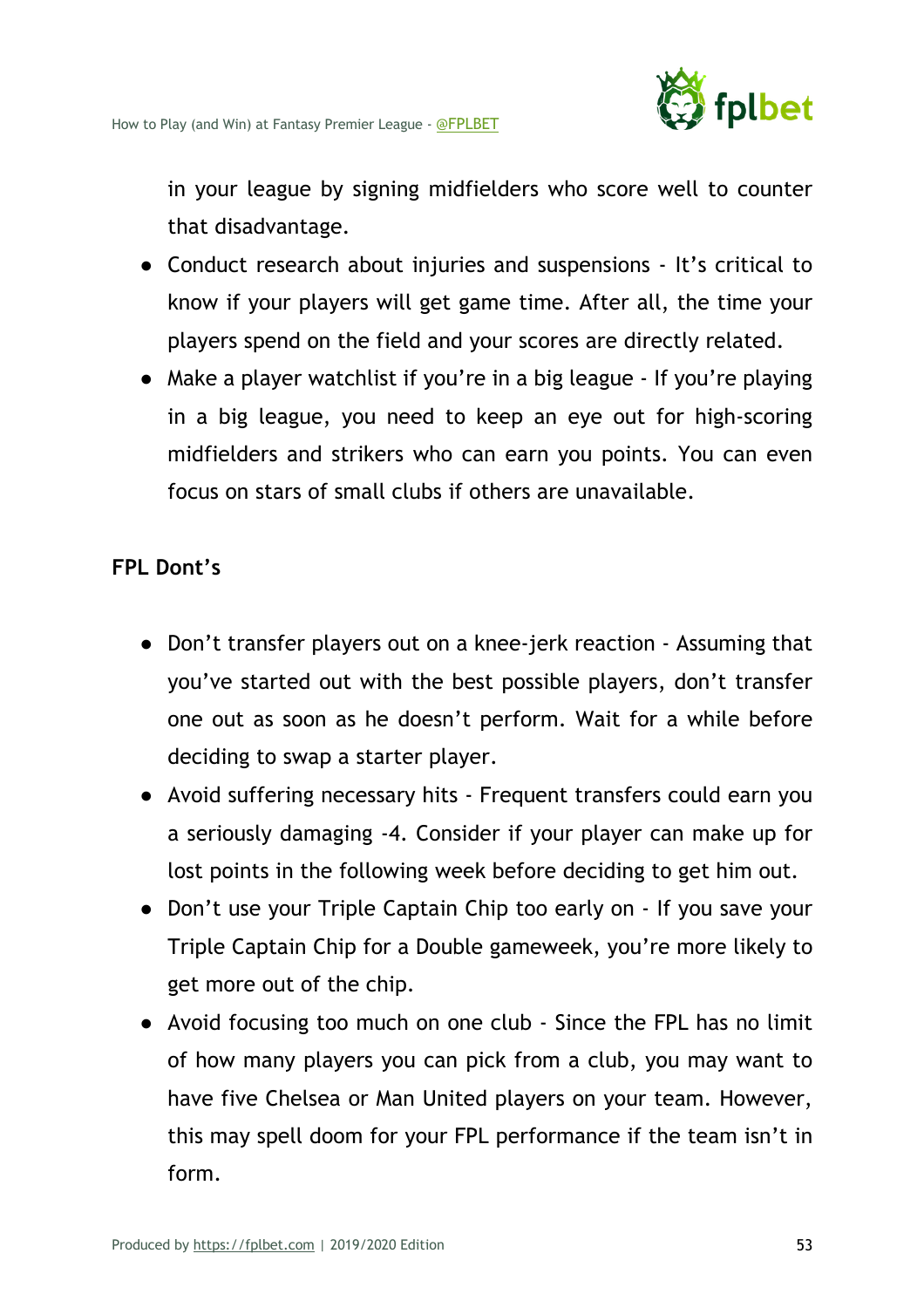- Don't obsess over goalkeepers In the best of matches the top goalkeepers earn FPL managers negligible points. So if you want to win, don't waste unnecessary time focusing on goalkeepers. Focus instead on other position players when making your picks.
- Try not to pick defensive midfielders Since goal scoring and player time on field are the major ways to score in the FPL, defensive midfielders are less valuable than most other players. So, avoid choosing them unless you have good reason.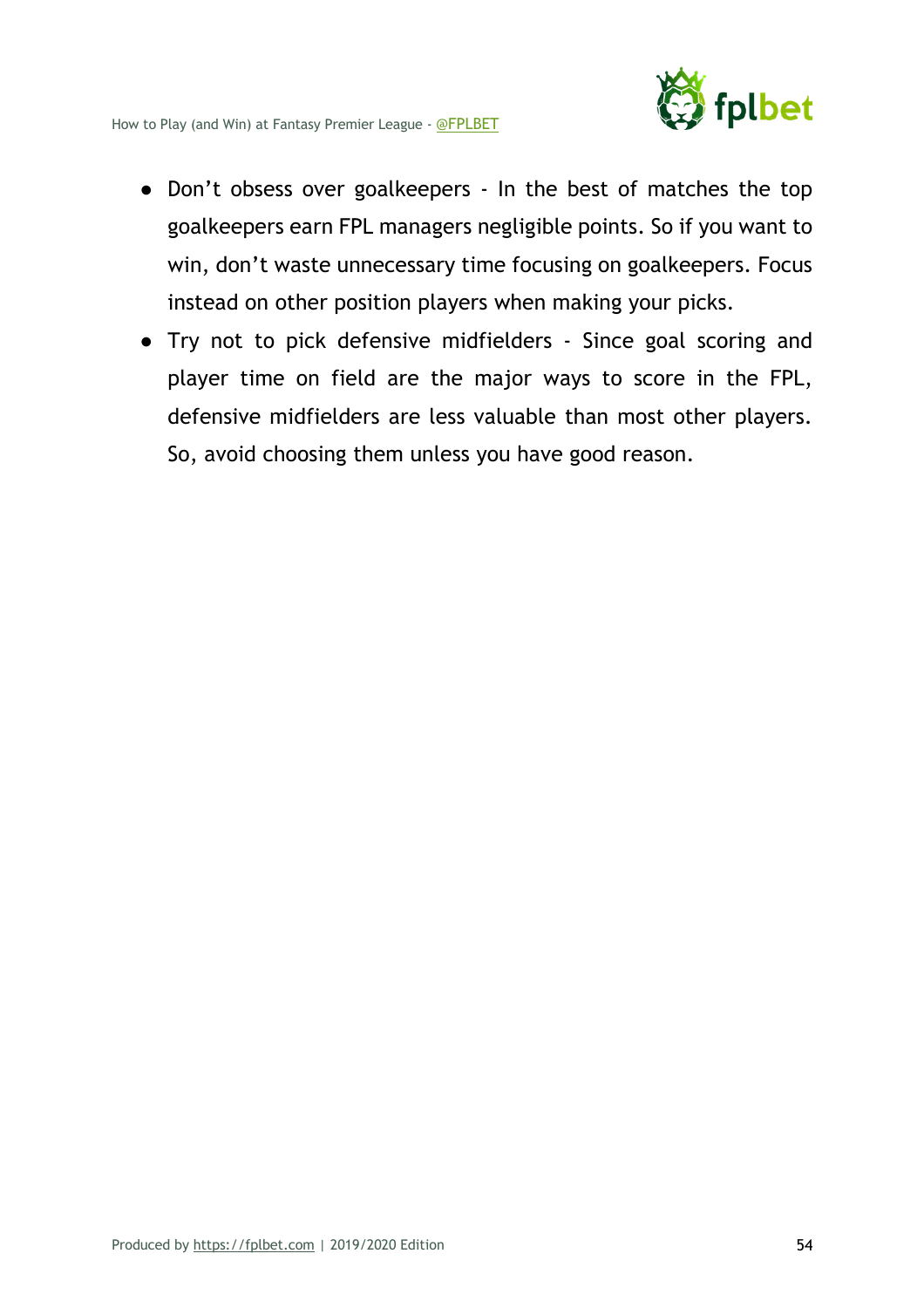

# GET INSPIRATION FROM THE BEST FPL MANAGERS

What better way to get ahead in the FPL than learn from the masters? From what we've explored in this eBook, you can see that learning how to play the FPL is easy. But successfully playing the game can be tough. You have too much freedom in hand, creating so many possibilities of how a game can turn out. How can you validate any strategy that you may come up with? One way to do that is by using Fantasy Premier League tools which we discussed earlier in this eBook.

Yet another way of doing it is by studying how the masters of the sport manage their teams. But the sheer volumes of stats and data available makes it tough for rookies to follow the best FPL managers. That's why we have dedicated a section to how and what you can learn from these managers.

Here's how to look at the best FPL managers and get actionable insights during an FPL season.

#### **Finding the best FPL managers**

It's easy to identify top performing FPL managers because there are tools designed just for the purpose. We have discussed some of these tools in the FPL tools section of this eBook, but you can find them on the Premier Fantasy Tools website if required. Some FPL tools focus on helping you find the most consistently performing managers, whom you can follow for advice that works out in the long-term.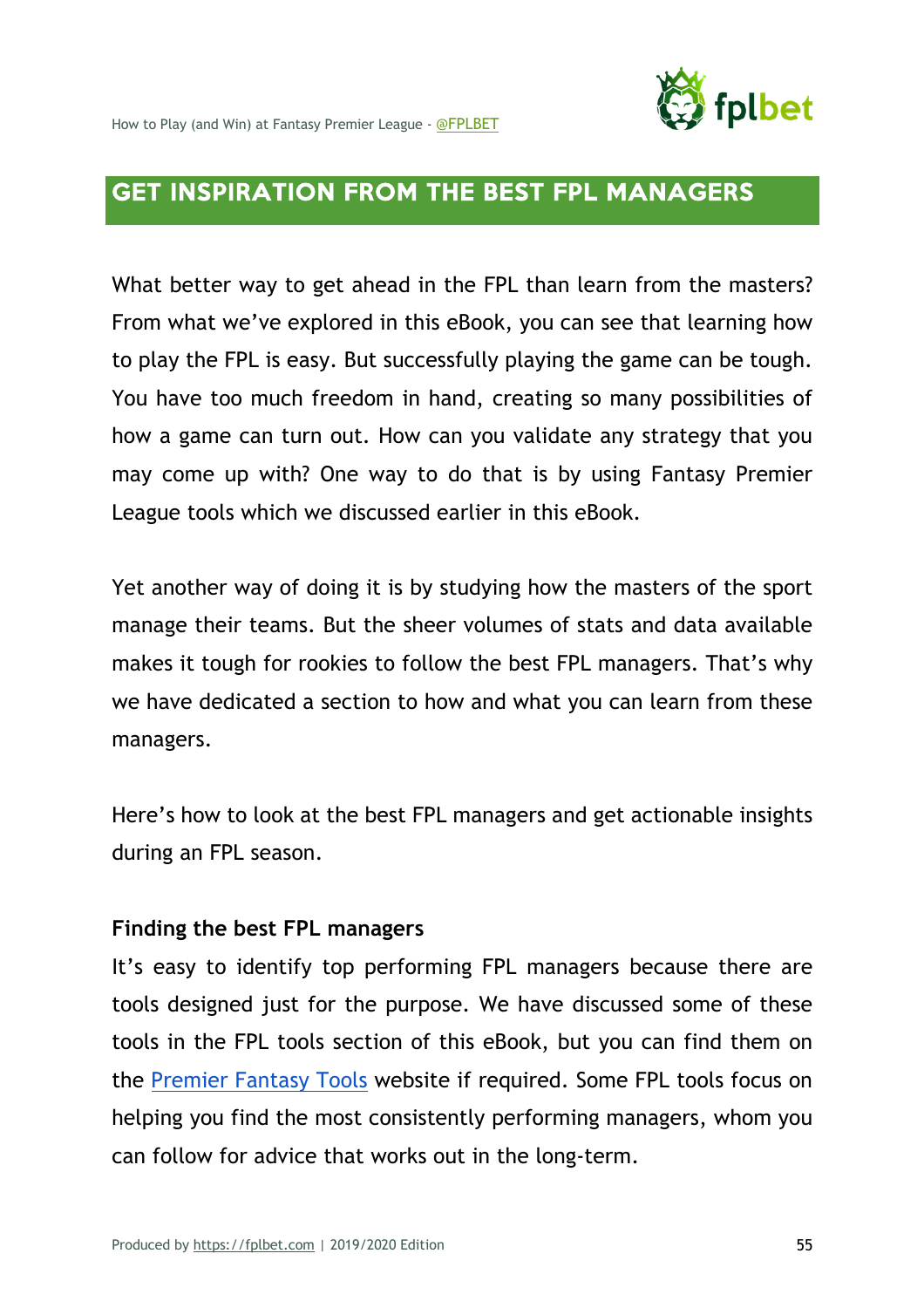

#### **What to pay attention to when learning from top FPL managers**

Once you have identified top FPL managers, what should learn from them? Well, your main objective should be understanding how they make decisions. What drives them to choose certain players, transfer them, or bench them? How do top FPL managers decide the right time to make these moves? You can refer to manager data and teams on FPL tools and make alterations to your team accordingly. However, note that you can't rely on this strategy in the start of a season because the tools won't have any data for you to use. Another detail to pay attention to is when a top FPL manager has chosen to use his or her wildcard. Wildcards are critical in game play and choosing yours wisely can make your FPL career as a manager.

Here are a few other interesting facts about the top FPL managers that can help you make important FPL decisions.

- Top FPL managers are very sensitive to price rises and drops of players, making transfer decisions based on them. The core strategy of most top FPL managers is to build the overall value of their FPL teams. You can monitor price changes on various live FPL price changing websites.
- Top FPL managers typically have at least 5 highly owned players on their team. This means that they are good at picking crowd favourites who are in form and performing beyond expectations. Only 1 or 2 differential players exist on these managers' team that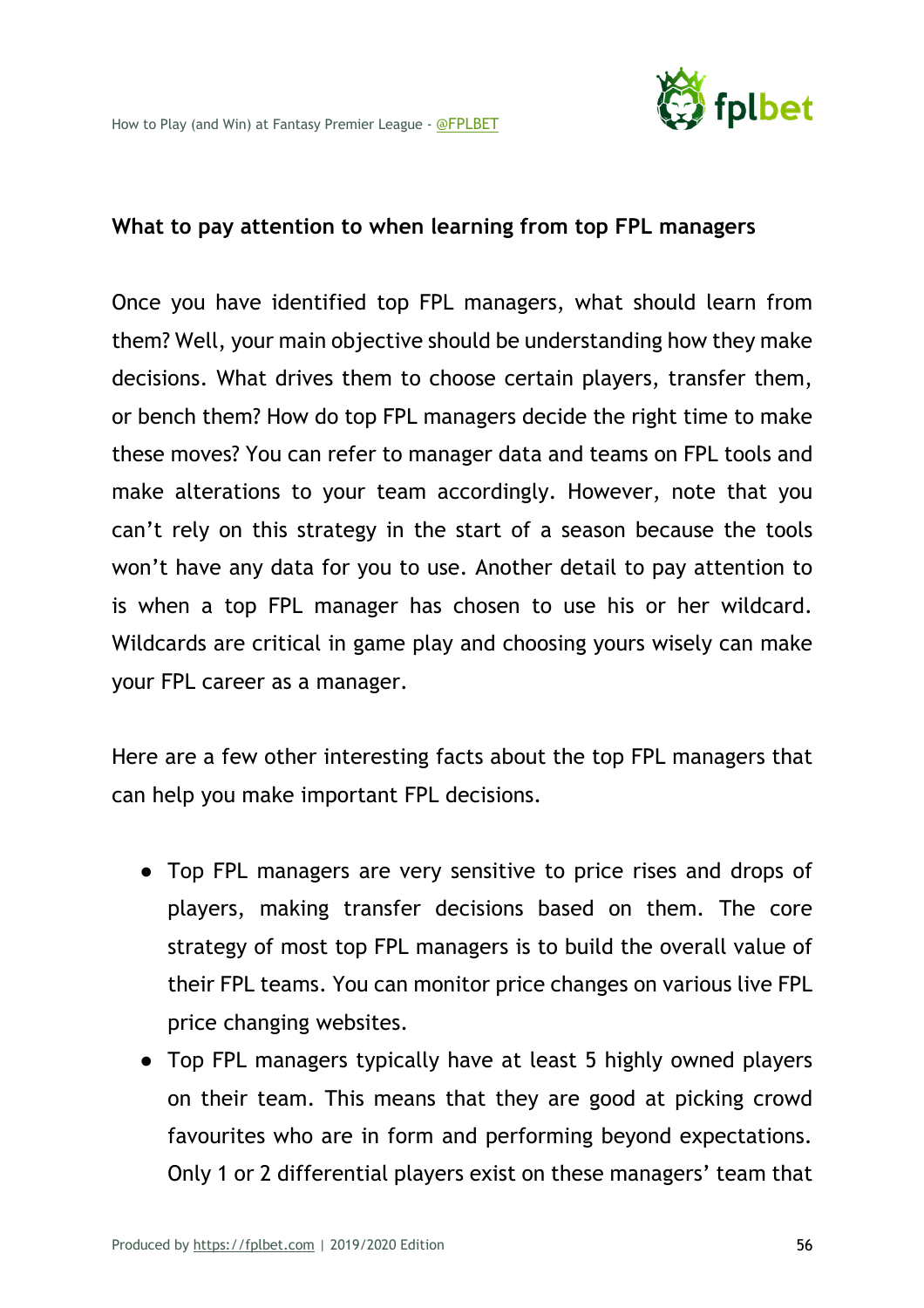

they can move to forwards. They follow this highly owned strategy to prevent a large drop in rankings.

- Most of the top FPL managers stick to the favourites for captain choices. They don't go rogue or bet on new players are far as possible. Many times, the captains of their teams are usually those on the top of audience polls. But the split or differential factor arises when a choice has to be made between two favourite players or poll winners.
- A good number of the top FPL managers are extremely careful to not suffer any hits. In fact, the top 1000-2000 positions are usually occupied by those managers who avoid all hits.
- Many top FPL managers pay premium for attacking defenders. It's one the main expenditures where their extra cash is consumed. If you have the budget for attacking defenders, choose them over defensive defenders.
- Most top FPL managers maximize double gameweeks to increase points. This can be done by identifying players on teams likely to play twice during a double gameweek.
- Many top FPL managers choose late Saturdays, early Sundays or Wednesdays for their transfer. Their strategy is to act before most other FPL managers in the game to gain an early advantage. It's usually by Wednesday nights that you have updates on player injuries for the larger clubs. So you also know and can act on the upcoming weekend fixtures.
- Most top FPL managers steer clear of expensive goalkeepers and defenders early on in the season and even towards the end. Top ranking FPL managers usually spend their budgets on attacking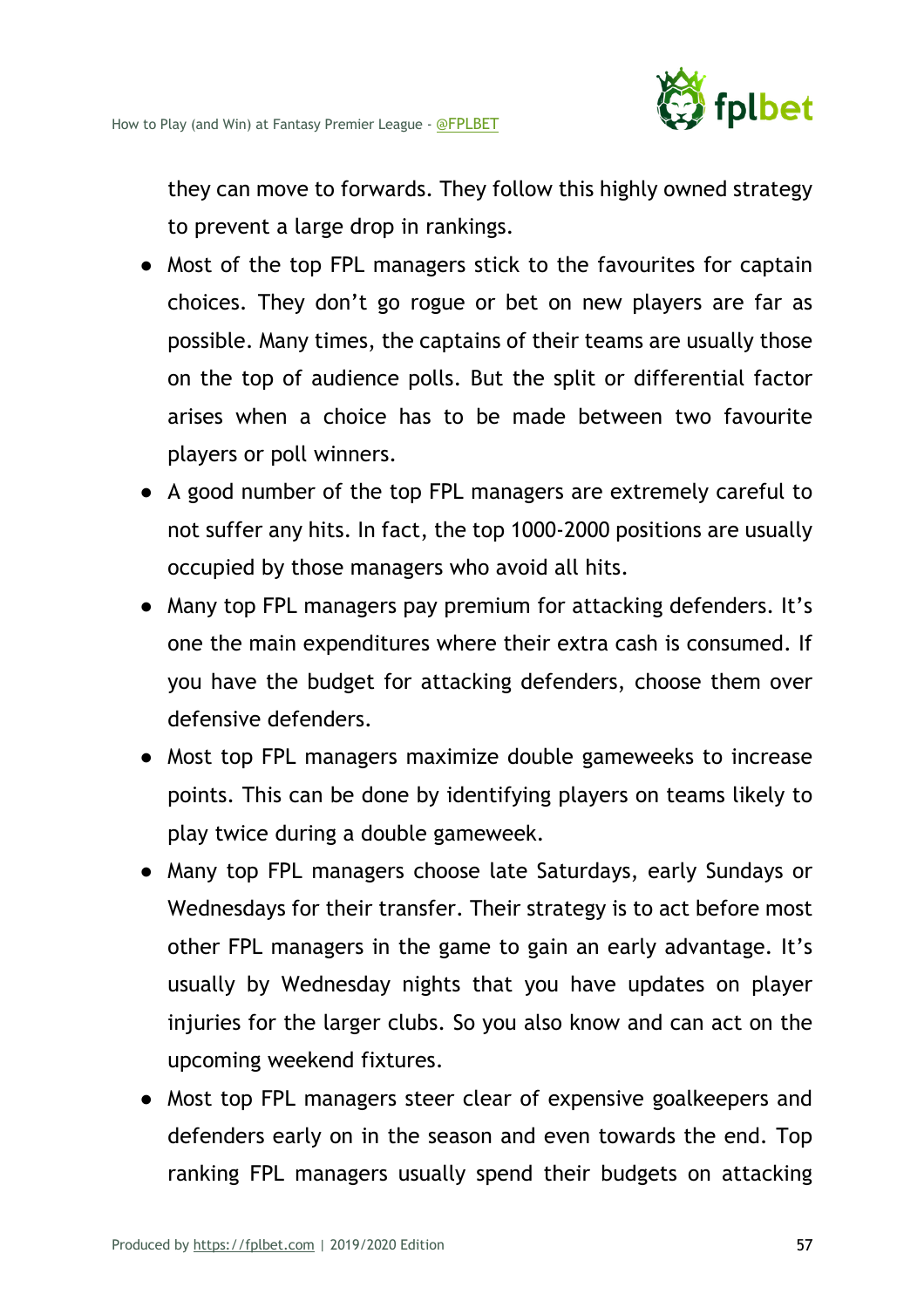

forwards and don't focus on goalkeepers at all as they don't typically contribute towards a score.

• Many top FPL managers focus on balancing transfer related hits early on in the season so they don't suffer the hits and lose ranks later on in the season. This is done by building team value switching players in the start of the season and until the intense winter segment.

The most valuable lessons that you can learn from the best, however, is to never ignore the basics. The best FPL managers don't make rookie mistakes, such as the ones we have discussed early on in this eBook. The best FPL managers do their research and plan in advance. They monitor player performance, injuries, and suspensions and act only on good reason. They don't rely on knee-jerk decisions and know exactly what they're doing when they transfer players or play their chips. All top FPL managers are weary of hits and play mostly conservative players. They are, in short, great at avoiding bad decisions and mistakes in the FPL.

While you can follow the best FPL managers for game play advice, you have to make decisions of your own to be taken seriously in the game. Choosing the first 7 or 8 players may be easy, because most top FPL managers make the conservative choices, but it's the differentials that will affect your ranking. Choose your differentials smartly and make the most of them by using Triple Captain and Wildcard chips during the right moments in your game play. That's what can turn you from an ordinary FPL player to an exceptional one.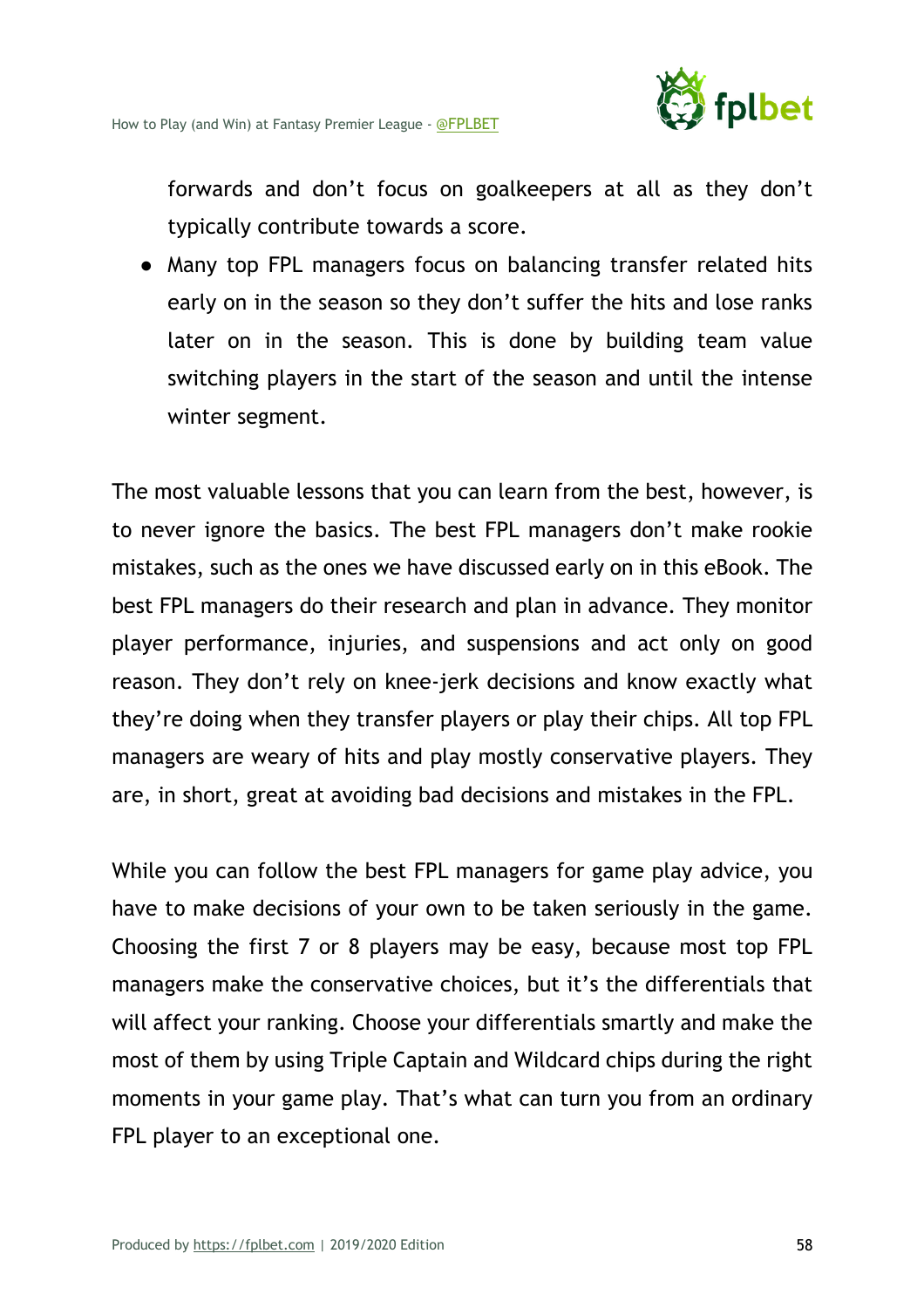

# CHECK YOUR TEAM EVERY WEEK

When was the last time you formed a team and forget all about it? The FPL managers who lose interest and give up are mostly those who don't make it a point to update their team and end up losing points. The other issue with not checking in on your team is poor decisions, which may make you look like you need to brush up on your Fantasy Premier League knowledge. It's not a nice look when you're competing against many of your friends, cousins and colleagues.

In a previous chapter, we mentioned how an Excel spreadsheet of all fixtures can help you prepare for the games ahead more easily. Committed managers make it a point to stay on top of upcoming games and prepare their teams. As there are many variables at play, an early assessment always works in your favour and increases your chances of winning. If you're a newcomer to FPL, bringing this discipline to your managerial arsenal will help you in the long-term. With information about which player is injured or suspended, who you can transfer in or out, and who is in form, you can predict which players are most likely to gain points in a given week.

How you want to go about it is up to you. You can use post-it notes, set a reminder on your phone, have your friends remind you, or make a mental note to check your team at a certain time each week. If you're on Twitter, start following handles dedicated to FPL – you can get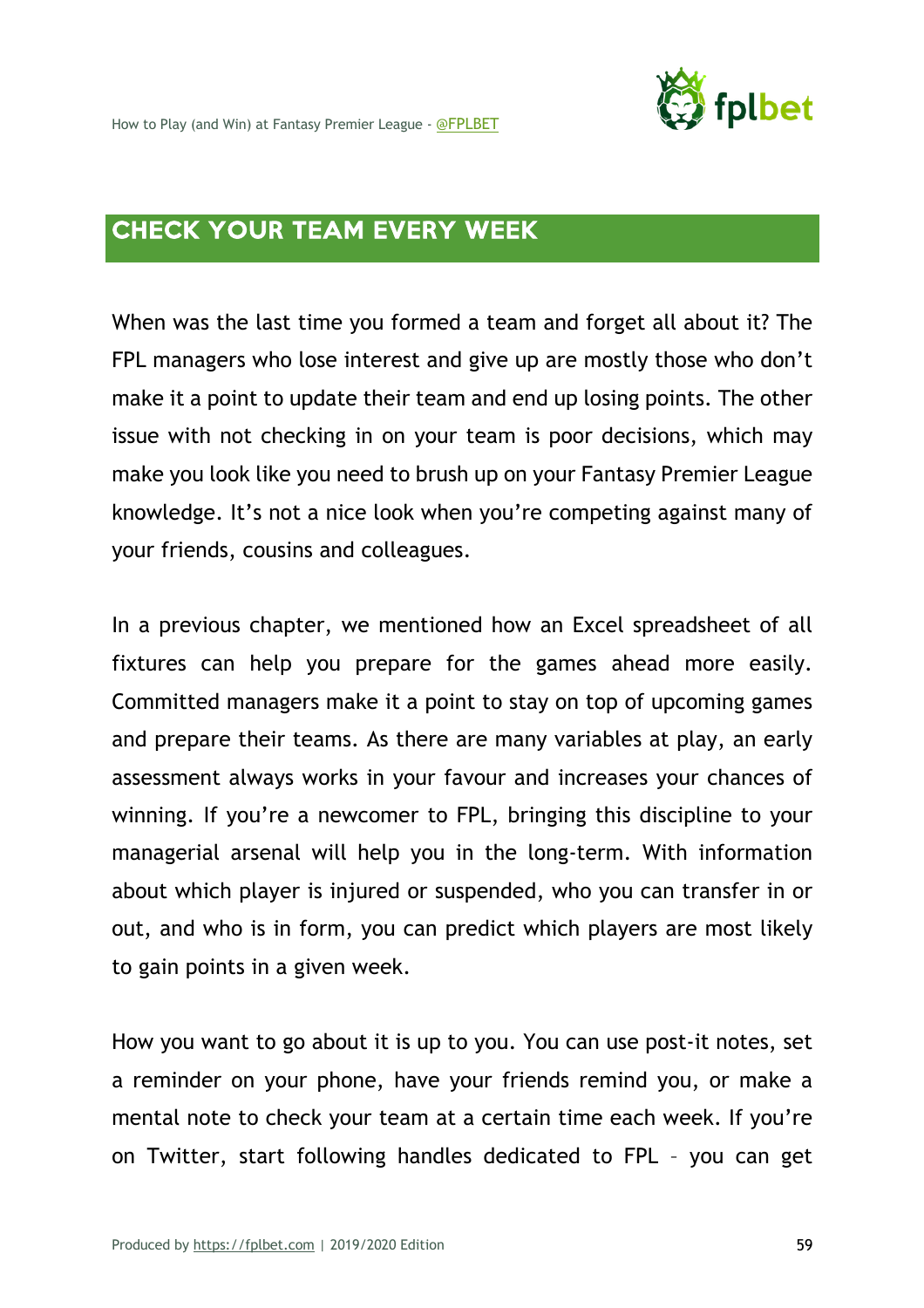

details, injury updates and tips in one place. Also consider supplementing this information with opinions and tips on FPL blogs, virtually all of which will provide hints and recommendations for each gameweek.

Sure, FPL is mostly about having fun, but it is also a matter of strategy and skill for serious footie fans. Setting aside a little bit of time to do your due diligence will only help you apply your strategic skills to the fullest.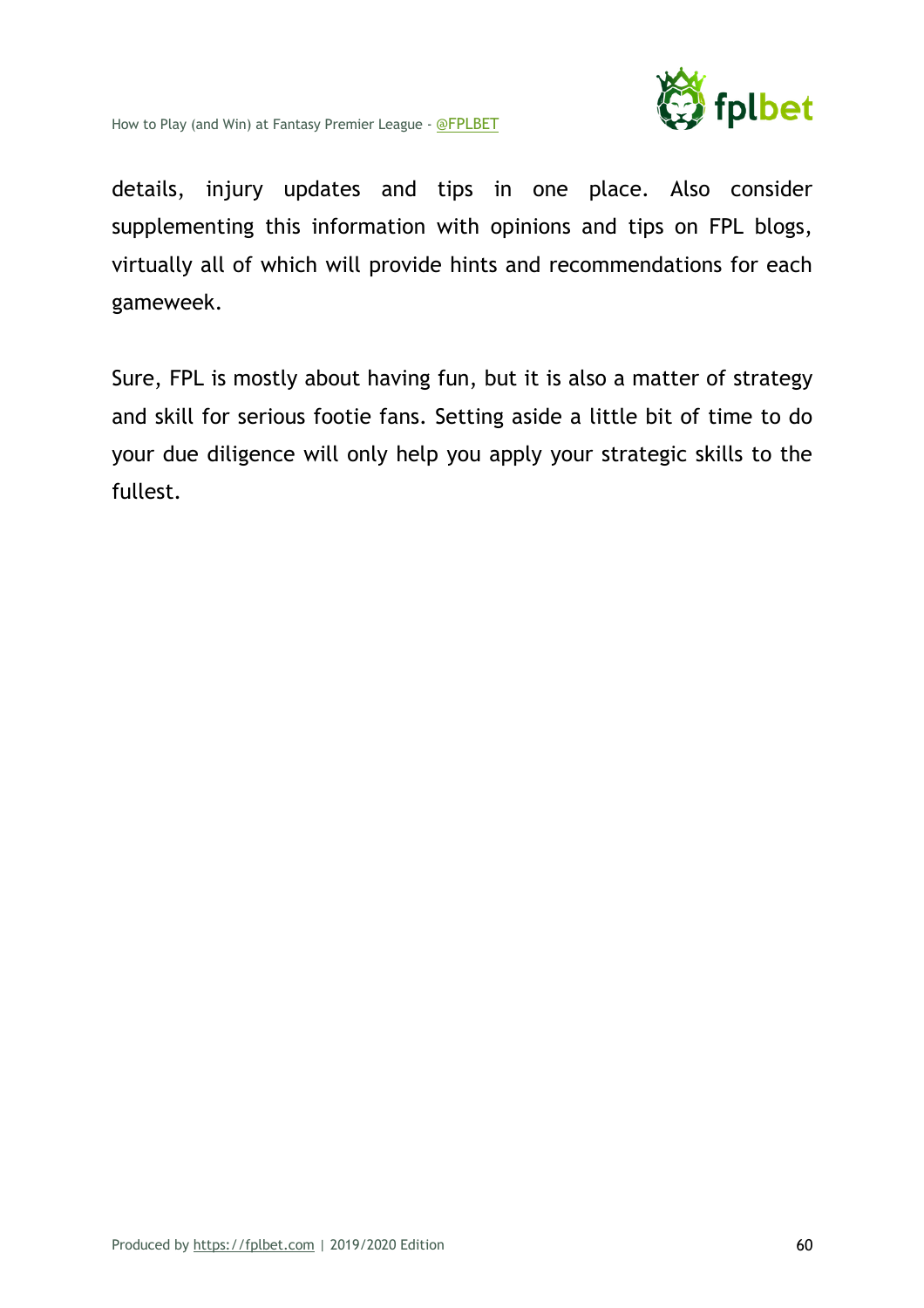

How to Play (and Win) at Fantasy Premier League - @FPLBET

# EXAMPLE SEASON STRATEGY

Fantasy football may be a simple game, but it's challenging to master. If you want to rank in the top 5k of the participating managers in the world, you'll find that 'winging it' won't work. You need to have a smart plan in place, that can beat the odds of having experienced and consistent players pitch their teams against you. However, the internet is full of potential strategies that you could apply to boost your rankings in the world. The question is, which strategy should you choose? Which expert should you believe? Many experts who have shared their gameplay make claims of having used it to rank within the top 5k or 10k.

That's why we have put together a sample season strategy that you can use to understand how it works and form your own. Here's an example of a season strategy created by an FPL manager with 10 years' experience that consistently ranks well.

#### **How to create your team structure**

Before you choose players, you have to consider their price structures. When selecting his team, this FPL expert ensures that he can acquire any player in the game within two transfers. This allows you to bring in form players when needed, even if you have to incur a hit of -4.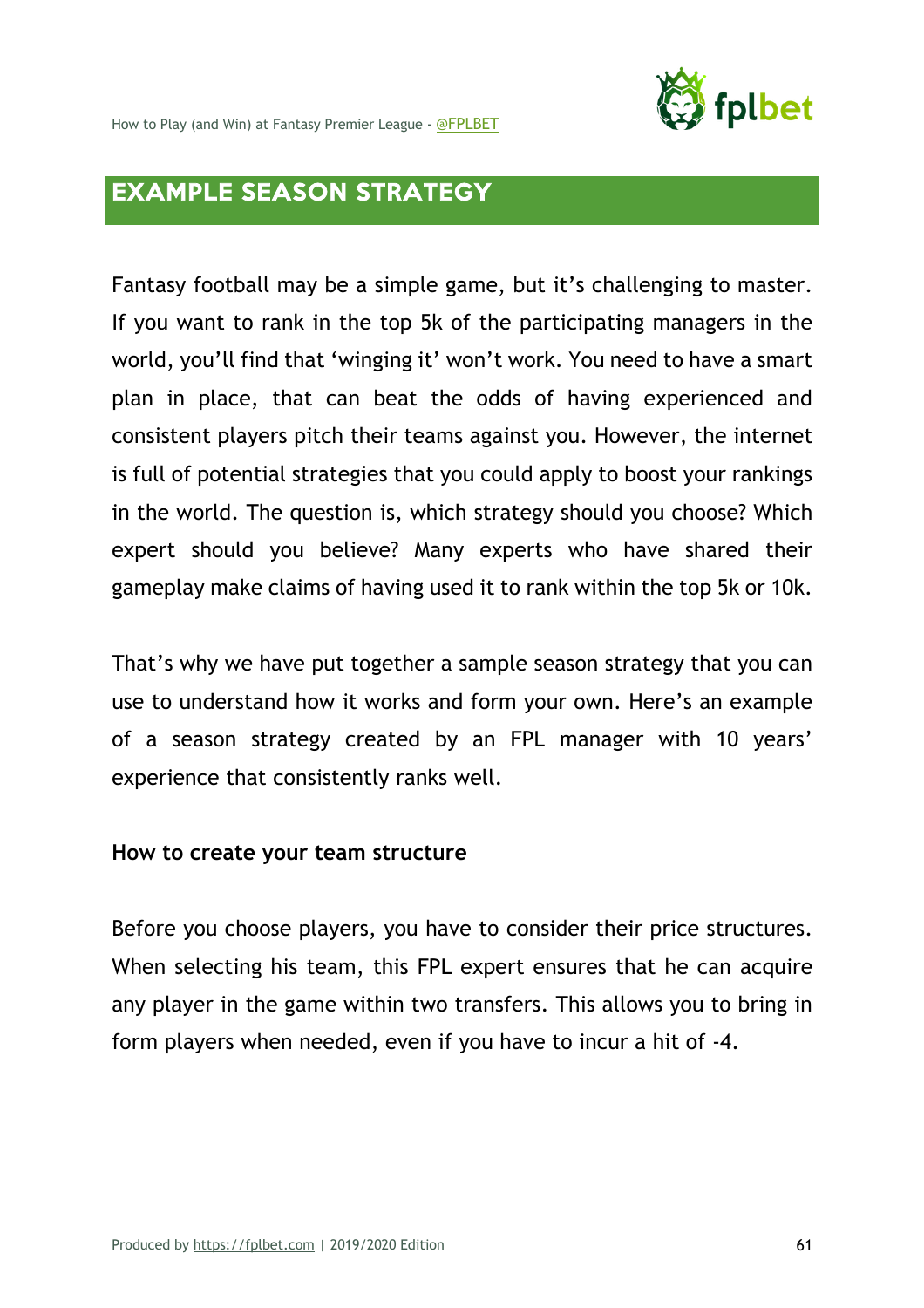

This expert chooses players who cost in the following ranges.

- Two rotating goalkeepers who cost around 4.5.
- 1 or 2 premium defenders (attacking defenders) who cost around  $5.5 - 6.5.$
- 2 expensive midfielders who cost 9+ and players of lower price points for the remaining three slots
- 1 or 2 premium strikers along with one more from a lower range
- Bench players with the lowest price points for the first part of the season

As the season progresses, you can switch players easily because this team structure is well balanced. Kicks-off with the 3-4-3 formation, so you can own a budget midfielder and striker. So, if a transfer is necessary, you can use these instead of sacrificing more expensive options.

#### **How to select players for your team**

Before choosing players for your team, focus on creating a shortlist based on player statistics and predicted performance. Once you have, sort them by fixture difficulty and pay attention to players who you think have been under-priced. Finally, sort your list by price points and choose players of different price points based on their value. You can choose players using the following criteria.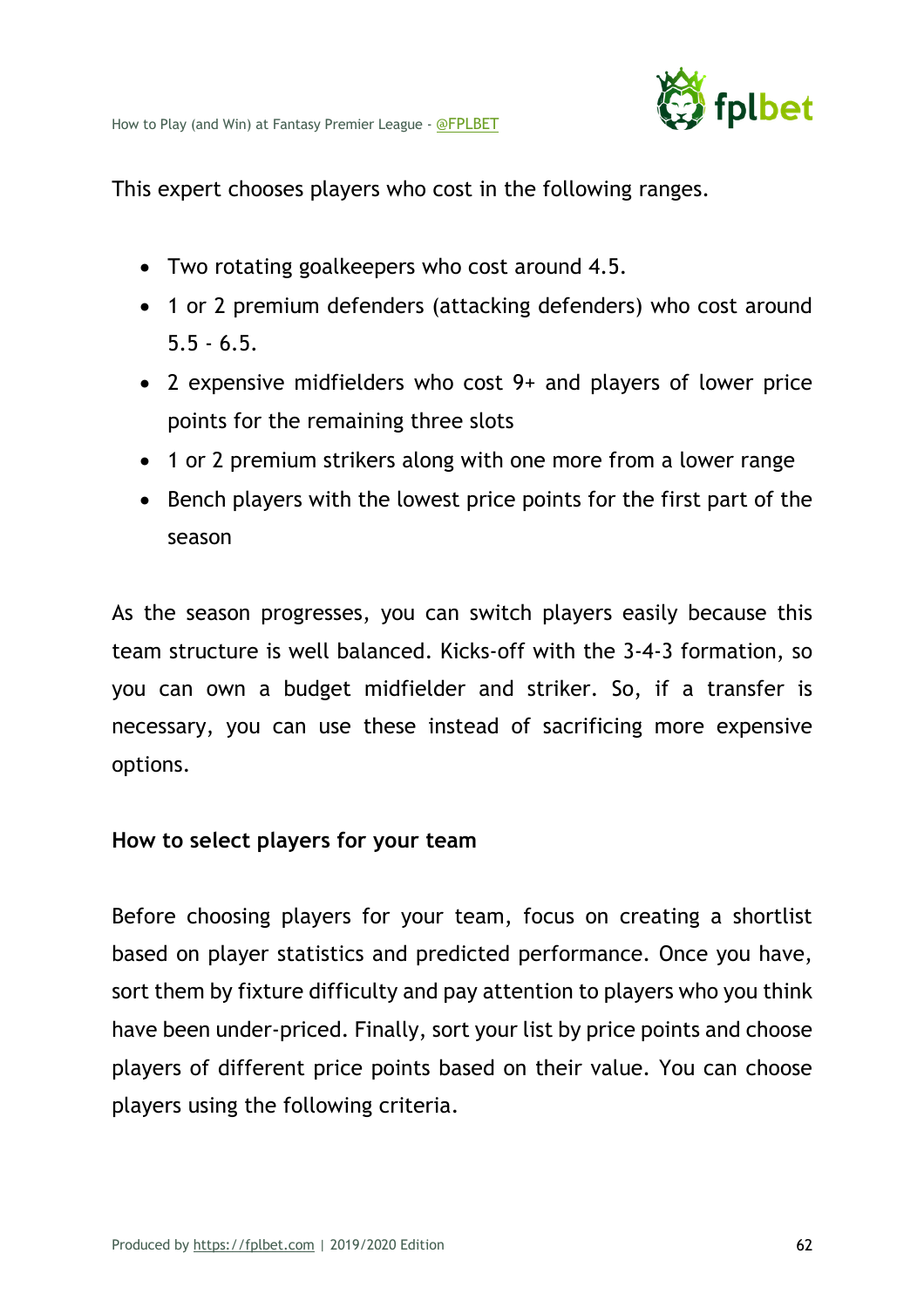

**1. Fixtures** - Remember that you aren't choosing a team for the entire season. You should ideally pick players with easier fixtures, so they can score well and give you a headstart in the season. You can always transfer played out at a later point based on the progress of the premier league.

**2. Captains** - Choose captains who are reliable and known heavy scorers. You want captains who can contribute in double digits in the first 4-6 gameweeks. Captains are usually expensive, so gauge which one you can afford using the above structure.

**3. Nailed on** - Note that you get points for how long your players stay on the field. So it's best to choose nailed on players over those who are likely to get rotated during the season. Once a season begins, you will want to save transfers for injuries and form, so you don't want to waste them on non-starters.

**4. Rotation** - You can make the most of your low price players by choosing those that rotate well according to the fixtures. Choose low price players in pairs so you have at least one that's on field with the potential to earn you points.

**5. Key men and assets** - Focus on players well known to be assets in the FPL. Avoid choosing too many newbies. Also consider the main men in different clubs. They're likely to be mid-priced and good for your points.

**How to maximize the value of captaincy**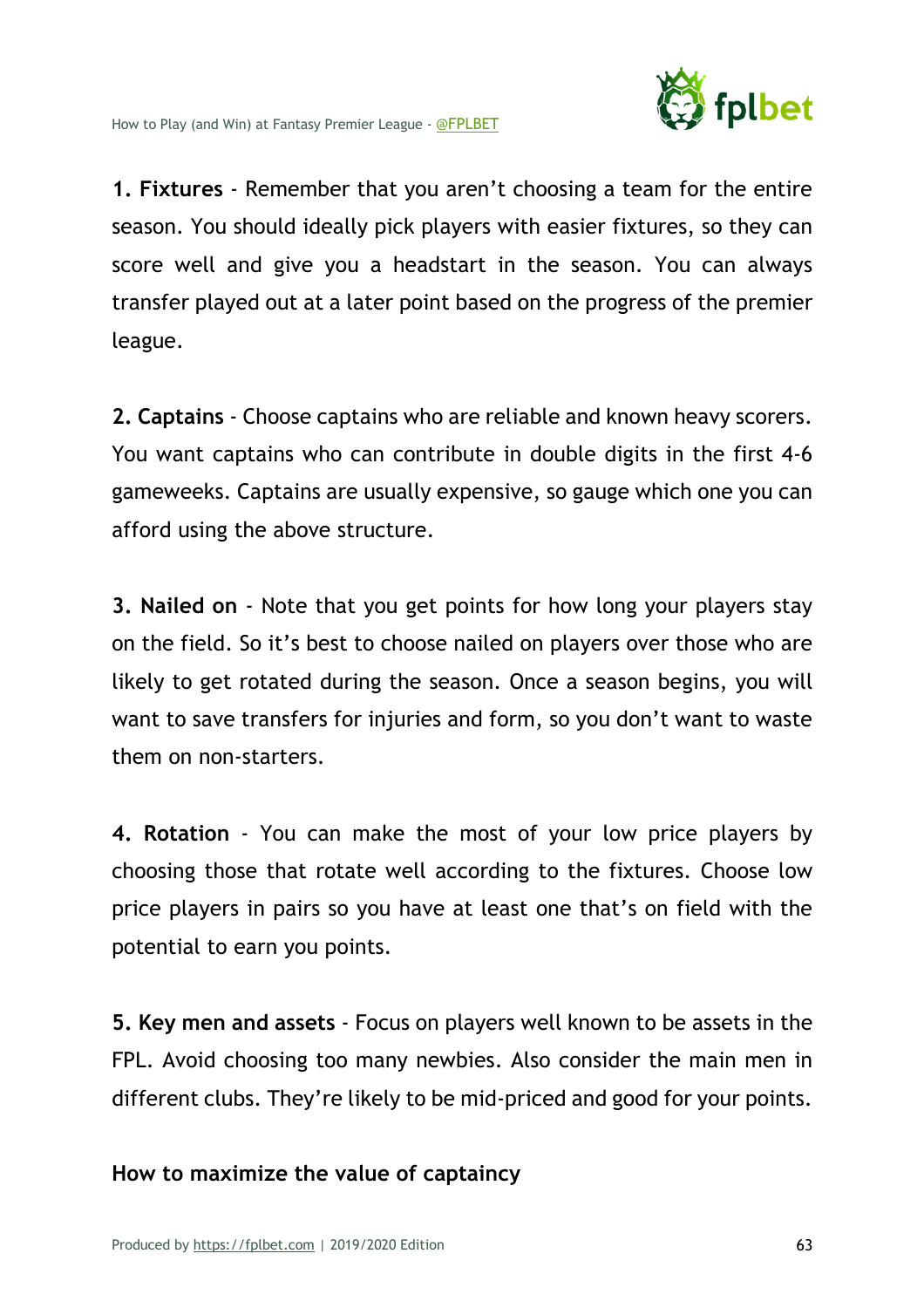

There's an unavoidable risk associated with captaincy because it's worth a lot of points. However, you can play safe by picking proven assets and those who rank on Fantasy Football Scout polls. If you want to choose a differential captain to make a substantial climb in rankings, wait until the last second and look at the polls for reference before making a choice.

## **How to optimize transfers for the best results**

Transfers are invaluable assets in the FPL with one free transfer available each week and each additional transfer costing a heavy 4 points. You can get a headstart on transfers by creating a watchlist that you can refer to in advance when planning your transfer for the week. The challenge is sticking to your watchlist as a deadline approaches because unplanned and unresearched decisions can cost you dearly.

Here is a list of criteria that you can use to make good transfers.

1. Every transfer should ideally last for at least 5 gameweeks. Any lesser would not be worth sacrificing the free transfer.

2. Ensure that you consider a player's fixtures before initiating a transfer. Focus on acquiring players with easier fixtures over those with tough ones.

3. The transfer prospect should be in form and have good performance statistics.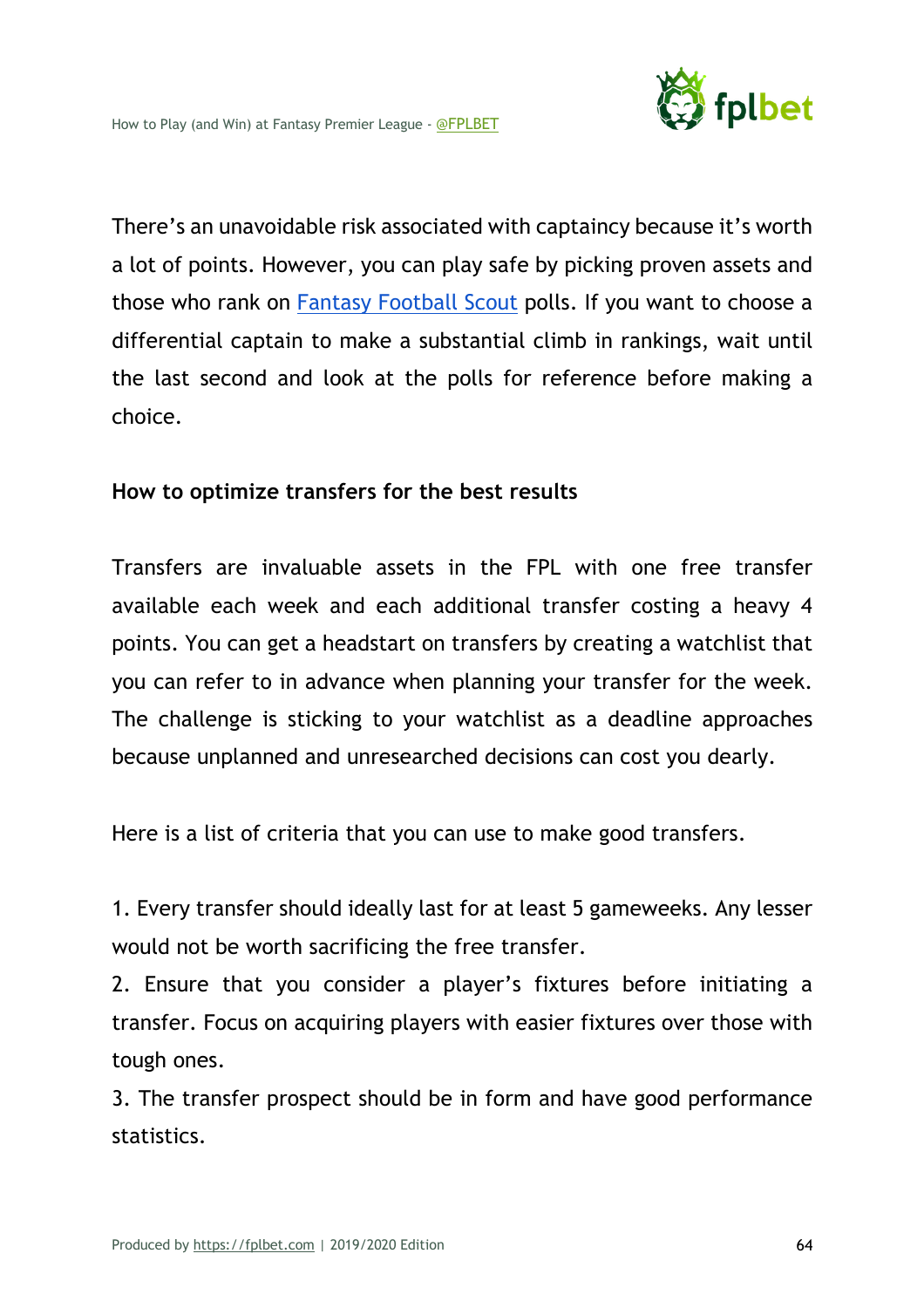

4. The player you intend to transfer should ideally also have a good FPL history with proof of being an asset to top managers.

While it's impossible to satisfy all of these criteria, you should aim to get players who meet most of them. When transferring a player, avoid all short-term benefits. Don't transfer a player based on sporadic performances that are unlikely to be consistent.

If you don't use your free transfer, it gets credited to your next gameweek. Ideally, don't transfer a player unless it's absolutely necessary. You can save your transfers for weeks that matter, that is towards the end of the season or during double gameweeks.

## **Increasing team value through an FPL season**

During the FPL a player's value is dynamic. Price changes are affected by transfers of a player and can be tracked on this FPL website after it is updated around 2:30 to 3:00 am GMT.

It's incredibly important to own team members who aren't falling in price value. If you have a low value team, you won't have the means to purchase members from rival teams later in the season. As a rule, you can try and transfer all players lower than 0.3 in value. Typically, players who are injured or suspended end up having this value.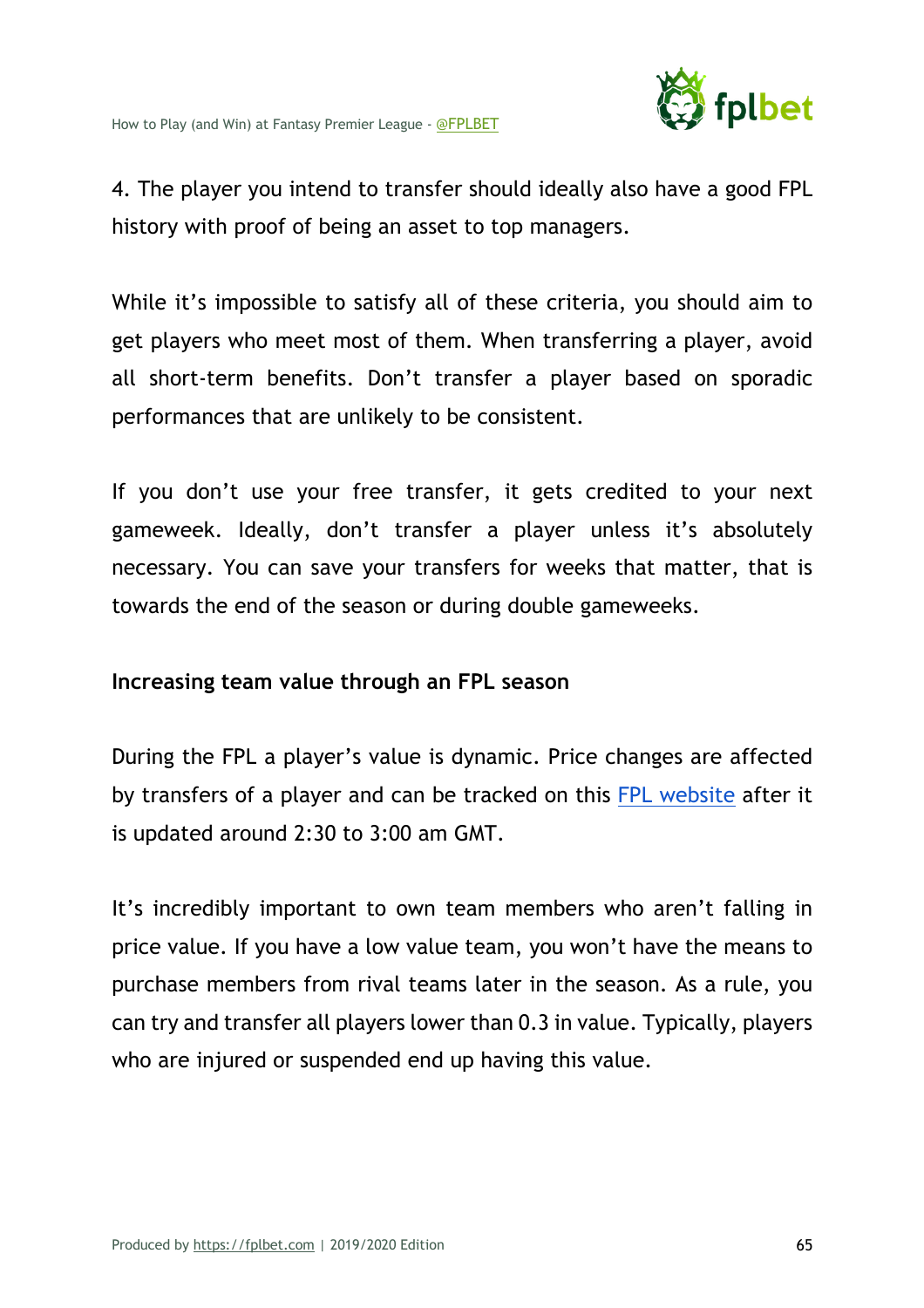

This doesn't mean, however, that you shouldn't purchase players low in value. You can buy players who are likely to increase in value by getting to them when they are 0.1 or 0.2.

# **Understanding player ownership**

It's also important to have highly owned players on your team. For instance, if a certain player is owned by 75% of the top 5k FPL managers, you need to have him on your team. If this specific player ends up being captained a lot and plays well, you will notice a major drop in rankings if you don't have him on your team. You can ensure this doesn't happen by monitoring player ownership by following the FPL Discovery blog.

But the question you should be asking is when to transfer a player based on player ownership. This requires some thinking on your part. For instance, if a good player is owned by 10% of the top 10k due to poor form but has 2-3 favourable fixtures coming up, you may want to take a risk and acquire this player for yourself. He could rise in value when you have him during the favourable fixtures.

# **Using wildcards and chips**

We won't delve into wildcards and chips in depth in this section as they have already been explained previously.

Your objective should be to hold on to wildcards and chips as long as you can, using them only when you have too many major injuries or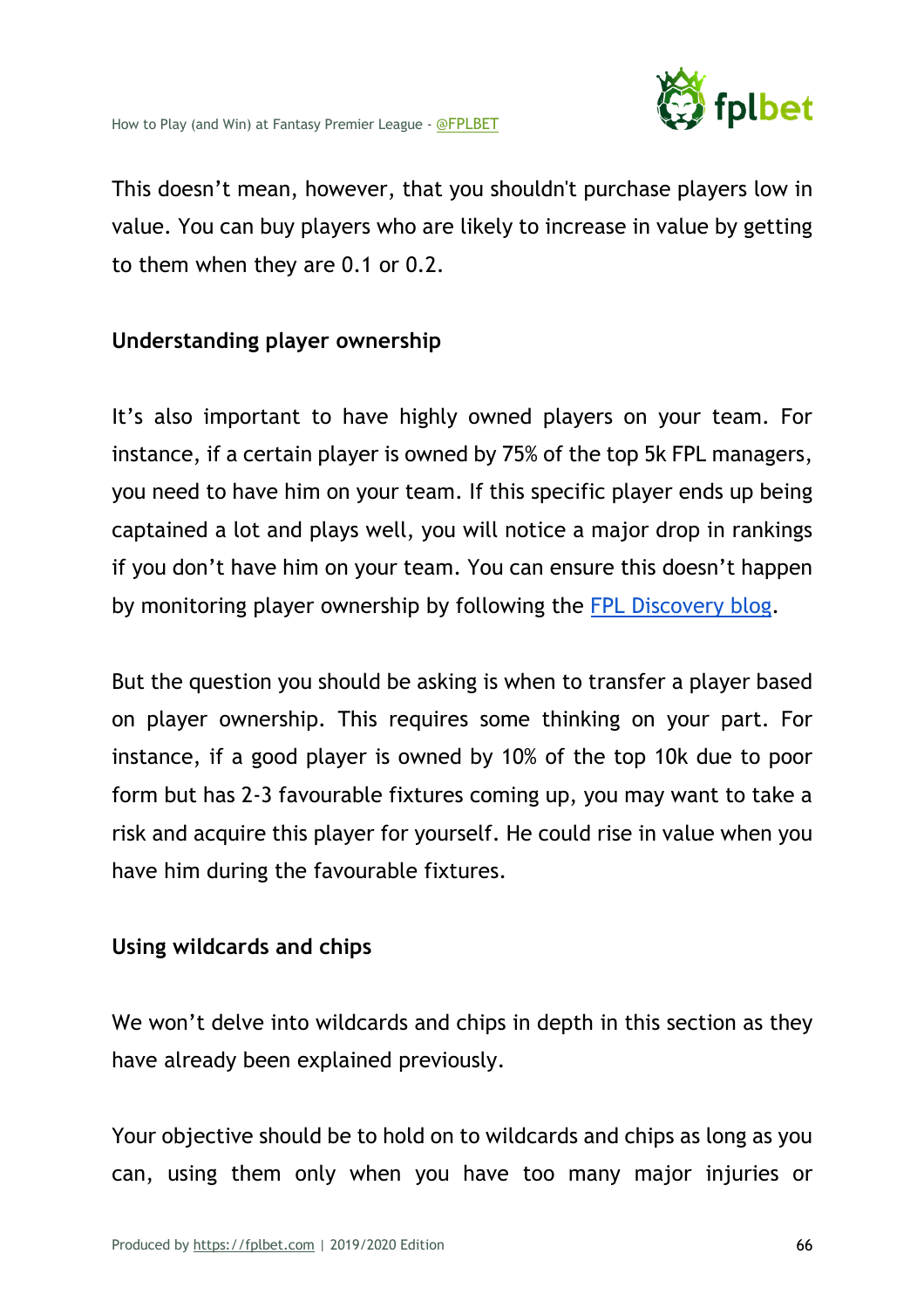

suspensions. One strategy is to play your first wildcard during the second international break, so you can manage your start-of-season team based on the information you have from the first 7 or 8 fixtures.

Then play the second wildcard a week or two before playing the Bench Boost chip. This allows you to make the most of an upcoming Double gameweek, at which point, you can then play the bench boost will maximum impact.

When managing an FPL team, it's critical not let fear and impatience rule your decisions, which can ultimately have a major effect on your rankings.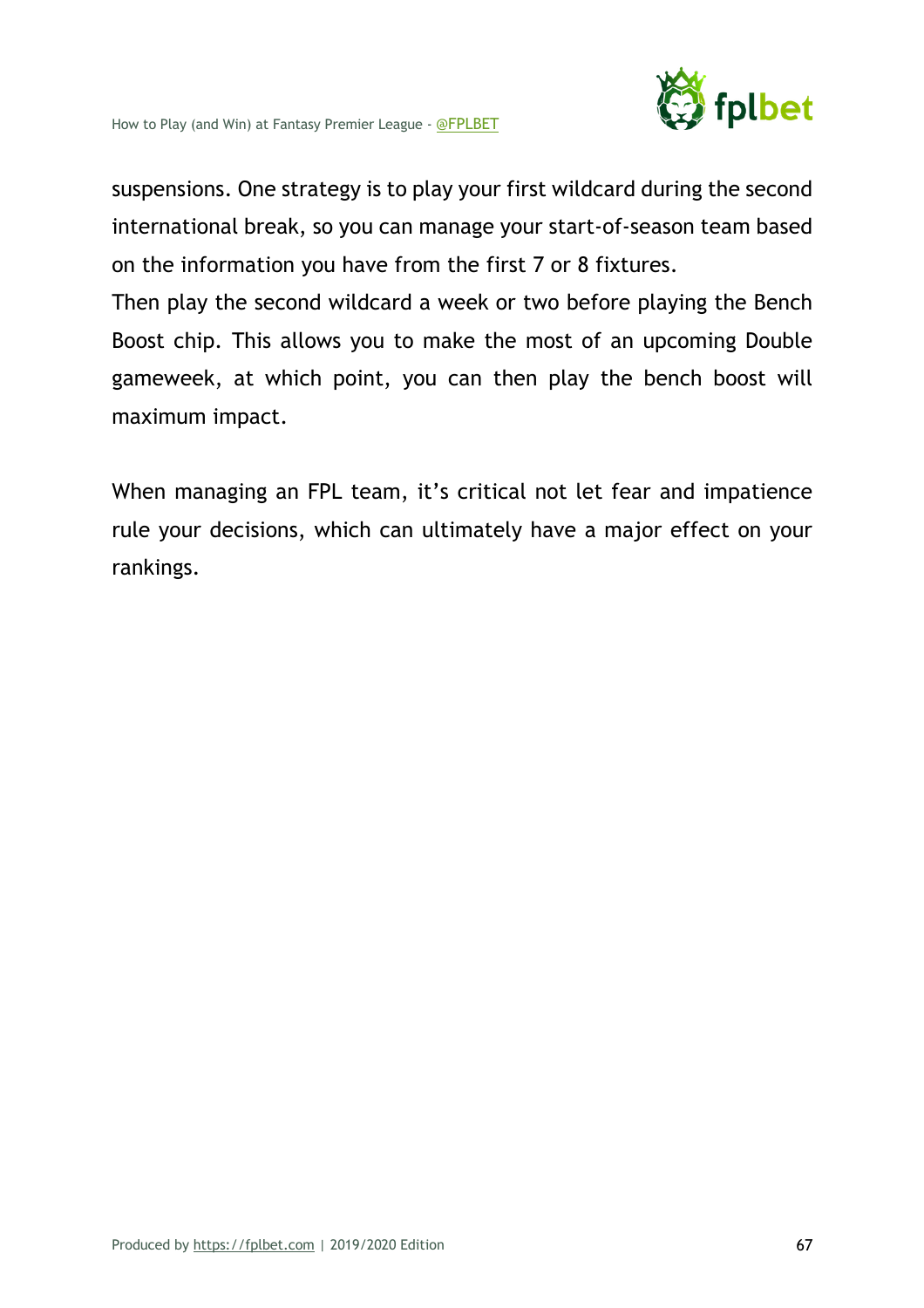

#### BONUS: FPLBRAVEHEARTS STRATEGY GUIDE

In this bonus section FPLBET team member, Norman (@FPLbraveheart) who is ranked as one of the top 200 FPL managers of all time shares his approach on how to win at FPL!

# **Norman is hosting the 2019/20 FPLBET Podcast – be sure to follow us on Twitter for this weekly.**

Back to the guide, stay tuned as Norman explains how he sets up his team and how he picks players. As well as a wealth of general strategy advice, you'll get the inside scoop on transfers, captains and chip usage.

Over to Norman...

#### **Introduction**

There are many ways to play Fantasy Premier League. Some people will be more aggressive in their approach, while others will be more conservative. I've been playing this game for well over ten years and I'm firmly in the latter category.

That is not to say that I don't, on occasion, make moves that may seem punty. For example, last season I bought Xeridan Shaqiri before his scoring run. The season before last I made a similar move with Josh King.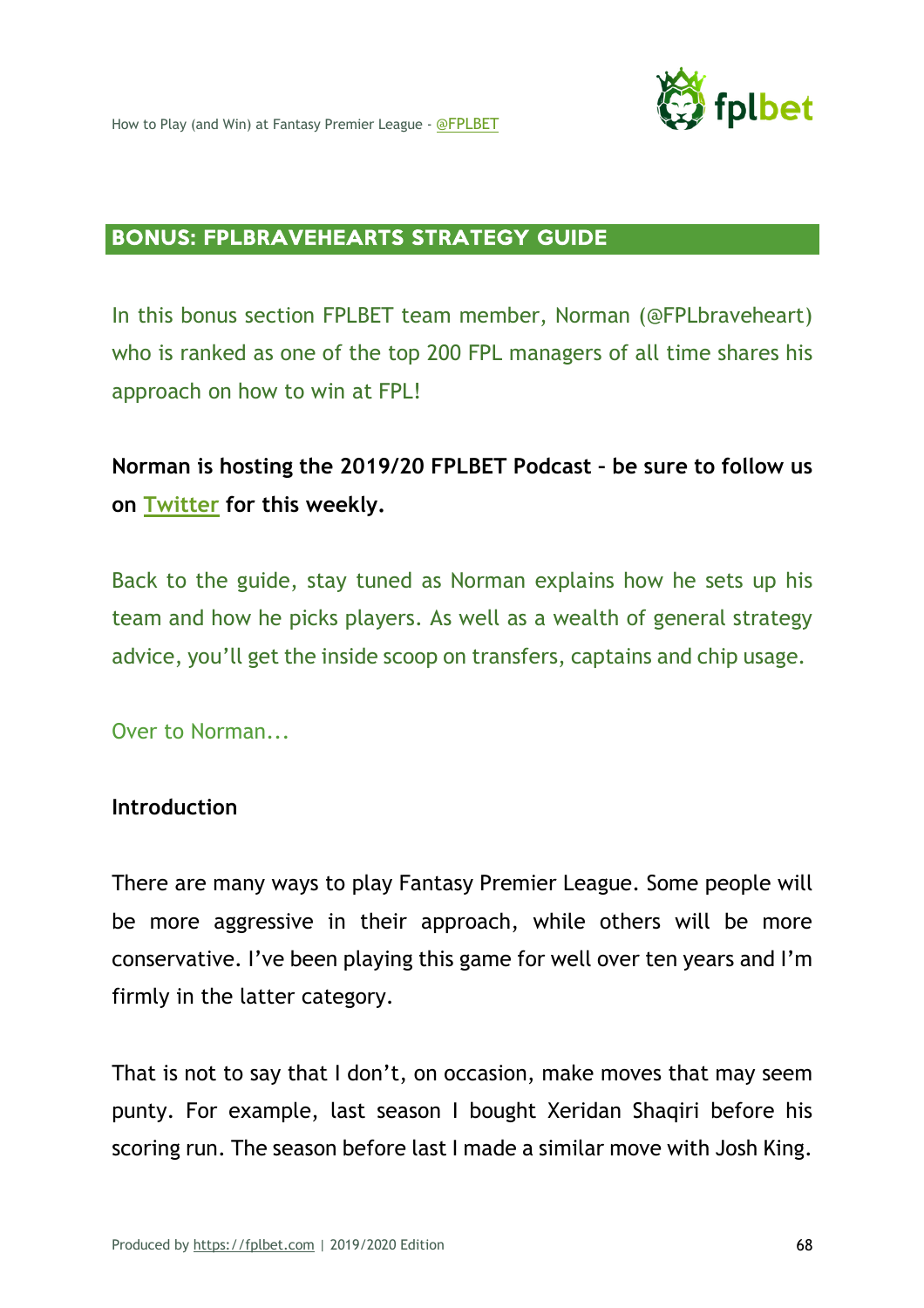

My mini league rivals were convinced that it was mere luck that I brought them in at the right time. It wasn't. It was researching their underlying stats, in particular their shots taken inside the box and expected goals.

#### **Setting up a team**

*How do I set up my team?*

Gameweek 5, the time of writing, is perhaps too late in the season for information on how to set up a team to be useful to managers as many may already have used their first wildcard. However, when I am setting up my team I do so in a way to maximise flexibility. It is highly unlikely that managers will select the optimum squad when setting up their team initially or when wildcarding. We have to accept that. The key is to build in flexibility to your teams so that you can transfer in the early performers quickly (either by making a downgrade or sideways move).

## My philosophy is: **adapt to thrive**.

To do this, I make sure I sign a premium player, a mid-price player (or two) and a bargain player for each position. The premium player can always be downgraded to an excellent mid-price option that is looking like he is on good form. For example, at the start of the 2018/19, many may have went for Kevin De Bruyne or Christian Eriksen. The former suffered an injury while the latter had poor returns. There was a plethora of excellent options in the 6-7m price bracket and so some may have went for Pedro, etc.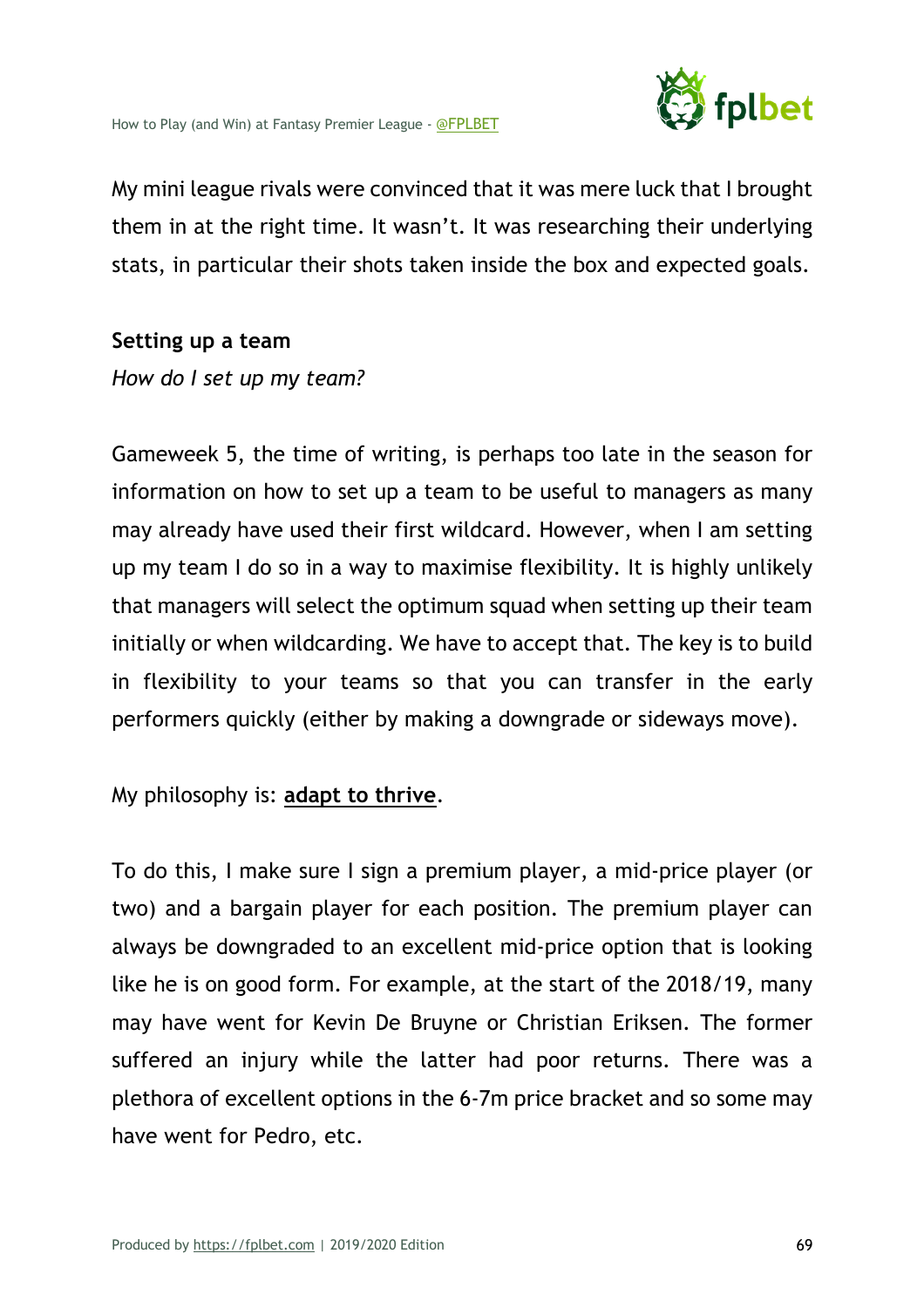

## *What do I look for in a player?*

A lot of managers in the FPL Community will reference "underlying stats". Each manager will differ in what they consider an important statistic. For me, as I mentioned, I like to look at shots taken per game, shots taken from inside the box per game and expected goals and assists (ideally from the last four GWs). I try not to place as much emphasis on goals actually scored as that does not always tell the whole story. A goalkeeping error may mask a poor shot which ought not have been a goal.

For the last season, I have prepared a spreadsheet setting out the aggregate expected FPL points from expected goals (xG), assists (xA) and clean sheets (xCS). As a shameless plug, you can access the spreadsheet, which I update weekly, using this link.

In every player I consider signing, I look for three things:

- is he nailed?
- does he have favourable upcoming fixtures?
- does he have a good chance of goals, assists or clean sheets?

The first two ought to be self-explanatory. The third question can be answered by looking at xG, xA and xCS. Using this data, I am able to piece together a list of players who I will be considering bringing into my team should the opportunity arise.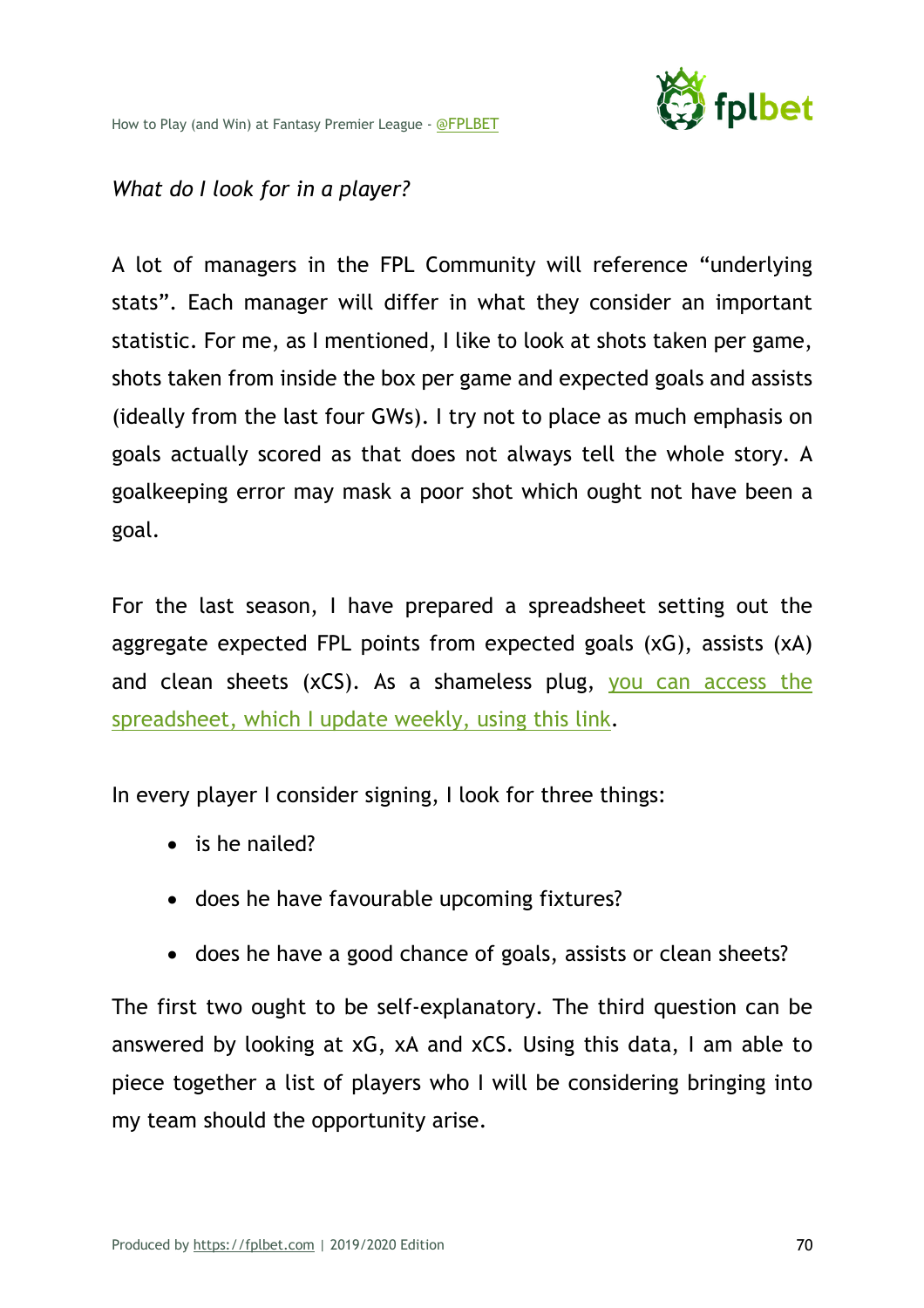

For players who are priced between 4.0m and 7.0m, I ask a further question: does this player represent value? It is all well and good building a team full of some of the big guns and then the rest of your team is fodder. Balance is key. In my view, there is no greater feeling in FPL than identifying a value player who is about to hit a run. The value tab in my xFPL spreadsheet has been very helpful for me to identify those players.

# *Transfers*

*How do I manage my transfers?*

I'm a conservative player and so I try to avoid hits unless necessary. To profit from a hit immediately, you need the players you are bringing in to bag two returns more than the players you are ditching. My exception is injured or suspended players or where a long term plan could be scuppered by waiting to make a transfer without a deduction.

To use an example of patience paying off immediately, I wanted to transfer Ings and Kane in for Firmino and King in GW4. However, I had doubts over whether the former pair would score more than two returns than the latter. I also had doubts over Ings' fitness due to a blister so decided to wait a week. From being patient, I earned +3 points and I had two transfers going into the international break – something very valuable!

One of my mantras when it comes to transfers is: **if in doubt, do nothing!**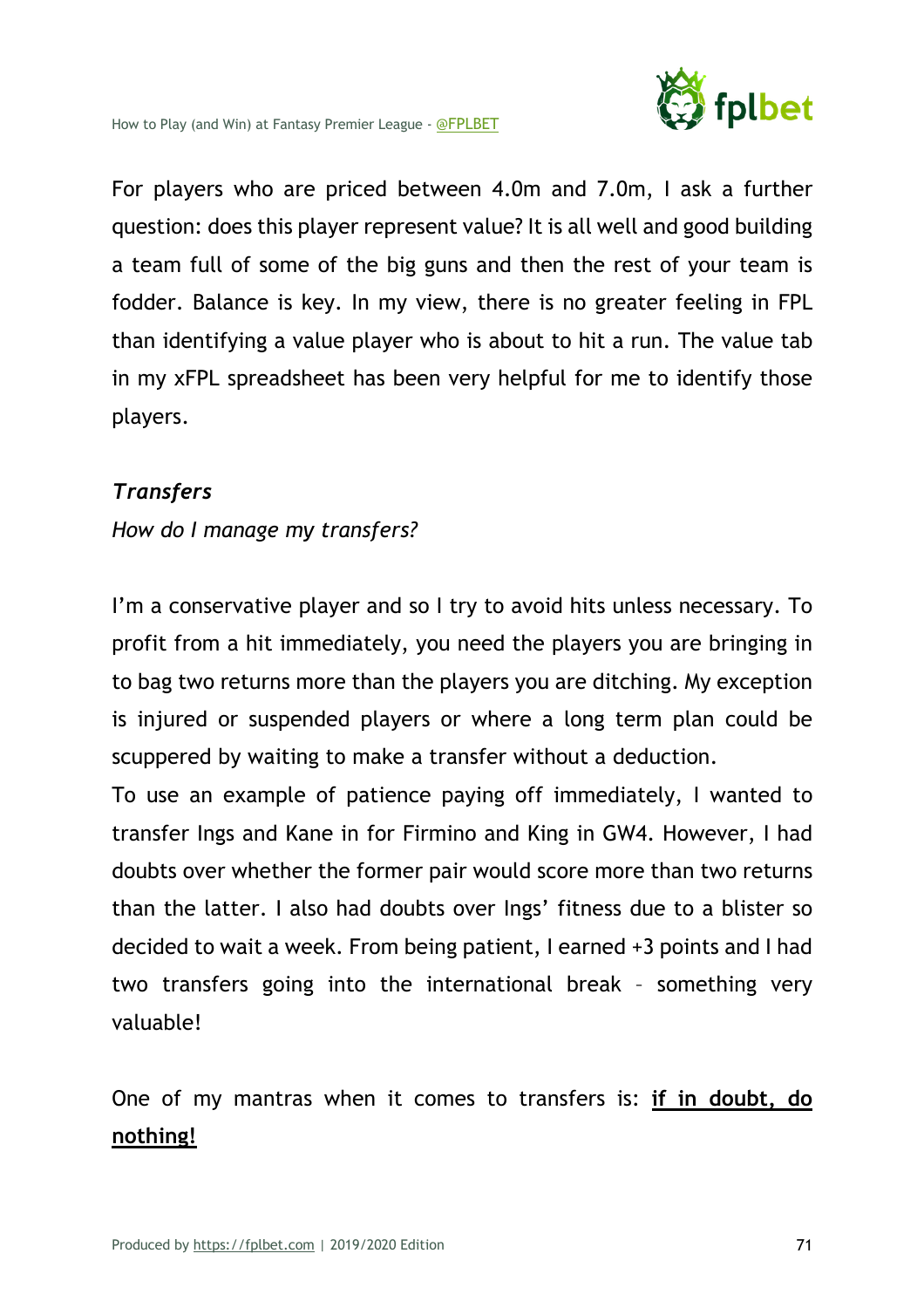

A two-week transfer is more flexible, plus you will have more knowledge at your disposal. Any missed price rises should be considered an investment in flexibility and knowledge.

When deciding transfers, having prepared a watch list as discussed above, I ask the question: *in three weeks' time, what would I like my team to be?* I'm then in a position to make it happen. Fantasy Football Fix's Assistant Manager is an invaluable resource here as it lets me see expected points for my proposed transfers. Subject to any necessary downgrades, I can prioritise my transfers by expected points. Three weeks is a good period to look at as you are less susceptible to a change of plans (e.g., a Richarlison sending off). In that time, you are able to change a quarter of your starting eleven!

I like to keep a watch list of players I find attractive (as FPL options!). I try to keep on top of fixture swings to identify players who have decent underlying stats and are due an easier run of fixtures. It may be overkill but I like to have a watch list which comprises:

- 3 defenders (one premium, one mid-price and one bargain);
- 3 midfielders (one premium, one mid-price and one bargain); and
- 3 forwards (one premium, one mid-price and one bargain).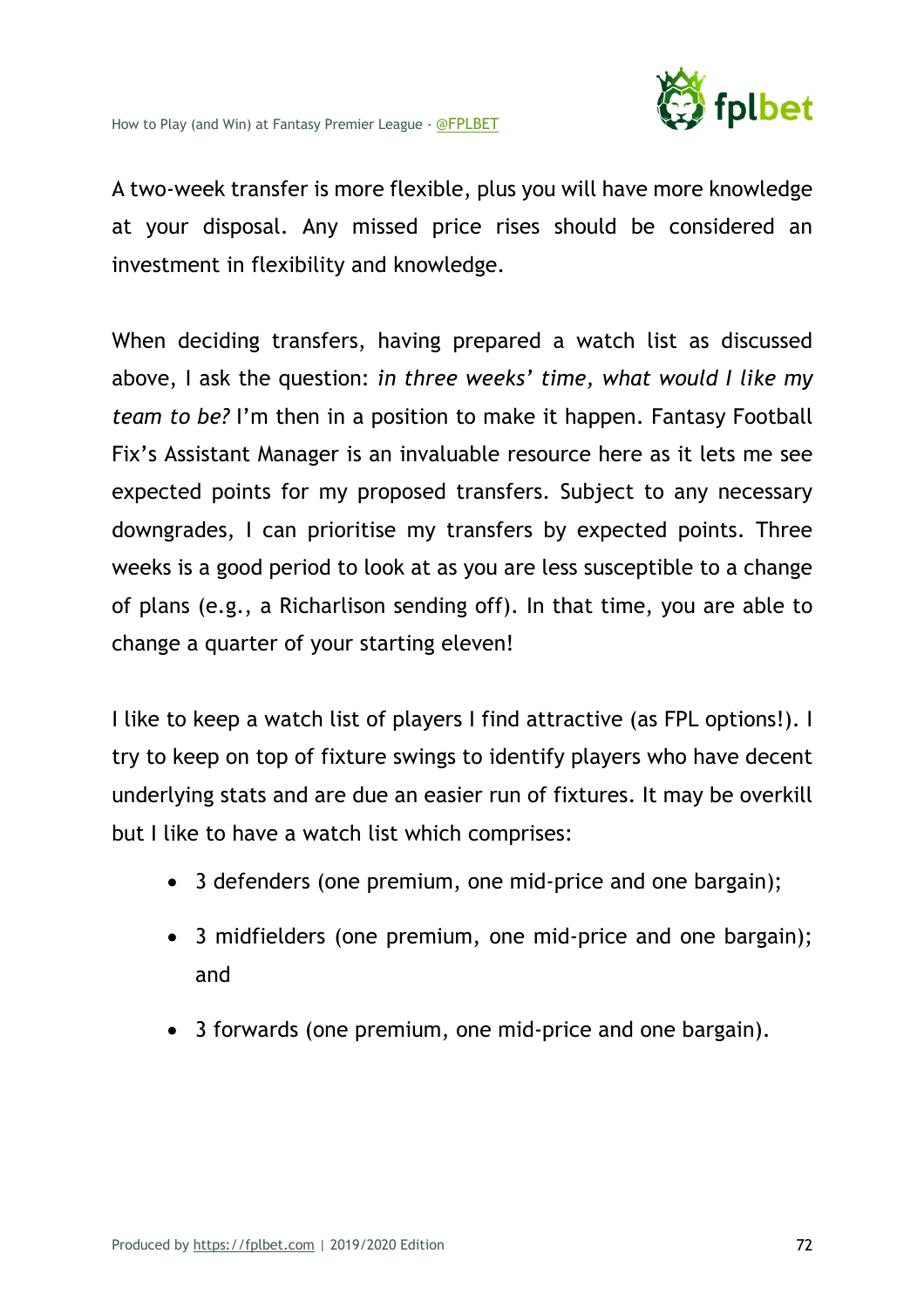

By building a watch list of players, and having it noted on Fantasy Football Fix, I can keep up to date with the potential price rises of the players I'm considering signing.

I don't like to keep a big watch list as I it makes it more difficult, on Friday evening or Saturday morning, to make my transfer decision. I'm often quite busy and so like making my watch list decisions early in the week and sitting on my team until nearer the deadline.

If, for example, my premium striker is ruled out through injury, I can bring in the player I have earmarked as the premium striker on my watch list. You'll notice that I also don't have any goalkeepers on my watch list. I very rarely transfer my goalkeepers. If one is needed, or I have no other improvements to make, I can do a bit of research that week to find out who has the best clean sheet probability in the upcoming weeks.

#### *Captaincy*

*Who to captain?*

One of my biggest weaknesses in FPL is an over-reliance on home captaincy picks. This is completely understandable as, typically, players perform better at home than away.

I never captain goalkeepers, defenders or any player who is a rotation risk that week. I always have a preference towards the premium players. They are premium for a reason and, if you are going to pay a hefty price tag for them, you ought to feel comfortable giving that player the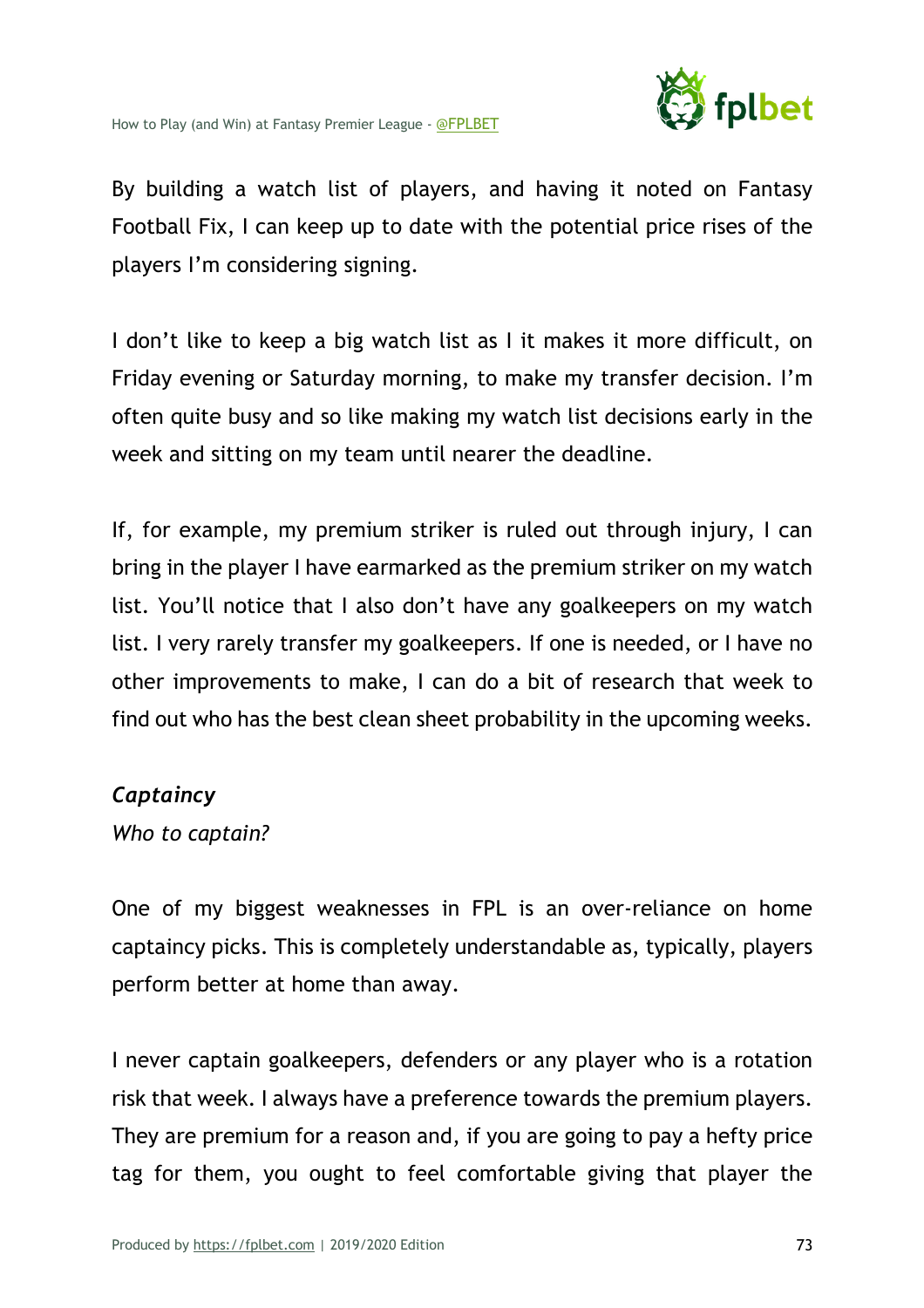

armband. This season I have rotated the captaincy between my two most expensive players in Mohammed Salah and Sergio Aguero. Both players have returned at least one goal or assist when I've given them the armband so my bias seems to be working this season. At the time of writing, the player at home (or at home with the easiest fixture) has returned the highest number of points. Long may that trend continue!

Using the 2017/2018 season as a benchmark, let's see how the usual captaincy suspects would fare:

| Player | Team       | Home<br>(goals) | Away<br>(goals |
|--------|------------|-----------------|----------------|
|        |            | pg)             | pg)            |
| Aguero | Man City   | 1.0             | 0.6            |
| Kane   | Tottenham  | 0.8             | 0.8            |
| Lukaku | Man United | 0.6             | 0.4            |
| Salah  | Liverpool  | 1.0             | 0.8            |

As you can see, almost all of the players perform better at home than they would do away from home. Home captaincy bias isn't necessarily a terrible weakness to have.

However, the difficulty comes if you were trying to decide between Salah (away) and Lukaku (home) one week. This is where you may need to set aside your home bias and go for the more prolific player despite the fact that he is away from home. I started last season poorly because I was captaining Kane almost every week he was at home. It meant missing out on a number of excellent Salah and Aguero returns. My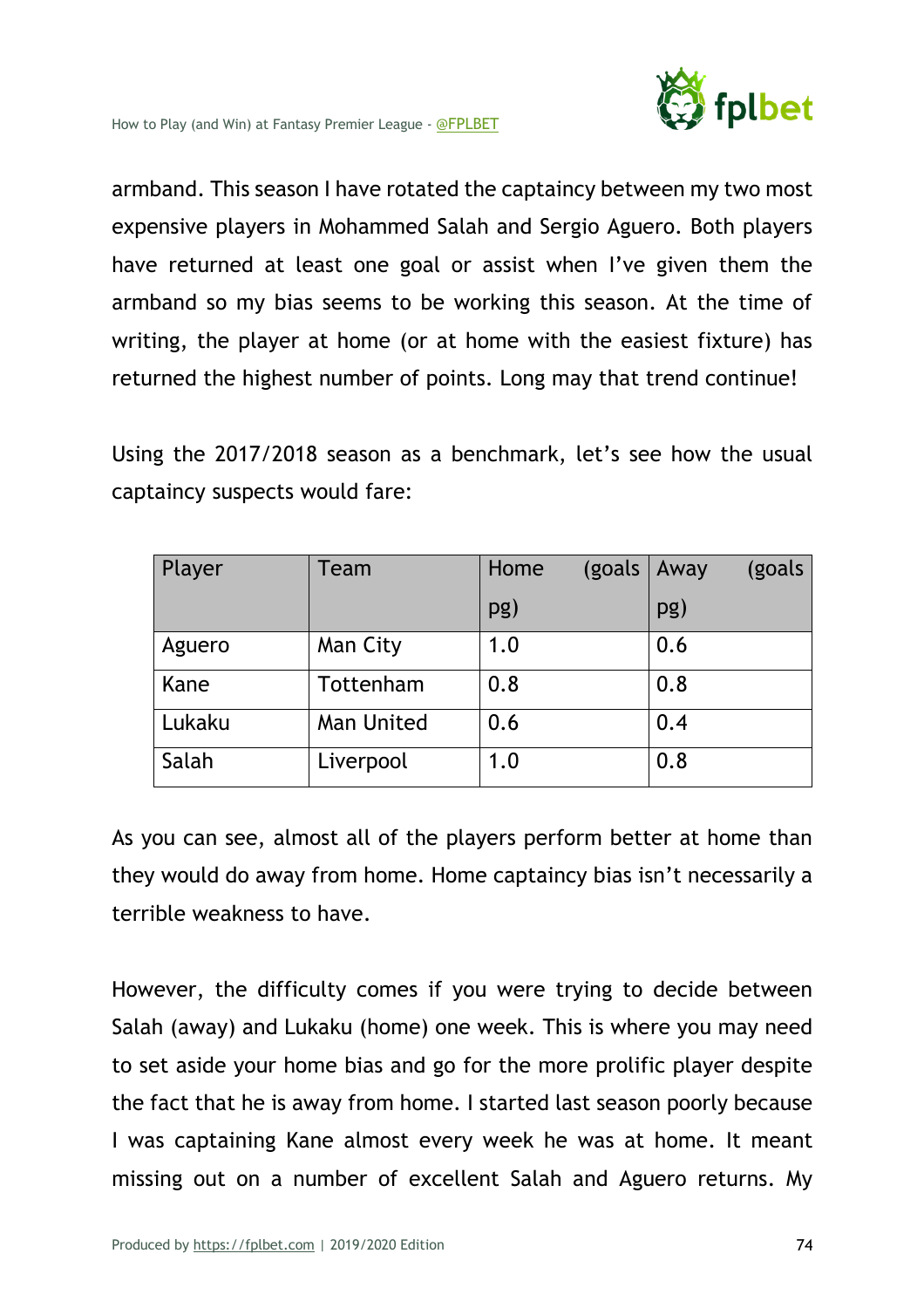

fortunes turned when I stopped captaining Kane at home by default and started considering my captaincy more carefully. I started captaining Salah away from home and against other top six teams. I was low down in the rankings and needed to be more aggressive as a way of catapulting up the rankings. At Christmas, I was languishing around 1.8m. By the end of the season I had managed to bag myself a far more respectable overall rank.

I always have two or three captaincy options in my team. Right now, for example, I have Aguero and Salah (soon I will add either Lukaku or Kane to the list). I decide my captaincy based on form, fixture and risk. The bigger the reward, the more I am willing to risk. It was for that reason that I kept faith with Aguero v Huddersfield despite articles tipping him for some rotation that week. My reward was a captain's hat trick. However, if that fixture was at home to Everton, for example, I would not have considered the risk to be worth it and would have given Salah the armband instead. **If in doubt, go with easiest home fixture but always remember fortune favours the brave!**

#### *Chips*

*How to play chips?*

As a conservative player, I **always** save my chips for the doubles! This is a tried and tested approach which has won my cash mini leagues every season we've had chips!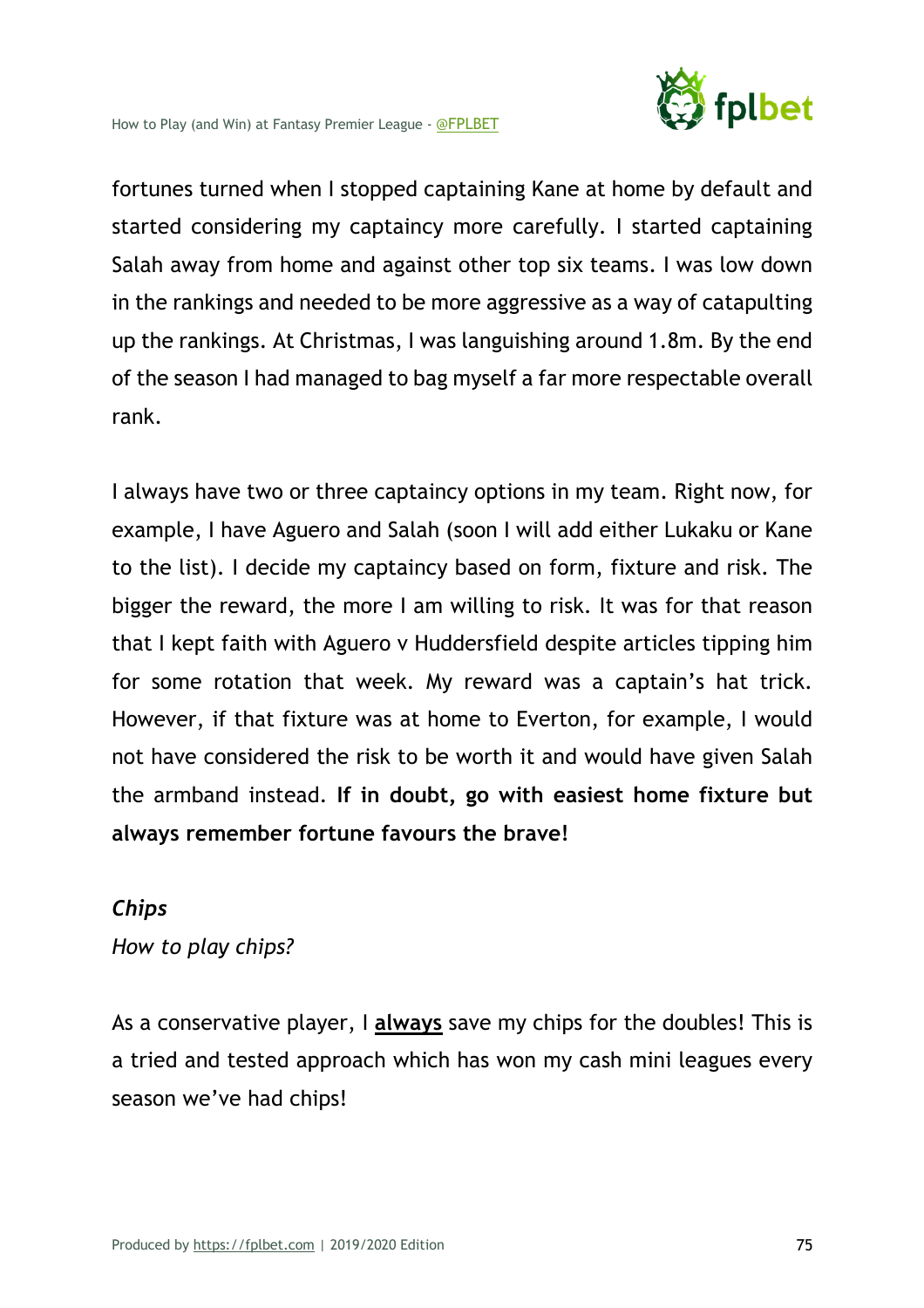

Last season there was a lot of talk about playing the free hit chip in a blank week for a lot of teams. I subscribed to that idea at the start of the season, however, as we got closer to the blank week, I realised I was in a decent position to have a full team using only free transfers in the preceding four weeks. I crunched the numbers and worked out how I could maximise the number of players with fixtures over the blanks and doubles. This is my advice: *no plan should be set in stone with the doubles, always think: how can I maximise the number of games my players will play between now and the end of season?*

Having worked that out, I decided: (i) to plan for the big blank using my free transfers in the four or so weeks leading up to it; (ii) to use my free hit in the smaller of the two double gameweeks at the end of the season; and (iii) to pair my wildcard and my bench boost to maximise my players in the biggest double gameweek at the end of the season. This meant that I had the following games for my players when using my chips:

- GW34 (small double) 21 games Free Hit used
- GW35 (blank week) 11 games
- GW36 (normal week) 11 games Wildcard used
- GW37 (bigger double) 29 games Bench boost used

This was a different approach to the majority of the FPL online community. However, it worked for me and helped my climb into the top 1% in what was a frustrating season.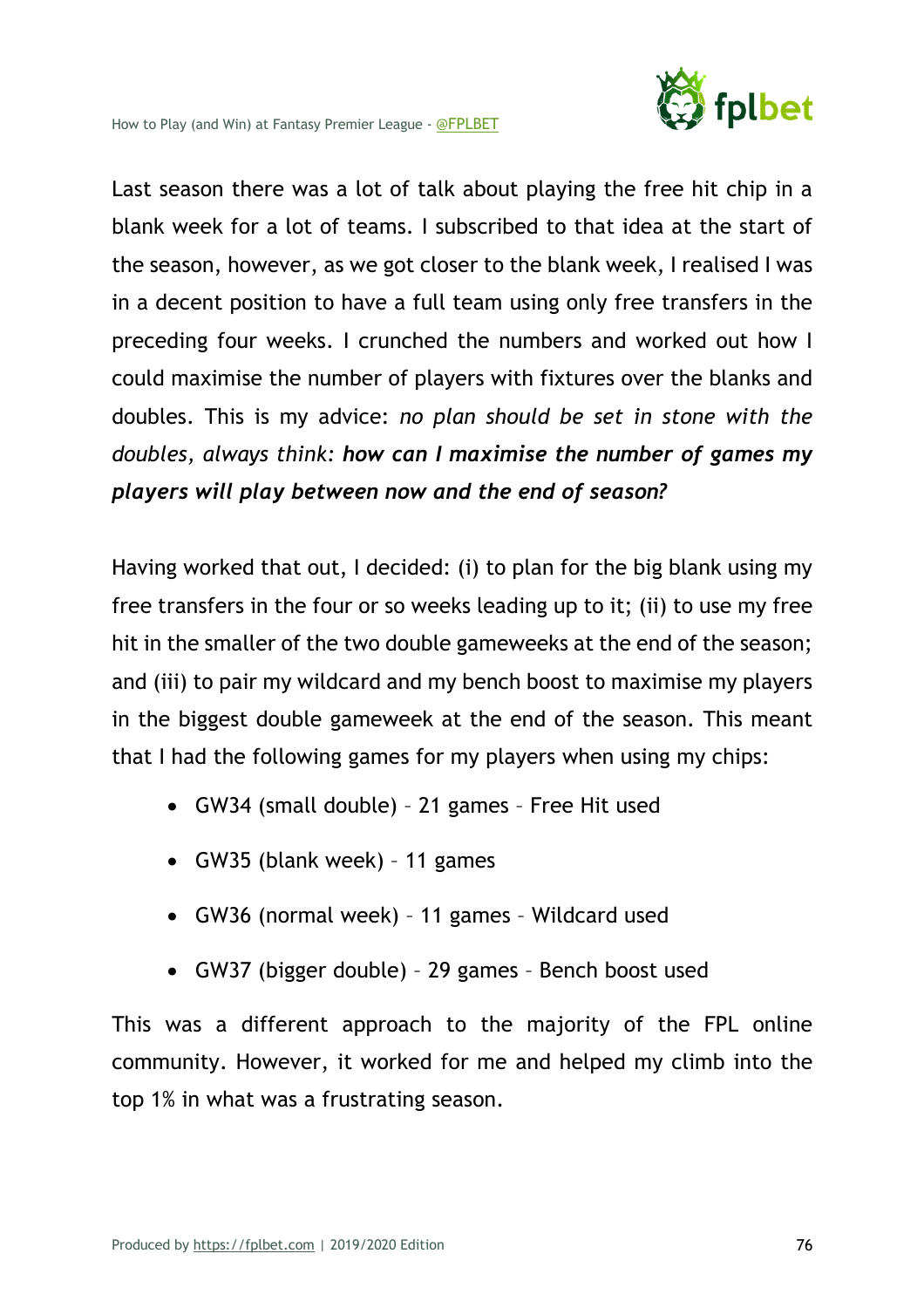

For triple captaincy, I agree that it is best used in a double gameweek. A player will have a greater chance of scoring a number of goals in 180 minutes than 90. In the last two seasons, Aguero and Kane have been in teams which have had a double around GW27. This turned out to be the smallest double and so was a good opportunity to use triple captaincy, even if the use of that chip didn't turn out as successfully as we might have wanted. A similar opportunity should arise this year and hopefully it falls to one of the in-form premium players. An Aguero or Salah double, when the majority of the other teams have only one match, would be excellent news so fingers crossed for that.

My advice for using chips would be:

- Free hit consider your free transfers and use this chip when it can help you maximise your total number of players playing in the small double and blanks;
- Bench boost use in the big double and closely linked to your second wildcard;
- Triple captain in the smallest double gameweek for a premium/in-form player.

## *Wildcards*

## *When to use the first wildcard?*

There are a lot of managers in FPL who like to wildcard early. Some think there is merit in this as it lets you jump on the early form players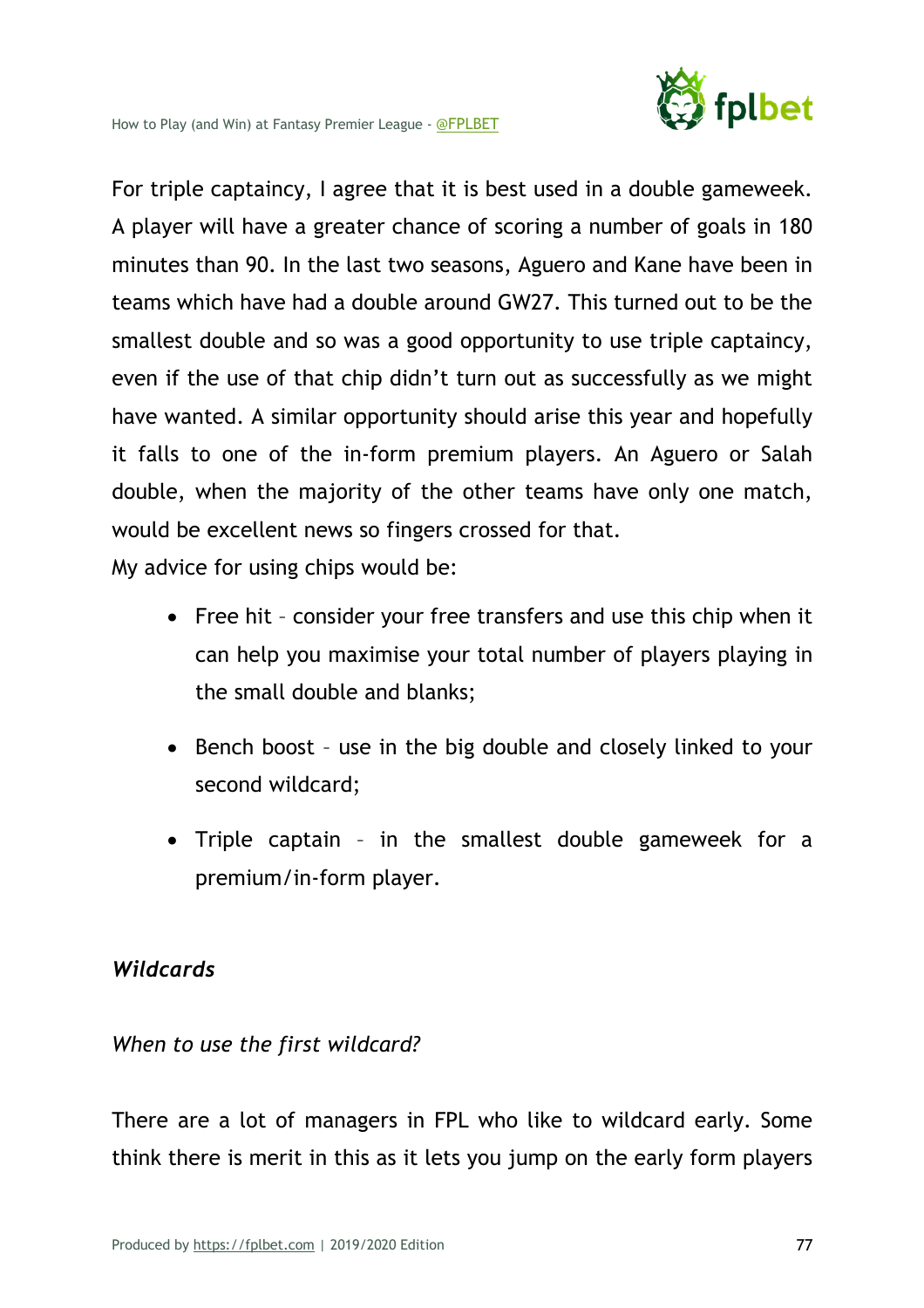

and build up some value. However, early bandwagons may not have staying power – looking at you Aaron Mooy in 17/18!

I like to hold my first wildcard as long as possible. I think of it as a bit of insurance in case my team succumbs to an injury crisis or horrible turn of form. Without your wildcard, you'll be scrambling and taking points hits to chip out the deadwood.

# *My wildcard strategy is also linked to my season goal – winning my cash mini league.*

I hold on to my wildcard until I am the last competitor with theirs left. This means I can wildcard and tailor my squad to capitalise on my rivals' weaknesses. If they have a big player who they cannot afford without ripping apart their team, then I get that player.

Often this means coming strong during the Christmas period and having a sizable lead by March (by which time I have moved my focus on to the top 10k players in FPL).

## *When to use the second wildcard?*

For me, this is the easiest chip decision. I will only ever use my second wildcard in the week preceding the big double in which I intend on using my Bench Boost.

If you wildcarded around three weeks before you planned on Bench Boosting, a lot can happen in that time. Form can be lost, injuries suffered, and suspensions earned. To minimise the risk of having your